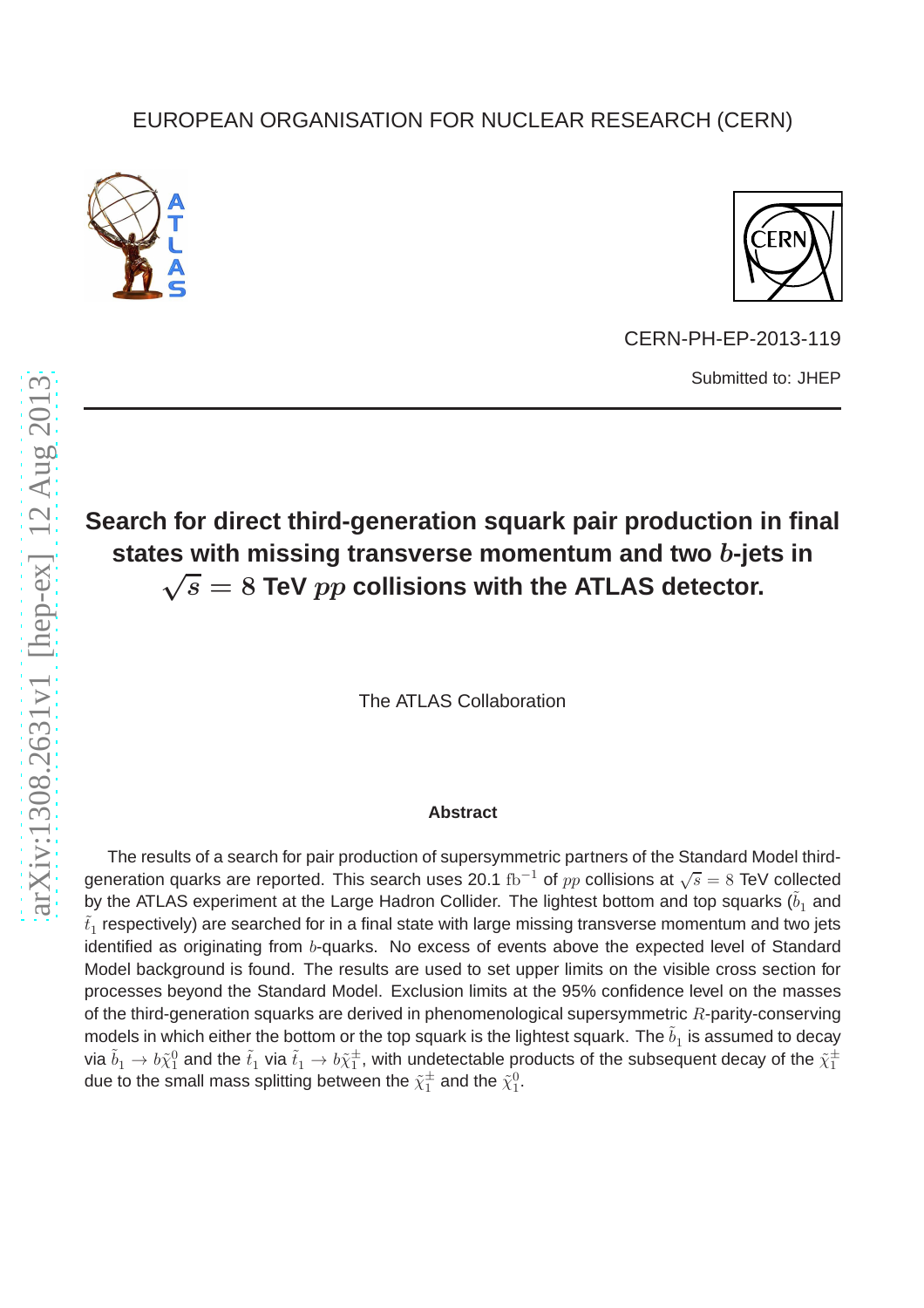Search for direct third-generation squark pair production in final states with missing transverse momentum and two b-jets in  $\sqrt{s}=8$  TeV  $pp$  collisions with the ATLAS detector.

#### The ATLAS Collaboration

Abstract: The results of a search for pair production of supersymmetric partners of the Standard Model third-generation quarks are reported. This search uses 20.1 fb<sup>-1</sup> of pp collisions at  $\sqrt{s} = 8$  TeV collected by the ATLAS experiment at the Large Hadron Collider. The lightest bottom and top squarks  $(\tilde{b}_1$  and  $\tilde{t}_1$  respectively) are searched for in a final state with large missing transverse momentum and two jets identified as originating from b-quarks. No excess of events above the expected level of Standard Model background is found. The results are used to set upper limits on the visible cross section for processes beyond the Standard Model. Exclusion limits at the 95% confidence level on the masses of the third-generation squarks are derived in phenomenological supersymmetric  $R$ -parity-conserving models in which either the bottom or the top squark is the lightest squark. The  $\tilde{b}_1$  is assumed to decay via  $\tilde{b}_1 \rightarrow b \tilde{\chi}_1^0$  and the  $\tilde{t}_1$  via  $\tilde{t}_1 \rightarrow b \tilde{\chi}_1^{\pm}$  $\frac{1}{1}$ , with undetectable products of the subsequent decay of the  $\tilde{\chi}_1^{\pm}$  due to the small mass splitting between the  $\tilde{\chi}_1^{\pm}$  and the  $\tilde{\chi}_1^0$ .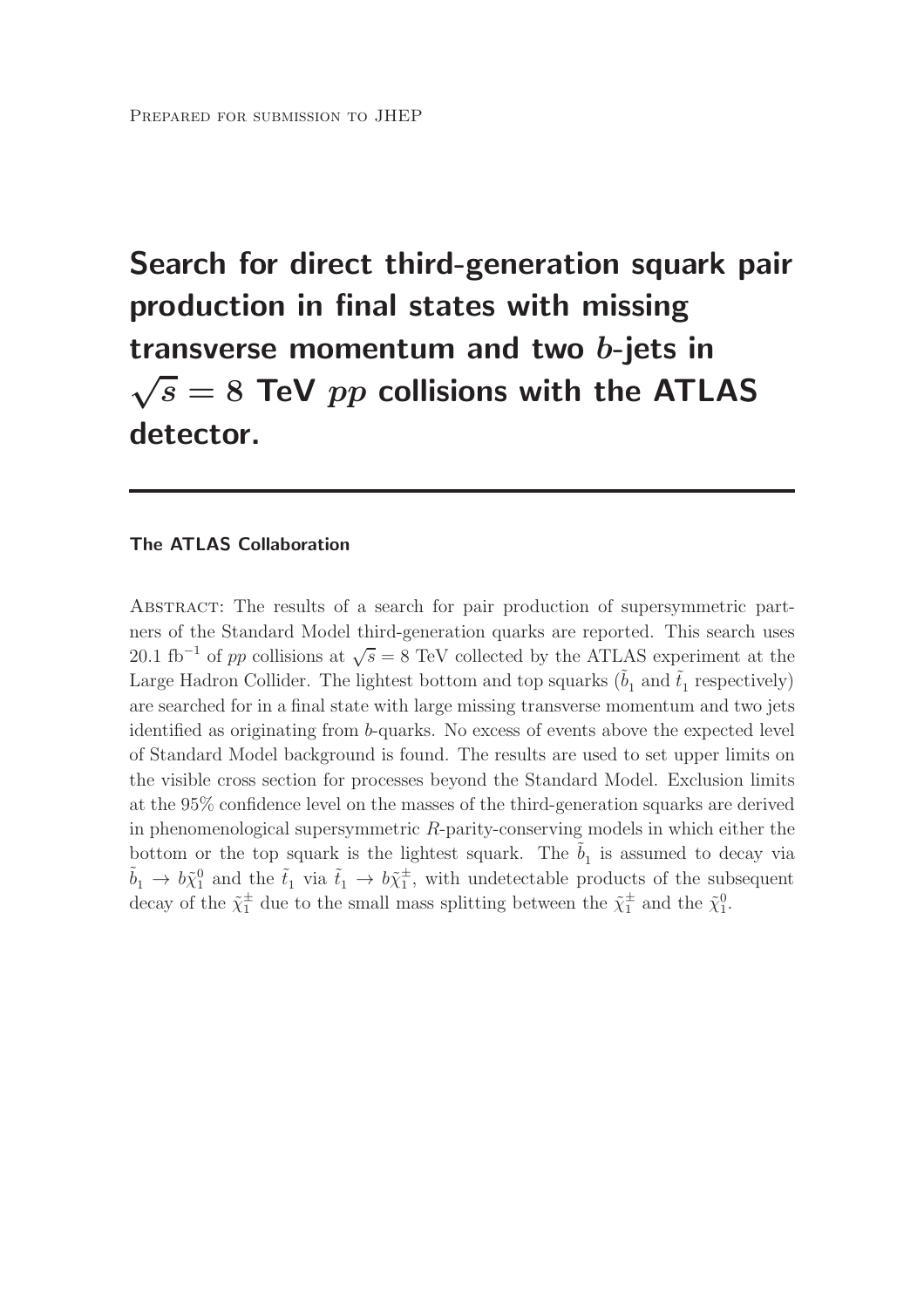#### Contents

| 1 Introduction                        | 1                       |
|---------------------------------------|-------------------------|
| 2 The ATLAS detector and data samples | $\overline{2}$          |
| 3 Simulated event samples             | $\bf{3}$                |
| 4 Physics object reconstruction       | $\overline{\mathbf{4}}$ |
| 5 Event selection                     | $\overline{\mathbf{5}}$ |
| 6 Background estimate                 | 8                       |
| 7 Systematic uncertainties            | 12                      |
| 8 Results and interpretation          | 14                      |
| 9 Conclusions                         | 20                      |

#### <span id="page-2-0"></span>1 Introduction

Supersymmetry (SUSY) [\[1](#page-22-0)[–9](#page-22-1)] provides an extension of the Standard Model (SM) that solves the hierarchy problem [\[10](#page-22-2)[–13\]](#page-22-3) by introducing supersymmetric partners of the known bosons and fermions. In the framework of the R-parity-conserving minimal supersymmetric extension of the SM (MSSM) [\[14](#page-22-4)[–18](#page-22-5)], SUSY particles are produced in pairs and the lightest supersymmetric particle (LSP) is stable, providing a possible candidate for dark matter. In a large variety of models, the LSP is the lightest neutralino  $(\tilde{\chi}_1^0)$ . The coloured superpartners of quarks and gluons, the squarks  $(\tilde{q})$  and the gluinos  $(\tilde{q})$ , if not too heavy, would be produced in strong interaction processes at the Large Hadron Collider (LHC) [\[19\]](#page-23-0) and decay via cascades ending with the LSP. The undetected LSP would result in missing transverse momentum while the rest of the cascade would yield final states with multiple jets and possibly leptons.

A study of the expected SUSY particle spectrum derived from naturalness considerations [\[20](#page-23-1), [21](#page-23-2)] suggests that the supersymmetric partners of the third-generation SM quarks are the lightest coloured supersymmetric particles. This may lead to the lightest bottom squark (sbottom,  $\tilde{b}_1$ ) and top squark (stop,  $\tilde{t}_1$ ) mass eigenstates being significantly lighter than the other squarks and the gluinos. As a consequence,  $\tilde{b}_1$  and  $\tilde{t}_1$  could be pair-produced with relatively large cross sections at the LHC.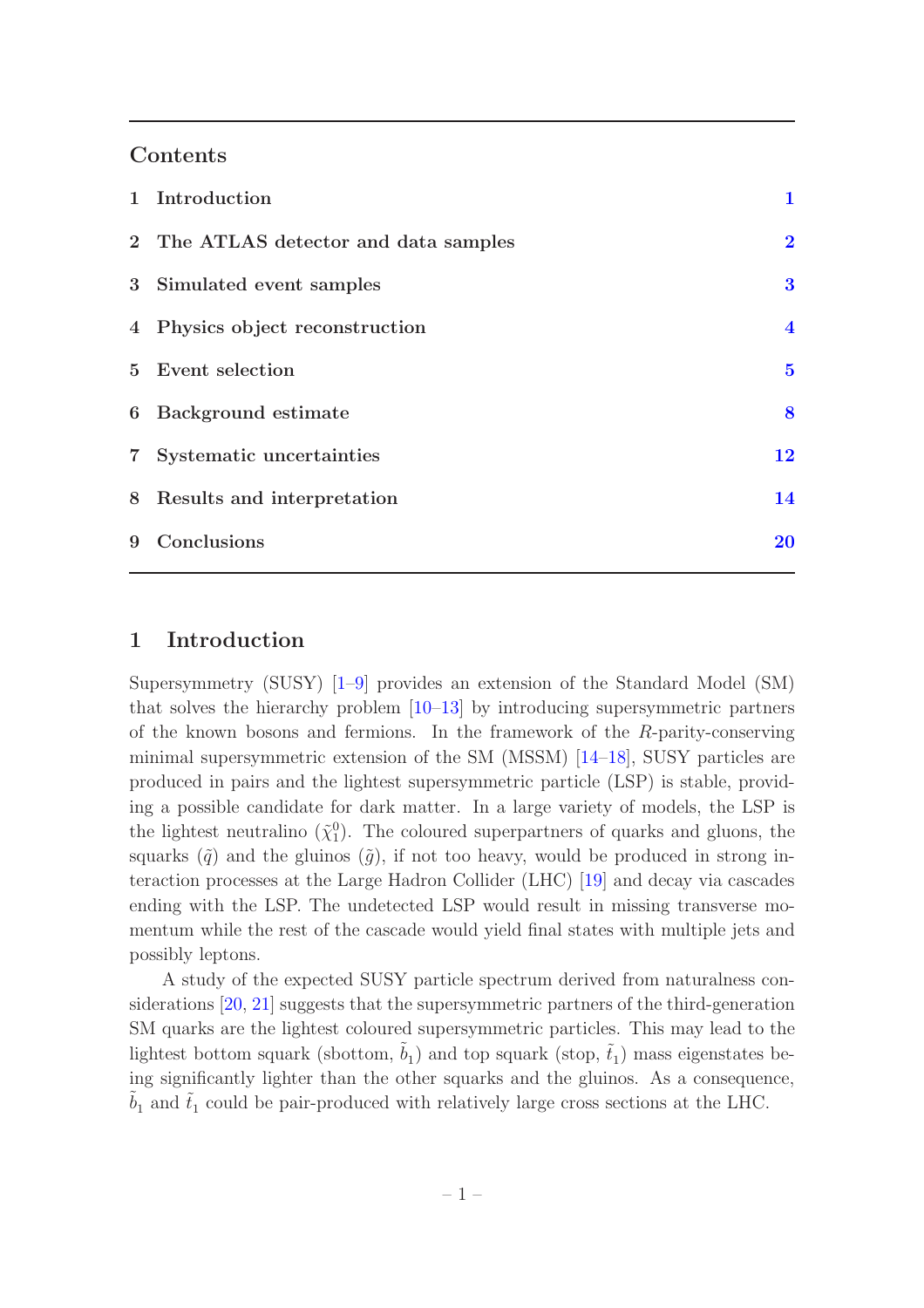Two possible sets of SUSY mass spectra are considered in this paper. In the first set of scenarios, the lightest sbottom is the only coloured sparticle contributing to the production processes and it only decays via  $\tilde{b}_1 \to b\tilde{\chi}_1^0$ . In the second set, the lightest stop is the only coloured sparticle allowed in the production processes and it decays exclusively via  $\tilde{t}_1 \rightarrow b \tilde{\chi}_1^{\pm}$  $\frac{1}{1}$ , where the lightest chargino  $(\tilde{\chi}_1^{\pm}$  $_{1}^{\pm}$ ) decays via a virtual  $W$ boson into the three-body final state  $\tilde{\chi}_1^0 f \bar{f}'$ . In the cases considered in this article, the fermions  $f$  and  $f'$  may have transverse momenta below the reconstruction thresholds applied in the analysis, as a consequence of a small value for  $\Delta m \equiv m_{\tilde{\chi}_1^{\pm}} - m_{\tilde{\chi}_1^0}$ .

In both scenarios, events are characterised by the presence of two jets originating from the hadronisation of the b-quarks and large missing transverse momentum. Results of searches for direct sbottom and stop production have been previously reported by the ATLAS [\[22](#page-23-3)[–27](#page-23-4)] and CMS [\[28](#page-23-5)[–30](#page-23-6)] experiments at the LHC, and by the Tevatron [\[31,](#page-23-7) [32\]](#page-23-8) and LEP [\[33\]](#page-24-0) experiments.

#### <span id="page-3-0"></span>2 The ATLAS detector and data samples

The ATLAS detector [\[34\]](#page-24-1) consists of inner tracking devices surrounded by a superconducting solenoid, electromagnetic and hadronic calorimeters and a muon spectrometer with a magnetic field produced by a set of toroids. The inner detector (ID), in combination with a superconducting solenoid magnet with a central field of 2 T, provides precision tracking and momentum measurement of charged particles in a pseudorapidity<sup>[1](#page-3-1)</sup> range  $|\eta| < 2.5$  and allows efficient identification of jets originating from b-hadron decays using impact parameter measurements and reconstructed secondary decay vertices. The ID consists of a silicon pixel detector, a silicon microstrip detector and a straw tube tracker ( $|\eta| < 2.0$ ) that also provides transition radiation measurements for electron identification. The calorimeter system covers the pseudorapidity range  $|\eta| < 4.9$ . It is composed of sampling calorimeters with either liquid argon or scintillating tiles as the active medium. The muon spectrometer has separate trigger and high-precision tracking chambers, the latter providing muon identification and momentum measurement for  $|\eta| < 2.7$ .

The data sample used in this analysis was taken during the period from March to December 2012 with the LHC operating at a pp centre-of-mass energy of  $\sqrt{s} = 8$  TeV. Candidate signal events are selected using a trigger based on a missing transverse momentum selection  $(E_{\text{T}}^{\text{miss}})$ , which is found to be 99% efficient for events passing the offline selection of  $E_{\rm T}^{\rm miss} > 150$  GeV. The trigger efficiency variations over data-taking

<span id="page-3-1"></span><sup>&</sup>lt;sup>1</sup>ATLAS uses a right-handed coordinate system with its origin at the nominal interaction point  $(IP)$  in the centre of the detector and the z-axis along the beam pipe. The x-axis points from the IP to the centre of the LHC ring, and the y-axis points upward. Cylindrical coordinates  $(r, \phi)$  are used in the transverse plane,  $\phi$  being the azimuthal angle around the beam pipe. The pseudorapidity is defined in terms of the polar angle  $\theta$  as  $\eta = -\ln \tan(\theta/2)$ . The distance  $\Delta R$  in the  $\eta$ – $\phi$  space is defined as  $\Delta R = \sqrt{(\Delta \eta)^2 + (\Delta \phi)^2}$ .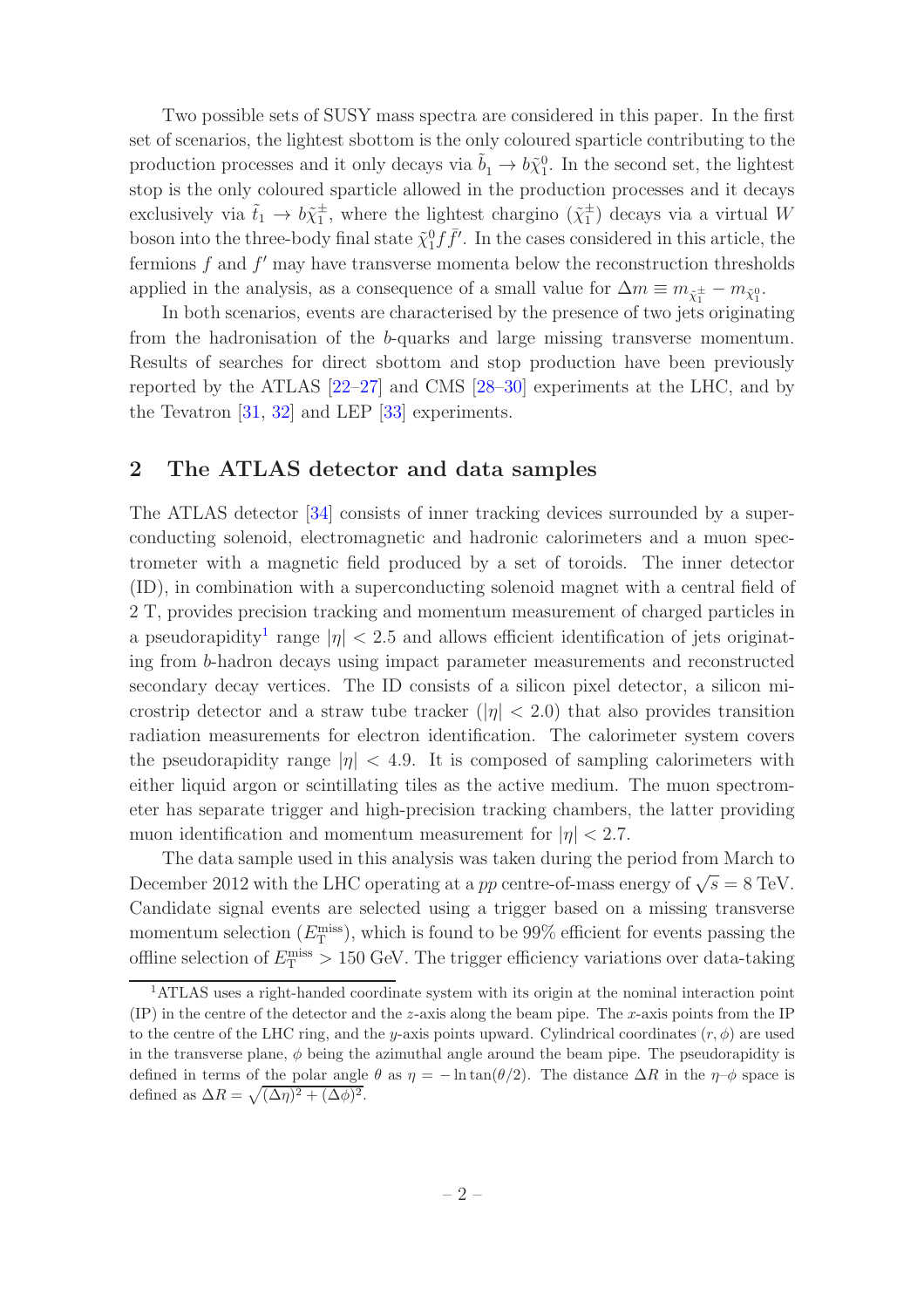periods are measured to be less than  $1\%$  after the offline requirements. After the application of beam, detector, and data-quality requirements, the total integrated luminosity considered is 20.1 fb<sup>−</sup><sup>1</sup> . The uncertainty on the integrated luminosity is  $\pm 2.8\%$ . It is derived, following the same methodology as that detailed in ref. [\[35](#page-24-2)], from a preliminary calibration of the luminosity scale using beam-separation scans performed in November 2012. Events with final-state electrons or muons that satisfy single-lepton or dilepton triggers are used to define control regions in a total data sample of 20.3 fb<sup>-1</sup>. A requirement on the transverse momentum  $p_T > 25$  GeV is applied to the highest- $p_T$  electron or muon to ensure the trigger selection is fully efficient.

#### <span id="page-4-0"></span>3 Simulated event samples

Simulated Monte Carlo (MC) event samples are used to aid in the description of the background and to model the SUSY signal. All SM MC samples utilised in the analysis are produced using the ATLAS Underlying Event Tune 2B [\[36](#page-24-3)] and are processed through the ATLAS detector simulation [\[37\]](#page-24-4) based on GEANT4 [\[38\]](#page-24-5) or passed through a fast simulation using a parameterisation of the performance of the ATLAS electromagnetic and hadronic calorimeters [\[39\]](#page-24-6). The effect of multiple pp interactions per bunch crossing (pile-up) is also taken into account.

The top-quark pair  $(t\bar{t})$  background is simulated with POWHEG-1.0 [\[40\]](#page-24-7) inter-faced to PYTHIA-6.426 [\[41](#page-24-8)] for the fragmentation and hadronisation processes. The top-quark mass is fixed at 172.5 GeV, and the next-to-leading-order (NLO) parton distribution function (PDF) set CT10 [\[42](#page-24-9)] is used. Samples from ALPGEN-2.14 [\[43\]](#page-24-10) and Powheg each interfaced to Herwig-6.520 for the fragmentation and hadronisation processes, including Jimmy-4.31 [\[44](#page-24-11)] for the underlying event description, are used to estimate the generator and fragmentation systematic uncertainties, while ACERMC-3.8 [\[45\]](#page-24-12) interfaced to PYTHIA samples are used to estimate the showering uncertainties. Single top-quark production for the s-channel and  $Wt$  processes is simulated with Mc@Nlo-4.06 interfaced to Herwig+Jimmy, while the t-channel process is simulated with AcerMC interfaced to Pythia and using the CTEQ6L1 [\[42\]](#page-24-9) PDF set. Samples of  $t\bar{t}+W/Z$  events are generated using the leading-order generator MADGRAPH-5.1.4.8 [\[46](#page-24-13)] interfaced to PYTHIA for the fragmentation and hadronisation processes. Samples of  $Z/\gamma^*$  or W production, both in association with up to five jets, are produced with SHERPA-1.4.1 [\[47](#page-24-14)]. MC samples of dibosons  $(ZZ, WZ)$ and  $WW$ ) are generated using SHERPA.

The background predictions are normalised to theoretical cross sections, calculated including higher-order QCD corrections where available, and are compared to data in appropriate control regions. The inclusive cross sections for  $Z+{\rm jets}$  and  $W +$ jets processes are calculated with DYNNLO [\[48](#page-24-15)] with the MSTW 2008 nextto-next-to-leading-order PDF set [\[49\]](#page-25-0). Approximate NLO+NNLL (next-to-next-to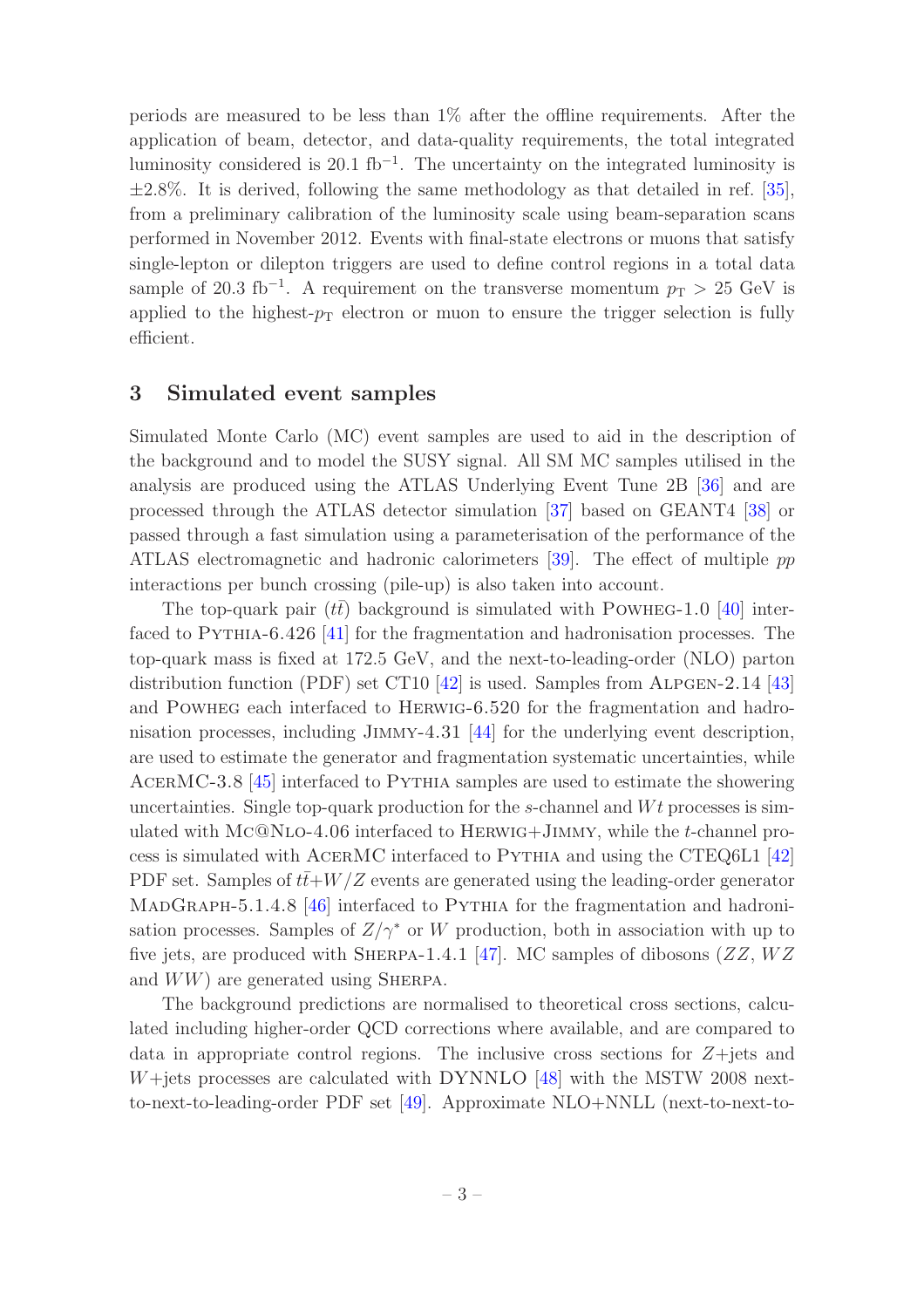leading-logarithm) cross sections are used in the normalisation of the  $t\bar{t}$  [\[50\]](#page-25-1) and Wt [\[51](#page-25-2)] samples. Cross sections calculated at NLO are used for the  $t\bar{t}+W$  and  $t\bar{t}+Z$  samples [\[52\]](#page-25-3) and for the diboson samples [\[53\]](#page-25-4).

The SUSY signal samples are generated using MADGRAPH interfaced to PYTHIA (with PDF set CTEQ6L1) to ensure an accurate treatment of the initial-state radiation (ISR). Additional samples with different ISR parameter values are generated to evaluate the ISR systematic uncertainty. Polarisation effects due to the choice of leftand right-handed scalar sbottom or stop mixing were found to have a negligible impact on the analysis. Signal cross sections are calculated to next-to-leading-order in the strong coupling constant, adding the resummation of soft gluon emission at nextto-leading-logarithmic accuracy (NLO+NLL) [\[54](#page-25-5)[–56\]](#page-25-6). The nominal cross section and its uncertainty are taken from an envelope of cross-section predictions using different PDF sets and factorisation and renormalisation scales, as described in ref. [\[57](#page-25-7)].

## <span id="page-5-0"></span>4 Physics object reconstruction

Jets are reconstructed from three-dimensional cell-energy clusters in the calorimeter using the anti- $k_t$  jet algorithm [\[58](#page-25-8), [59](#page-25-9)] with a radius parameter of 0.4. The measured jet energy is corrected for inhomogeneities and for the non-compensating nature of the calorimeter by weighting energy deposits arising from electromagnetic and hadronic showers by correction factors derived from MC simulations and validated with data. An additional calibration is subsequently applied to the corrected jet energies, relating the response of the calorimeter to the true jet energy [\[60\]](#page-25-10). The impact of additional collisions in the same or neighbouring bunch crossings is accounted for using corrections derived as a function of the average number of interactions per event and of the number of reconstructed primary vertices. Jets are required to have  $p_T > 20$  GeV, and are reconstructed in the range  $|\eta| < 4.9$ .

Events are rejected if they include jets failing the quality criteria described in ref. [\[60\]](#page-25-10). To further reject spurious jet signals originating from cosmic rays or detector malfunctions, additional criteria are applied to the charged  $p_T$  fraction  $(f_{ch})$ , defined as the sum of the  $p_T$  of all tracks associated with the jet divided by the jet  $p_T$ , and to the fraction of the jet energy contained in the electromagnetic layers of the calorimeter  $(f_{em})$ . Events are rejected if any of the two leading jets with  $p_T >$ 100 GeV and  $|\eta| < 2.0$  satisfies either  $f_{\text{ch}} < 0.02$  or both  $f_{\text{ch}} < 0.05$  and  $f_{\text{em}} > 0.9$ . To remove jets from additional pp collisions, all jets with  $p_T < 50$  GeV and  $|\eta| < 2.5$ are required to have at least one track identified as coming from the primary vertex. The primary vertex itself is defined as the vertex with the highest summed track  $p_T^2$ .

Jets within the nominal acceptance of the ID ( $|\eta| < 2.5$ ) and with  $p_T > 20$  GeV, are selected as originating from a  $b$ -quark ( $b$ -tagged) if they satisfy requirements on the impact parameter of the ID tracks, the secondary vertex reconstruction and the topology of  $b$ - and c-hadron decays inside the jet. The  $b$ -tagging algorithm [\[61\]](#page-25-11) uses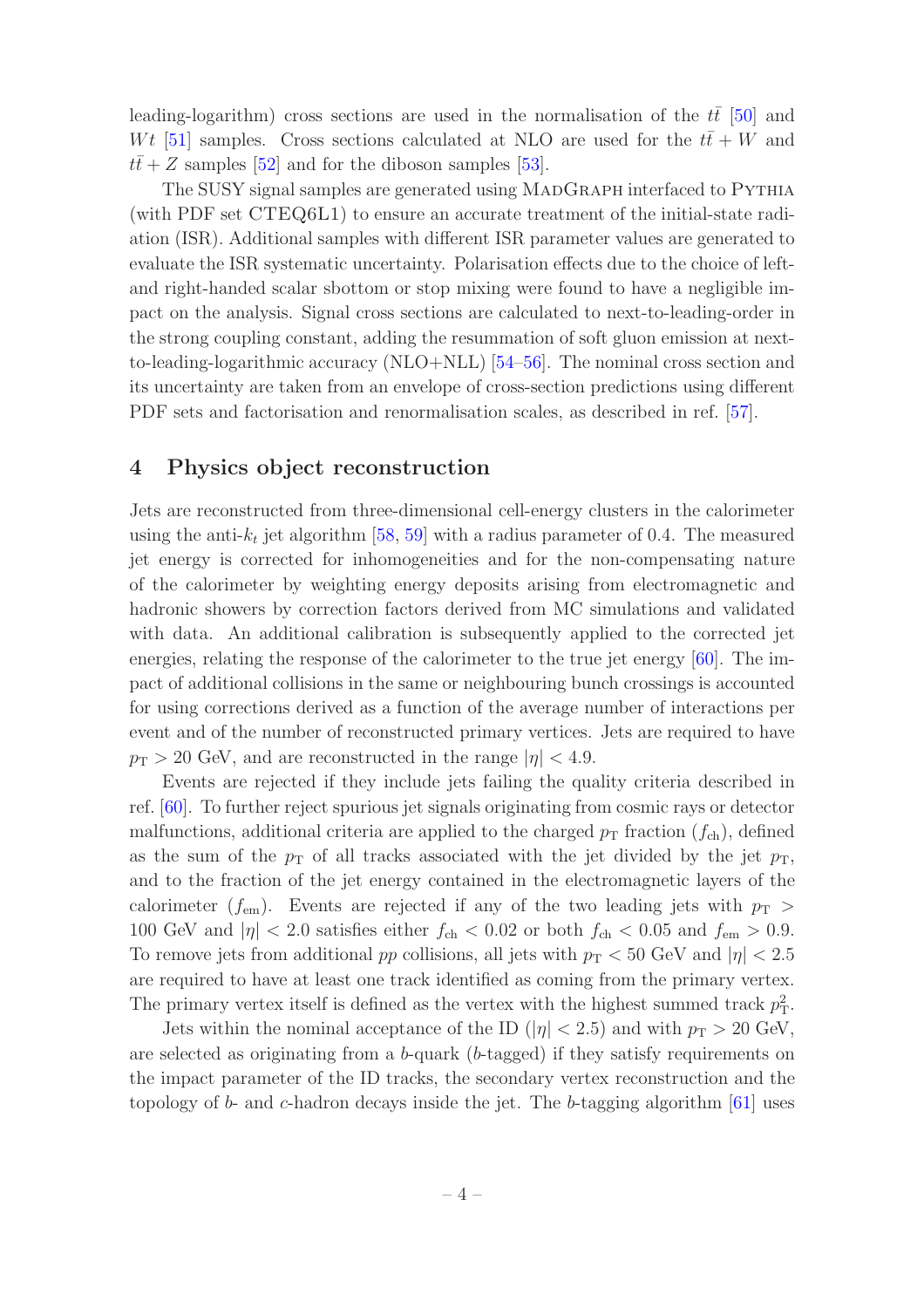a multivariate technique and, for this analysis, is configured to achieve an efficiency of 60% for tagging b-jets in a MC sample of  $t\bar{t}$  events with corresponding rejection factors of 580, 8 and 23 against jets originating from light quarks, c-quarks and  $\tau$ -leptons, respectively.

Electrons are reconstructed from cell-energy clusters in the electromagnetic calorimeter matched to a track in the ID. Electron candidates are required to have  $p_{\rm T} > 7$  GeV and  $|\eta| < 2.47$  and must satisfy the "medium" selection criteria described in ref. [\[62\]](#page-25-12) and reoptimized for 2012 data. Electrons used to define the control regions are selected using the "tight" criteria,  $p_T > 20$  GeV, and with an additional isolation requirement that the total transverse momentum of charged tracks within a cone of  $\Delta R = 0.2$  around the candidate be less than 10% of the reconstructed  $p_T$ . Muon candidates are identified using a match between an extrapolated ID track and one or more track segments in the muon spectrometer [\[63](#page-25-13)], and are required to have  $p_T > 6$  GeV and  $|\eta| < 2.4$ . Muons used to define the control regions are also required to have  $p_T > 20$  GeV and less than 1.8 GeV deposited in the calorimeter within a cone of  $\Delta R = 0.2$  around the candidate.

Following their reconstruction, candidate jets and leptons may point to the same energy deposits in the calorimeter. These overlaps are resolved by first discarding any jet candidate within  $\Delta R = 0.2$  of an electron candidate. Then, any electron or muon candidate within  $\Delta R = 0.4$  of any surviving jet is discarded.

The missing transverse momentum,  $p_T^{\text{miss}}$ , with magnitude  $E_T^{\text{miss}}$ , is constructed as the negative of the vector sum of the transverse momentum of all muons and electrons with  $p_T > 10$  GeV, jets with  $p_T > 20$  GeV, and calibrated calorimeter energy clusters with  $|\eta|$  <4.9 not assigned to these objects [\[64](#page-26-0)].

#### <span id="page-6-0"></span>5 Event selection

Two sets of signal regions are defined to provide sensitivity to the kinematic topologies associated with different mass splittings between the sbottom or the stop and the neutralino. In all cases, the presence of at least one primary vertex (with at least five associated tracks with  $p_T > 0.4$  GeV) is required. Events are selected with  $E_{\rm T}^{\rm miss} > 150$  GeV and no electrons or muons identified in the final state. For the signal region selections, jets within  $|\eta| < 2.8$  are ordered according to their  $p_T$ , with  $n$  being their total number, and two jets are required to be  $b$ -tagged. The following event-level variables are defined:

– ∆φmin is defined as the minimum azimuthal distance, ∆φ, between any of the three leading jets and the  $p_{\rm T}^{\rm miss}$  vector

$$
\Delta\phi_{\min} = \min(|\phi_1 - \phi_{p_T^{\text{miss}}}|, |\phi_2 - \phi_{p_T^{\text{miss}}}|, |\phi_3 - \phi_{p_T^{\text{miss}}}|).
$$

Background multi-jet events are typically characterised by small values of  $\Delta\phi_{\rm min}$ ;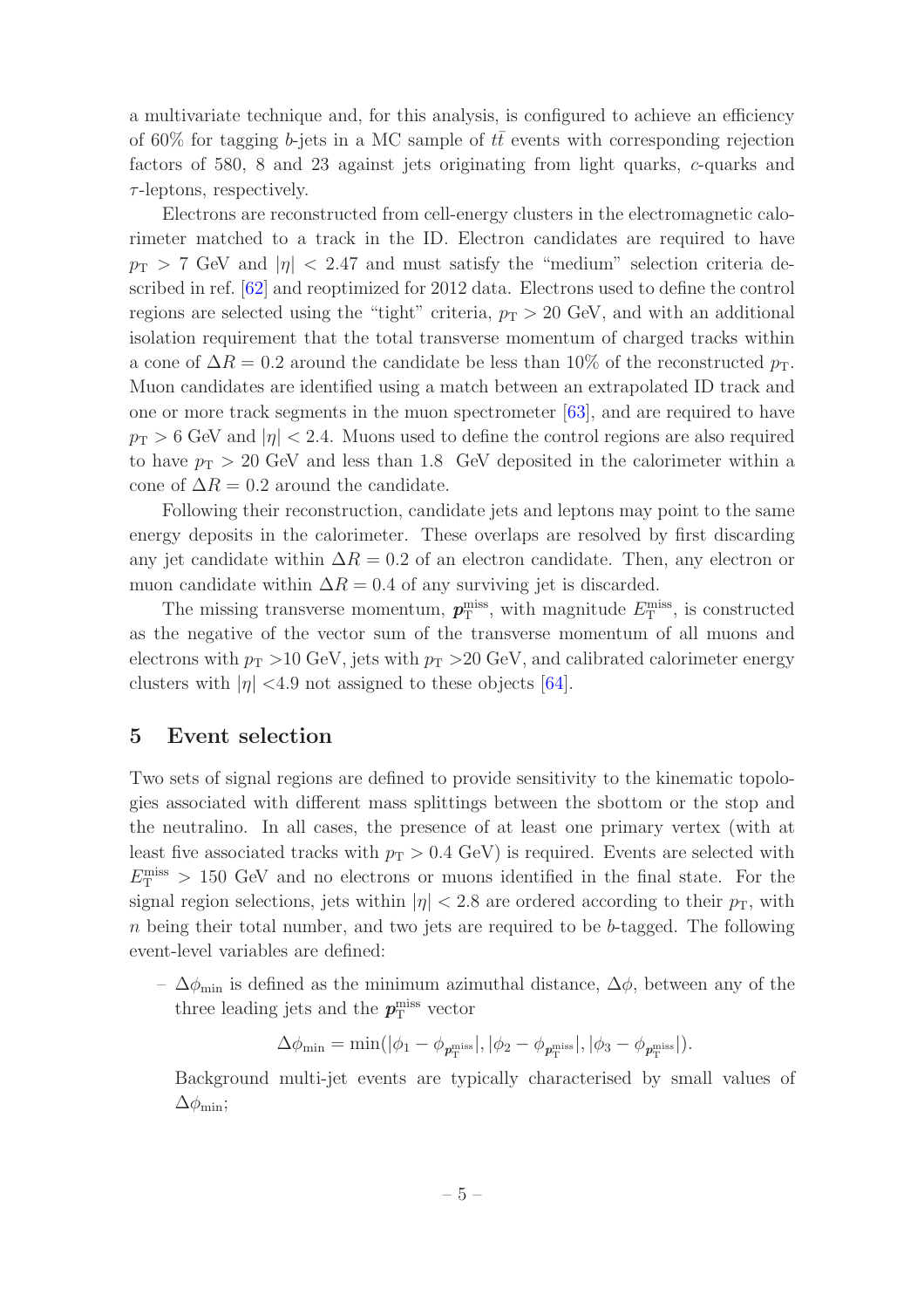–  $m_{\text{eff}}$  is defined as the scalar sum of the  $p_{\text{T}}$  of the k leading jets and the  $E_{\text{T}}^{\text{miss}}$ 

$$
m_{\text{eff}}(k) = \sum_{i=1}^{k} (p_{\text{T}}^{\text{jet}})_{i} + E_{\text{T}}^{\text{miss}},
$$

where the index refers to the  $p_T$ -ordered list of jets;

–  $H_{\text{T,3}}$  is defined as the scalar sum of the  $p_{\text{T}}$  of the n jets, without including the three leading jets

$$
H_{\rm T,3} = \sum_{i=4}^{n} (p_{\rm T}^{\rm jet})_i,
$$

where the index refers to the  $p_T$ -ordered list of jets;

- $m_{bb}$  is defined as the invariant mass of the two b-tagged jets in the event;
- $m_{\text{CT}}$  is the contransverse mass [\[65](#page-26-1)] and is a kinematic variable that can be used to measure the masses of pair-produced semi-invisibly decaying heavy particles. For two identical decays of heavy particles into two visible particles (or particle aggregates)  $v_1$  and  $v_2$ , and two invisible particles,  $m_{\text{CT}}$  is defined as:

$$
m_{\text{CT}}^2(v_1,v_2) = \left[E_{\text{T}}(v_1) + E_{\text{T}}(v_2)\right]^2 - \left[\boldsymbol{p}_{\text{T}}(v_1) - \boldsymbol{p}_{\text{T}}(v_2)\right]^2,
$$

where  $E_T = \sqrt{p_T^2 + m^2}$ . In this analysis,  $v_1$  and  $v_2$  are the two b-jets from the squark decays and the invisible particles are the two  $\tilde{\chi}_1^0$  particles or chargino decay products, depending on the assumption considered. The contransverse mass is an invariant under equal and opposite boosts of the parent particles in the transverse plane. For parent particles produced with small transverse boosts,  $m_{\text{CT}}$  is bounded from above by an analytical combination of particle masses. This bound is saturated when the two visible objects are co-linear. For  $t\bar{t}$  events this kinematic bound is at 135 GeV. For production of sbottom pairs the bound is given by:

$$
m_{\text{CT}}^{\text{max}} = \frac{m^2(\tilde{b}) - m^2(\tilde{\chi}_1^0)}{m(\tilde{b})}.
$$

A similar equation can be written for production of stop pairs in terms of  $m_{\tilde{t}_1}$ and  $m_{\tilde{\chi}_1^{\pm}}$ . A correction to  $m_{\text{CT}}$  for the transverse boost due to ISR is also applied [\[66\]](#page-26-2).

The definition of the two signal regions is summarised in table [1.](#page-8-0) Signal region A (SRA) targets signal events with large mass splitting between the squark and the neutralino, identifying two b-tagged high- $p_T$  leading jets as products of the two sbottom or stop decays. Events are rejected if any other central  $(|\eta| < 2.8)$  jets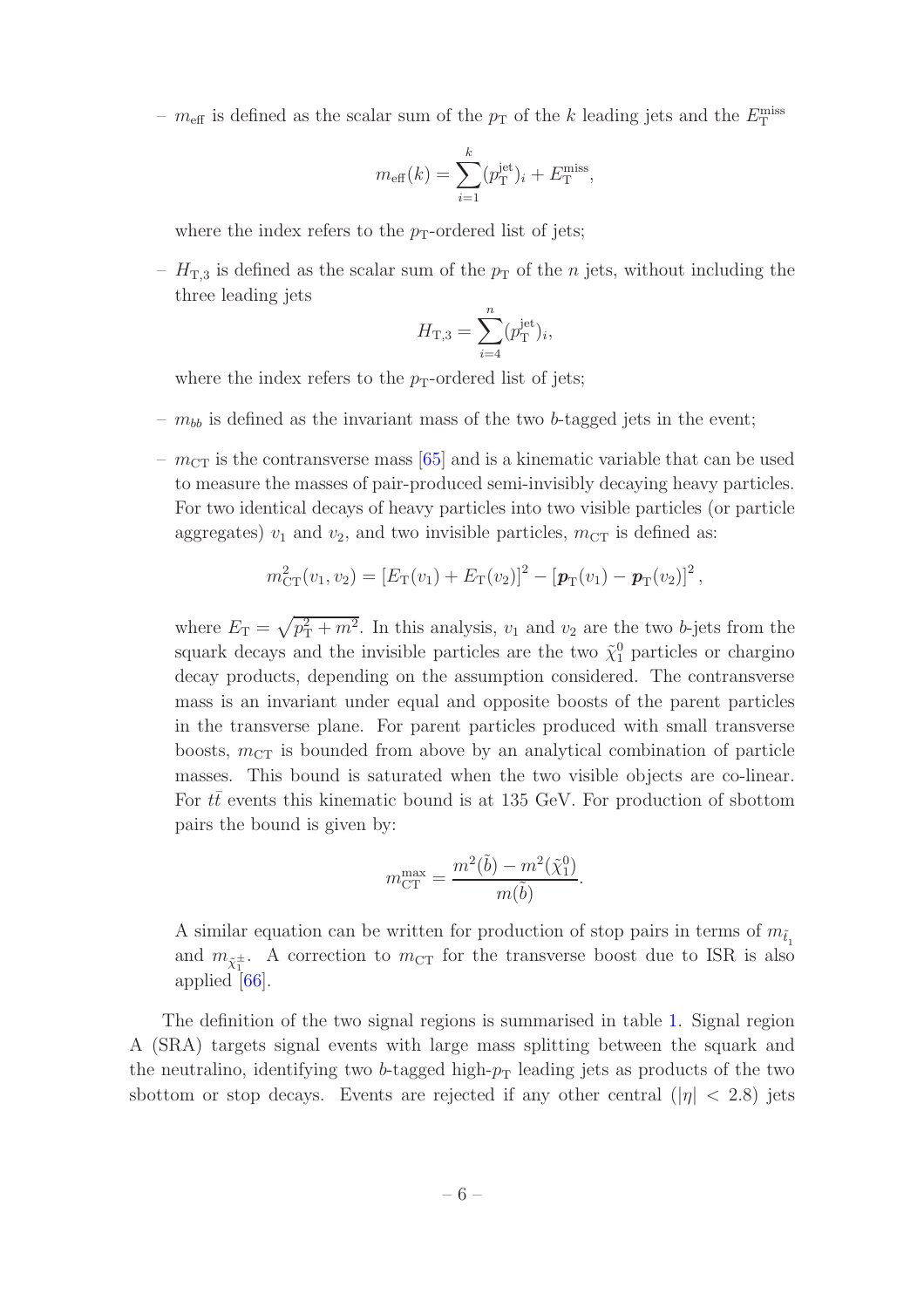| Description                                                    | Signal Regions                                                      |                                              |  |  |  |  |
|----------------------------------------------------------------|---------------------------------------------------------------------|----------------------------------------------|--|--|--|--|
|                                                                | <b>SRA</b>                                                          | <b>SRB</b>                                   |  |  |  |  |
| Event cleaning                                                 | Common to all SR                                                    |                                              |  |  |  |  |
| Lepton veto                                                    | No $e/\mu$ after overlap removal with $p_T > 7(6)$ GeV for $e(\mu)$ |                                              |  |  |  |  |
| $E_{\rm T}^{\rm miss}$                                         | $>150$ GeV                                                          | $>250$ GeV                                   |  |  |  |  |
| Leading jet $p_T(j_1)$                                         | $>130$ GeV                                                          | $>150$ GeV                                   |  |  |  |  |
| Second jet $p_T(j_2)$                                          | $> 50$ GeV,                                                         | $> 30$ GeV                                   |  |  |  |  |
| Third jet $p_T(j_3)$                                           | veto if $> 50$ GeV                                                  | $> 30 \text{ GeV}$                           |  |  |  |  |
| $\Delta\phi(\boldsymbol{p}_{\textrm{T}}^{\textrm{miss}}, j_1)$ |                                                                     | > 2.5                                        |  |  |  |  |
| $b$ -tagging                                                   | leading 2 jets                                                      | 2nd- and 3rd-leading jets                    |  |  |  |  |
|                                                                | $(p_T > 50 \text{ GeV},  \eta  < 2.5)$                              | $(p_T > 30 \text{ GeV},  \eta  < 2.5)$       |  |  |  |  |
|                                                                | $n_{b\text{-jets}} = 2$                                             |                                              |  |  |  |  |
| $\Delta\phi_{\rm min}$                                         | > 0.4                                                               | > 0.4                                        |  |  |  |  |
| $E_{\rm T}^{\rm miss}/m_{\rm eff}(k)$                          | $E_{\rm T}^{\rm miss}/m_{\rm eff}(2)>0.25$                          | $E_{\rm T}^{\rm miss}/m_{\rm eff}(3) > 0.25$ |  |  |  |  |
| $m_{\mathrm{CT}}$                                              | $> 150, 200, 250, 300, 350$ GeV                                     |                                              |  |  |  |  |
| $H_{\text{T},3}$                                               |                                                                     | $< 50$ GeV                                   |  |  |  |  |
| $m_{bb}$                                                       | $>200~\text{GeV}$                                                   |                                              |  |  |  |  |

<span id="page-8-0"></span>Table 1. Summary of the event selection in each signal region.

are found with  $p_T > 50$  GeV. Multijet background is suppressed by selecting events with large  $\Delta\phi_{\rm min}$  and  $E_{\rm T}^{\rm miss}/m_{\rm eff}$ . The requirement  $m_{bb} > 200$  GeV is added to reduce backgrounds from production of top-quark (including top-quark pairs and single topquark production processes), and Z-bosons in association with heavy-flavour jets. As a final selection criterion, five different thresholds on  $m_{CT}$  ranging from 150 GeV to 350 GeV are applied. For a signal point corresponding to  $m_{\tilde{b}_1} = 500$  GeV and  $m_{\tilde{\chi}^0_1} = 1$  GeV, 3% of the simulated events are retained by the SRA selection with  $m_{\text{CT}} > 250 \text{ GeV}.$ 

Signal region B (SRB) is defined to enhance the sensitivity for a small squark– neutralino mass difference by explicitly selecting events with a high- $p<sub>T</sub>$  jet, which is likely to have been produced as initial state radiation, recoiling against the squarkpair system. High thresholds on the leading jet  $p_T$  and on the missing transverse momentum, which are required to be almost back-to-back in  $\phi$ , are imposed. The leading jet is required to be not b-tagged, and two additional jets are required to be b-tagged. As for SRA, the multi-jet background is suppressed with appropriate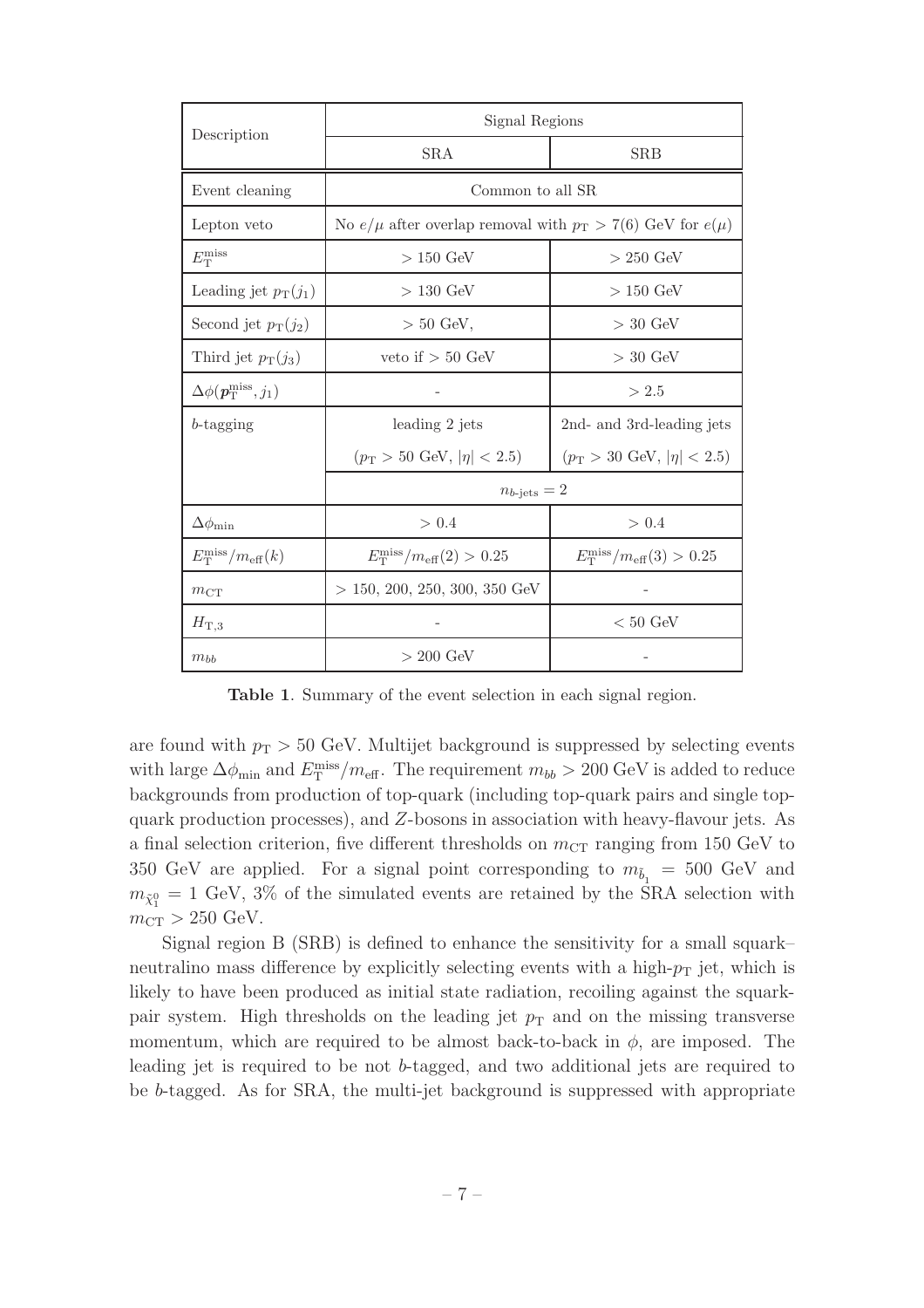selections on  $\Delta\phi_{\rm min}$  and  $E_{\rm T}^{\rm miss}/m_{\rm eff}$ . A final upper requirement on the additional hadronic activity in the event,  $H_{\text{T,3}}$  <50 GeV completes the selection for SRB. For a signal point corresponding to  $m_{\tilde{b}_1} = 300$  GeV and  $m_{\tilde{\chi}_1^0} = 270$  GeV, 10% of the simulated events are retained by the SRB selection.

#### <span id="page-9-0"></span>6 Background estimate

The dominant SM background processes in the signal regions are the production of W or Z bosons in association with heavy-flavour jets (referred to as  $W + hf$  and  $Z + hf$ ) and the production of top-quarks. Events with Z+hf production followed by  $Z \to \nu\bar{\nu}$ decay have the same signature as the signal and are the dominant background in SRA. Top-quark (dominant in SRB) and  $W+hf$  production satisfy the signal region selections when a charged lepton is produced but the event is not rejected, either because the lepton is a hadronically decaying  $\tau$ , or because the electron or muon is not reconstructed. The dominant backgrounds are normalised in dedicated control regions (CRs) and then extrapolated to the signal regions using MC simulation. The control regions, detailed below, are defined by explicitly requiring the presence of one or two leptons (electrons or muons) in the final state together with further selection criteria similar to those of the corresponding signal regions. In particular, events with additional lepton candidates are vetoed applying the same lepton requirements used to veto events in the signal regions. The single top-quark contribution accounts for 5% to 20% of the total top-quark background contribution, depending on the signal region considered, and is added to the  $t\bar{t}$  background contribution with a relative normalisation corresponding to that predicted by the MC simulation, as described in section [3.](#page-4-0)

The contributions from diboson and  $tt+W/Z$  processes are sub-dominant and they are collectively called "Others" in the following. They are estimated from MC simulation for both the signal and the control regions.

Finally, the background from multi-jet production is estimated from data using a procedure described in detail in ref. [\[67\]](#page-26-3) modified to account for the flavour of the jets. The procedure consists of smearing the jet response in low- $E_{\rm T}^{\rm miss}$  seed events. The Gaussian core of the jet response function is obtained from dijet events, while the non-Gaussian tails are obtained from three-jet events, where the  $E_{\rm T}^{\rm miss}$ can be unambiguously attributed to the mis-measurement of one of the jets. The contribution from multi-jet production in the control regions is found to be negligible.

For SRA, the contributions from top-quark,  $Z+$ jets and  $W+$ jets production are estimated simultaneously with a profile likelihood fit to three control regions. For SRB it is difficult to identify a control region that probes the  $W+$  jets background normalisation. Therefore, this contribution is estimated purely from MC simulation as described in section [3,](#page-4-0) and only control regions for top-quark and  $Z+$ jets are defined.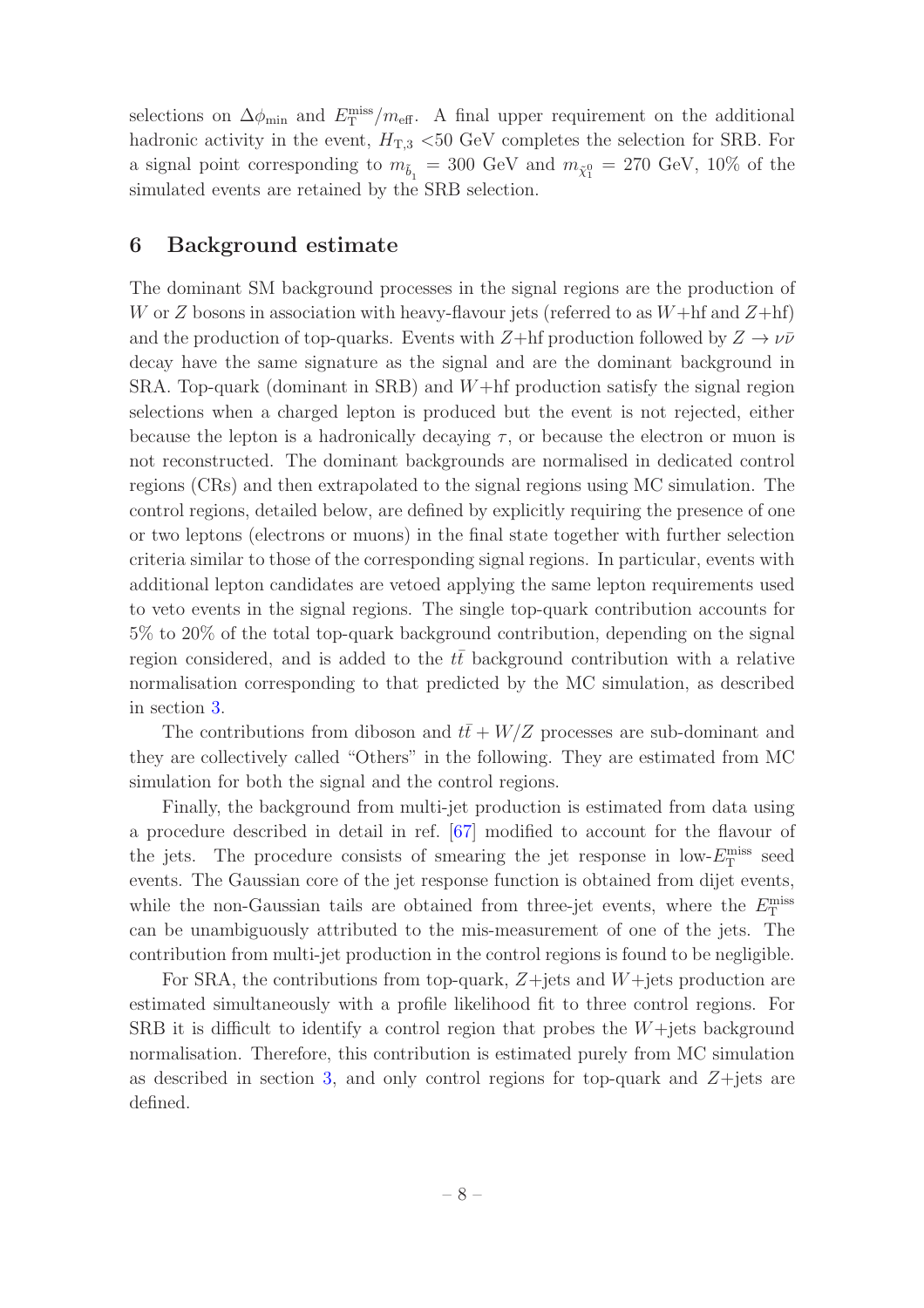A set of same-flavour opposite-sign two-lepton control regions with dilepton invariant mass near the Z mass (75  $< m_{\ell\ell} < 105 \text{ GeV}$ ) provides a data sample dominated by Z production. For these control regions, labelled in the following as CRA SF and CRB SF, the  $p_T$  of the leptons is added vectorially to the  $p_T^{\text{miss}}$  to mimic the expected missing transverse momentum spectrum of  $Z \rightarrow \nu\bar{\nu}$  events, and is indicated in the following as  $E_{\rm T}^{\rm miss}$  (lepton corrected). In addition, the  $p_{\rm T}$  of the leading lepton is required to be above 90 GeV in order to further enhance the Z production contribution. In the case of CRA SF, a  $m_{bb} > 200$  GeV selection is also imposed.

The set of control regions with exactly one lepton  $(e, \mu)$  in the final state provides a data sample dominated by top-quark and  $W+$ jets production. A selection criterion is applied to the tranverse mass,  $40 \text{ GeV} < m_T < 100 \text{ GeV}$ , where  $m_T$  is defined as:

$$
m_T = \sqrt{2p_T^{lep}E_T^{miss} - 2\mathbf{p}_T^{lep} \cdot \boldsymbol{p}_T^{miss}}
$$

In the following, these control regions are labelled as CRA 1L and CRB 1L. CRA 1L is used to estimate the contribution of the  $W+$ jets background, which is enhanced by the selection criterion  $m_{\text{CT}} > 150 \text{ GeV}$  in SRA. CRB-1L is used to estimate the top-quark background in SRB.

To estimate top-quark production in SRA, a different-flavour opposite-sign twolepton control region (CRA DF) is defined requiring one electron and one muon in the final state with  $m_{e\mu} > 50$  GeV and  $m_{CT} > 75$  GeV.

The definitions of the control regions are summarised in tables [2](#page-10-0) and [3.](#page-11-0)

| CRA_1L                                                                                 | CRA_SF                                              | CRA DF                                 |  |  |  |  |
|----------------------------------------------------------------------------------------|-----------------------------------------------------|----------------------------------------|--|--|--|--|
| One $e$ or $\mu$                                                                       | $e^{\pm}e^{\mp}$ or $\mu^{\pm}\mu^{\mp}$            | $e^{\pm} \mu^{\mp}$                    |  |  |  |  |
| Veto additional lepton candidates $(p_T(e) > 7 \text{ GeV } p_T(\mu) > 6 \text{ GeV})$ |                                                     |                                        |  |  |  |  |
|                                                                                        | Only two reconstructed jets with $p_T > 50$ GeV     |                                        |  |  |  |  |
| $p_T(j_1) > 130 \text{ GeV}$                                                           | $p_T(j_1) > 50 \text{ GeV}$                         | $p_T(j_1) > 130 \text{ GeV}$           |  |  |  |  |
| $p_T(j_2) > 50 \text{ GeV}$                                                            | $p_T(j_2) > 50 \text{ GeV}$                         | $p_T(j_2) > 50 \text{ GeV}$            |  |  |  |  |
| $E_{\rm T}^{\rm miss} > 100~{\rm GeV}$                                                 | $E_{\rm T}^{\rm miss}$ (lepton-corrected) > 100 GeV | $E_{\rm T}^{\rm miss} > 100~{\rm GeV}$ |  |  |  |  |
| Two reconstructed b-jets $(p_T > 50)$                                                  |                                                     |                                        |  |  |  |  |
| $40 \text{ GeV} < m_T < 100 \text{ GeV}$                                               | 75 GeV $< m_{\ell\ell} < 105$ GeV                   | $m_{\ell\ell} > 50 \text{ GeV}$        |  |  |  |  |
| $m_{\text{CT}} > 150 \text{ GeV}$                                                      | lepton $p_T > 90$ GeV                               | $m_{\text{CT}} > 75 \text{ GeV}$       |  |  |  |  |
|                                                                                        | $m_{bb} > 200$ GeV                                  |                                        |  |  |  |  |

<span id="page-10-0"></span>Table 2. Definitions of the three SRA control regions.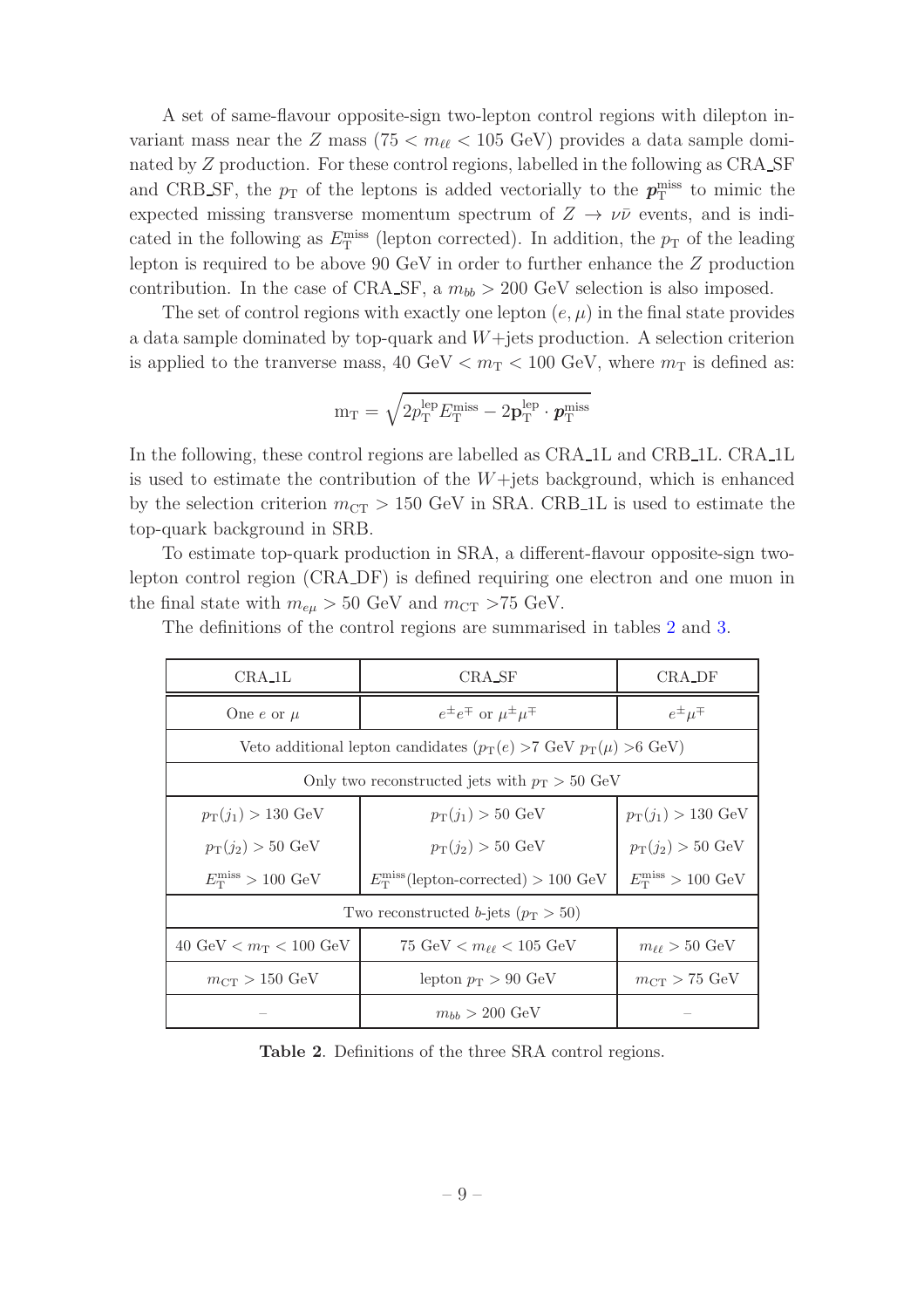| CRB_1L                                                                                 | CRB_SF                                              |  |  |  |
|----------------------------------------------------------------------------------------|-----------------------------------------------------|--|--|--|
| One $e$ or $\mu$                                                                       | $e^{\pm}e^{\mp}$ or $\mu^{\pm}\mu^{\mp}$            |  |  |  |
| Veto additional lepton candidates $(p_T(e) > 7 \text{ GeV } p_T(\mu) > 6 \text{ GeV})$ |                                                     |  |  |  |
|                                                                                        | Only three reconstructed jets with $p_T > 30$ GeV   |  |  |  |
| $p_T(j_1) > 130 \text{ GeV}$                                                           | $p_T(j_1) > 50 \text{ GeV}$                         |  |  |  |
| $E_{\rm T}^{\rm miss} > 120~{\rm GeV}$                                                 | $E_{\rm T}^{\rm miss}$ (lepton-corrected) > 100 GeV |  |  |  |
| $j_1$ anti b-tagged; $j_2$ and $j_3$ b-tagged                                          |                                                     |  |  |  |
| $40 \text{ GeV} < m_T < 100 \text{ GeV}$                                               | 75 GeV $< m_{\ell\ell} < 105$ GeV                   |  |  |  |
|                                                                                        | Lepton $p_T > 90$ GeV                               |  |  |  |
| $H_{\text{T,3}} < 50 \text{ GeV}$                                                      |                                                     |  |  |  |

<span id="page-11-0"></span>Table 3. Definitions of the two SRB control regions.

The distribution of the  $m_{\text{CT}}$  variable in CRA DF (before the  $m_{\text{CT}}$  selection) and of the leading lepton  $p_T$  (before the  $p_T$  selection) in CRA SF are shown before the fit in figure [1.](#page-12-0) Similarly, the transverse mass distribution of the leading-lepton– $E_{\rm T}^{\rm miss}$ system in CRB 1L (before the  $m<sub>T</sub>$  selection) and the invariant mass distribution of the two leptons in CRB SF (before the  $m_{\ell\ell}$  selection) are shown in figure [2.](#page-12-1) In these figures the data set used corresponds to an integrated luminosity of 20.3  $\text{fb}^{-1}$  and the normalisations described in section [3](#page-4-0) are assumed.

The observed numbers of events in the various CRs are used to generate internally consistent SM background estimates for each of the SRs via a profile likelihood fit. This procedure takes into account CR correlations due to common systematic uncertainties as well as contaminations from other SM processes and/or SUSY signal events, when a particular model is considered for exclusion. Systematic uncertainties, discussed in detail in section [7,](#page-13-0) are treated as nuisance parameters in the fit and are constrained with Gaussian functions taking into account correlations between sample estimates. The likelihood function is built as the product of Poisson probability functions, describing the observed and expected number of events in the control and (when excluding SUSY models) signal regions, and the constraints on the nuisance parameters. As a result, the impact of some of the systematic uncertainties that are correlated between the CRs and the corresponding SR is reduced.

The free parameters of the fit are the overall normalisation values of the topquark, W+jets and Z+jets processes for SRA, and of the top-quark and Z+jets processes for SRB. The contributions from all other background processes are fixed at the values expected from MC. The fit results in the control regions are summarised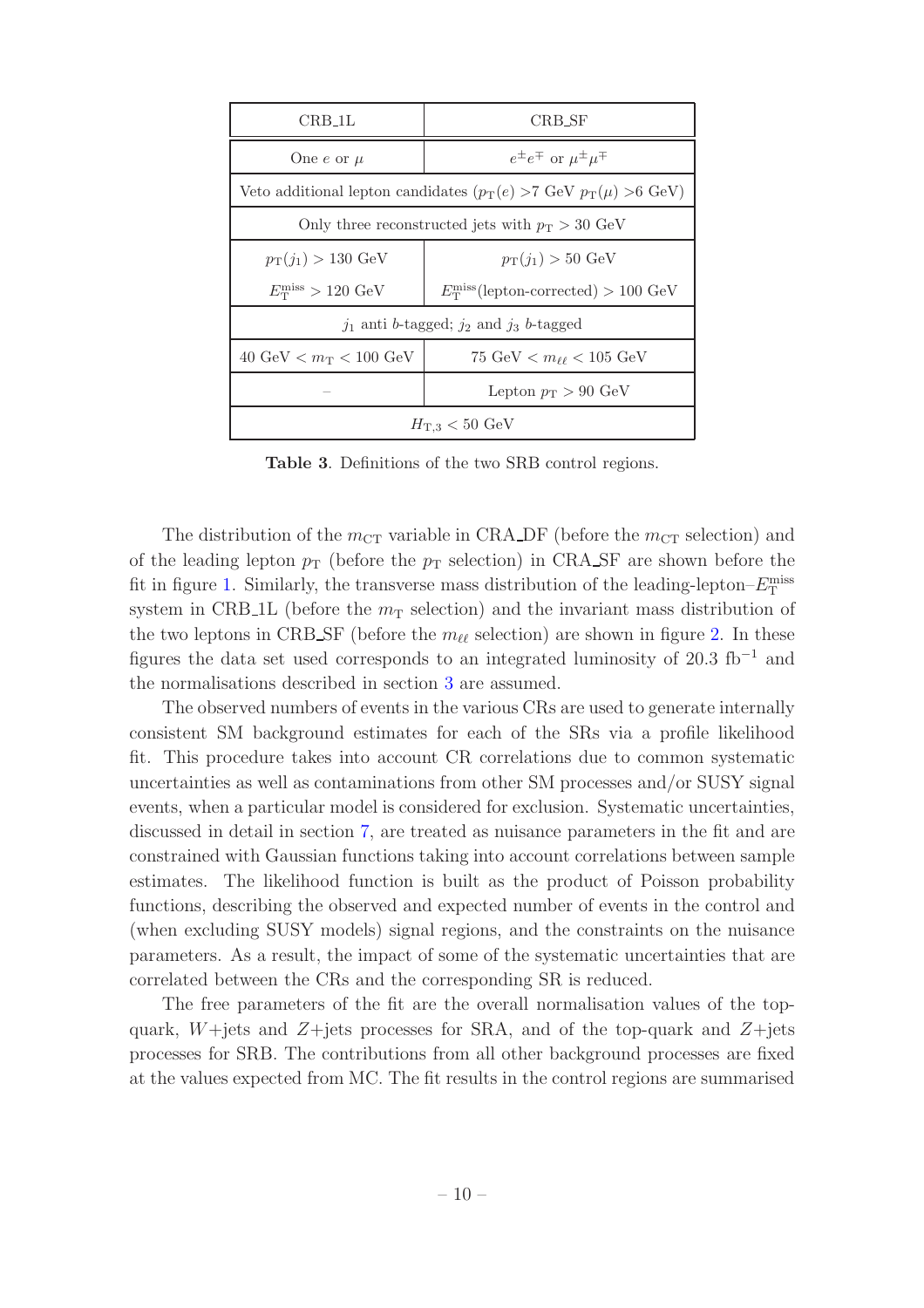

<span id="page-12-0"></span>Figure 1. Left:  $m_{CT}$  distribution in CRA DF omitting the requirement on the  $m_{CT}$ variable. Right: leading lepton  $p<sub>T</sub>$  distribution in CRA SF with all the selections applied except the requirement on this variable. The red arrows indicate where a selection on the corresponding variable is applied. The shaded band includes both the detector and theoretical systematic uncertainties. The SM prediction is normalised according to the MC expectations. The last bin in each histogram contains the integral of all events with values greater than the upper axis bound.



<span id="page-12-1"></span>**Figure 2**. Left: transverse mass distribution of the leading-lepton– $E_{\rm T}^{\rm miss}$  system in CRB<sub>-1</sub>L omitting the  $m<sub>T</sub>$  requirement. Right: dilepton invariant mass distribution in CRB SF omitting the  $m_{\ell\ell}$  requirement. The red arrows indicate where a selection on the corresponding variable is applied. The shaded band includes both the detector and theoretical systematic uncertainties. The SM prediction is normalised according to the MC expectations.

in tables [4](#page-13-1) and [5](#page-14-0) for SRA and SRB, respectively. These results are found to be compatible with MC yields predicted before the fit, which are also given in the tables.

The predictions from the fit are in good agreement with the MC estimates with a maximum discrepancy of two standard deviations observed in one of the control regions.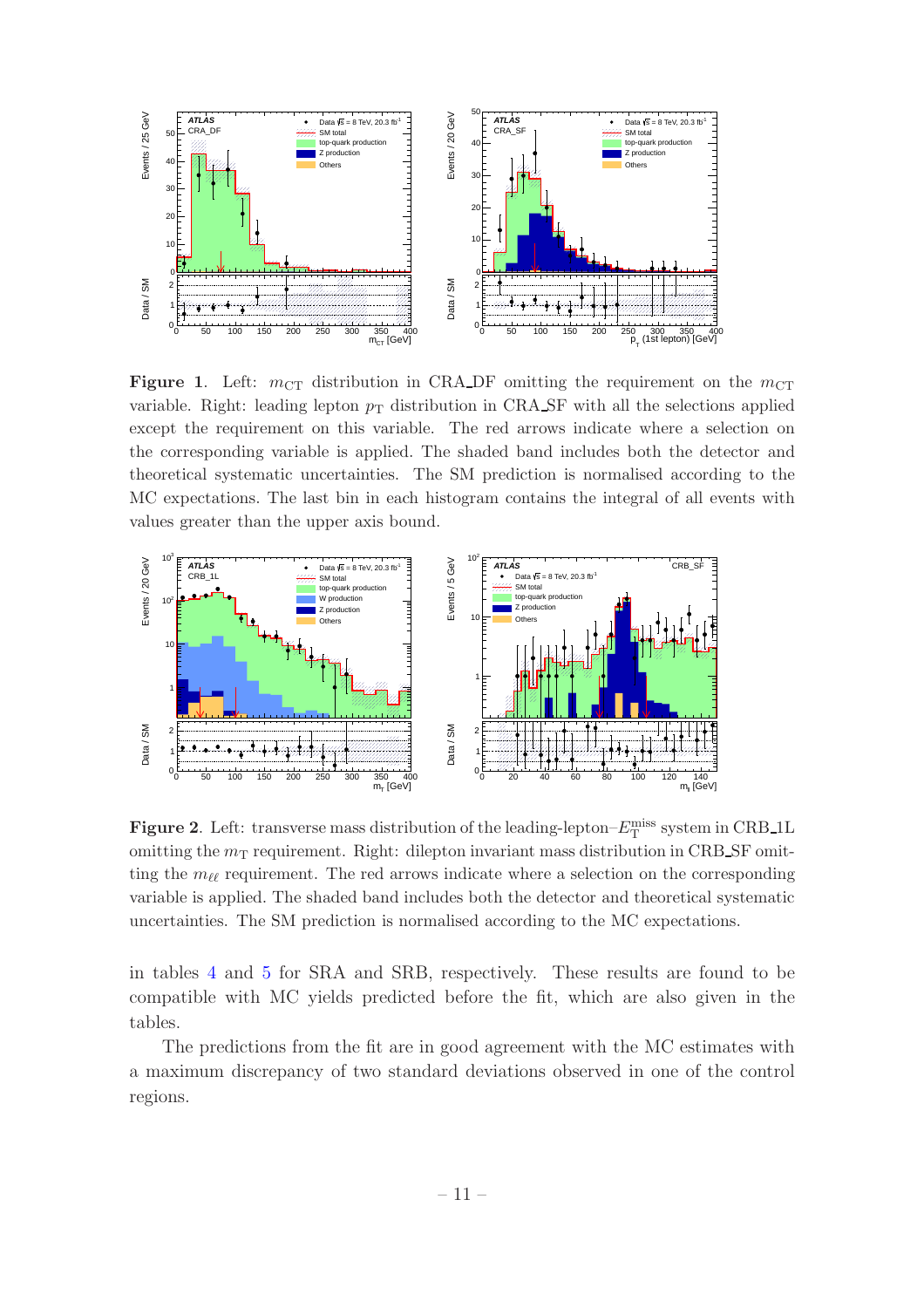| Channel                  | $CRA_1L$        | <b>CRA_SF</b>   | <b>CRA_DF</b>          |  |  |  |  |  |
|--------------------------|-----------------|-----------------|------------------------|--|--|--|--|--|
| Observed events          | 135             | 68              | 75                     |  |  |  |  |  |
| Fitted background events |                 |                 |                        |  |  |  |  |  |
| Total SM                 | $135 \pm 11$    | $68 \pm 8$      | $75 \pm 9$             |  |  |  |  |  |
| Top-quark production     | $91 \pm 17$     | $10.0 \pm 1.3$  | $75 \pm 9$             |  |  |  |  |  |
| Z production             | $0.46 \pm 0.12$ | $58 \pm 8$      | $0.07^{+0.10}_{-0.07}$ |  |  |  |  |  |
| W production             | $40 \pm 20$     | < 0.1           | $0.06 \pm 0.03$        |  |  |  |  |  |
| Others                   | $3.8 \pm 2.0$   | $0.44 \pm 0.18$ | $0.37 \pm 0.13$        |  |  |  |  |  |
| MC expected events       |                 |                 |                        |  |  |  |  |  |
| Top-quark production     | 100             | 11.0            | 82                     |  |  |  |  |  |
| Z production             | 0.44            | 54              | 0.07                   |  |  |  |  |  |
| W production             | 42              | < 0.1           | 0.07                   |  |  |  |  |  |
| Others                   | 3.8             | 0.44            | 0.37                   |  |  |  |  |  |

<span id="page-13-1"></span>Table 4. Results of the fit for the control regions adopted for SRA. Expected yields derived from MC simulation using theoretical cross sections are also shown. Uncertainties quoted include statistical and detector-related systematic effects. The central values of the fitted sum of backgrounds in the control regions agree with the observations by construction. The uncertainty on the total background estimate can be smaller than some of the individual uncertainties due to anticorrelations.

The reliability of the MC extrapolation of the SM background estimate outside of the control regions is evaluated in several validation regions. The first set of validation regions is defined with the same kinematic selection as the control regions but requiring only one jet to be b-tagged. They are used to verify the performance of the b-tagging algorithm in a larger sample of events. A second set of validation regions is defined with the same selection criteria as the signal regions, but with one of the requirements inverted. In all cases these validation regions are backgrounddominated with a potential signal contamination of less than 20% for the signal models considered. For SRA, two validation regions are explored by imposing either  $m_{\text{CT}}$  < 100 GeV or  $m_{bb}$  < 200 GeV. To validate SRB, a validation region with the selection  $H_{T,3} > 50$  GeV is defined as well as a second validation region with two leptons of different flavour to verify the normalisation of the top-quark background.

Good agreement is found in each case, with a difference of less than one standard deviation between the expectations and the number of observed events.

#### <span id="page-13-0"></span>7 Systematic uncertainties

The dominant detector-related systematic effects are due to the uncertainties on the jet energy scale (JES) and resolution (JER), and on the b-tagging efficiency. The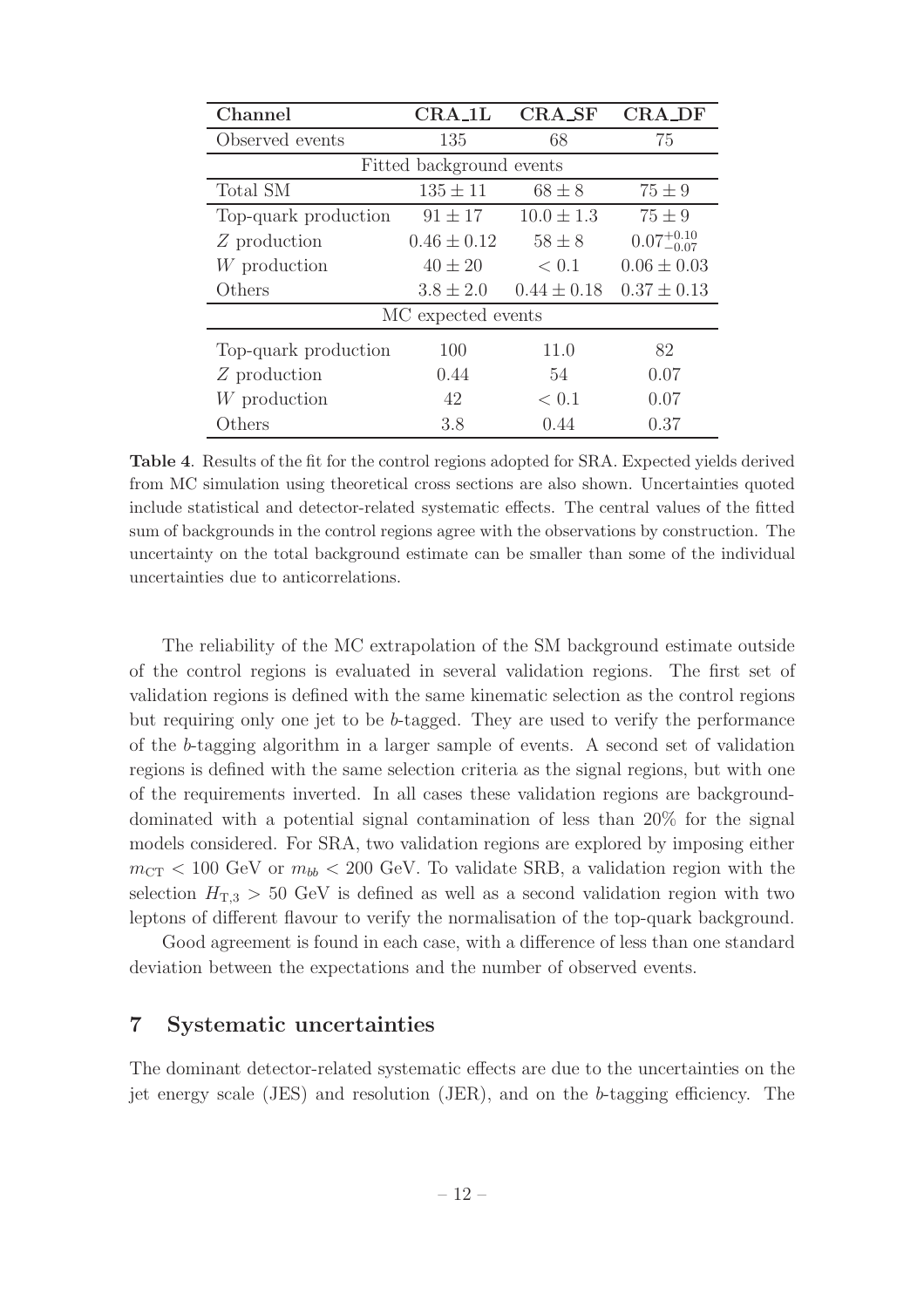| Channel                  | $\rm CRB_1L$    | <b>CRB_SF</b>  |  |  |  |  |
|--------------------------|-----------------|----------------|--|--|--|--|
| Observed events          | 437             | 48             |  |  |  |  |
| Fitted background events |                 |                |  |  |  |  |
| Total SM                 | $437 \pm 21$    | $48 \pm 7$     |  |  |  |  |
| Top-quark production     | $403 \pm 27$    | $16.2 \pm 2.2$ |  |  |  |  |
| Z production             | $0.26 \pm 0.15$ | $31 \pm 7$     |  |  |  |  |
| W production             | $32 \pm 20$     | < 0.1          |  |  |  |  |
| Others                   | $1.4 \pm 0.5$   | $1.0 \pm 0.5$  |  |  |  |  |
| MC expected events       |                 |                |  |  |  |  |
| Top-quark production     | 370             | 15             |  |  |  |  |
| Z production             | 0.32            | 38             |  |  |  |  |
| W production             | 32              | < 0.1          |  |  |  |  |
| Others                   | 1.4             | 1.0            |  |  |  |  |

<span id="page-14-0"></span>Table 5. Results of the fit for the control regions adopted for SRB. Expected yields as derived from MC using theoretical cross sections are also shown. Uncertainties quoted include statistical and detector-related systematic effects. The central values of the fitted sum of backgrounds in the control regions agree with the observations by construction. The uncertainty on the total background estimate can be smaller than some of the individual uncertainties due to anticorrelations. The W production estimate is normalised using the nominal theoretical cross section and with the associated uncertainties discussed in section [7.](#page-13-0)

impact of these uncertainties is reduced through the normalisation of the dominant backgrounds in the control regions with kinematic selections resembling those of the corresponding signal region.

The JES uncertainty is determined using the techniques described in refs. [\[60,](#page-25-10) [68](#page-26-4)], leading to a slight dependence on  $p_T$ ,  $\eta$ , jet flavour, number of primary vertices and proximity to adjacent jets. The JER uncertainty is obtained from in-situ measurements of the jet response asymmetry in dijet events [\[60](#page-25-10)]. These uncertainties on jets are propagated to the  $E_{\rm T}^{\rm miss}$  measurement, and additional uncertainties on  $E_{\rm T}^{\rm miss}$ arising from energy deposits not associated with any reconstructed objects are also included. The relative impact on the event yields from the JES (JER) uncertainty is between  $1-5\%$  ( $1-8\%$ ) in the different SRA regions and is  $3\%$  ( $8\%$ ) in SRB.

The b-tagging uncertainty is evaluated by varying the  $p_T$ - and flavour-dependent scale factors applied to each jet in the simulation within a range that reflects the systematic uncertainty on the measured tagging efficiency and rejection rates. The relative impact of this uncertainty on the final event yield is dominated by the uncertainty in the b-tagging efficiency. The uncertainty amounts to  $2\n-10\%$  in the different SRA regions and 2% in SRB.

In the case of SRB, an uncertainty is also associated with the requirement that jets with  $p_T < 50$  GeV have at least one track originating from the primary vertex.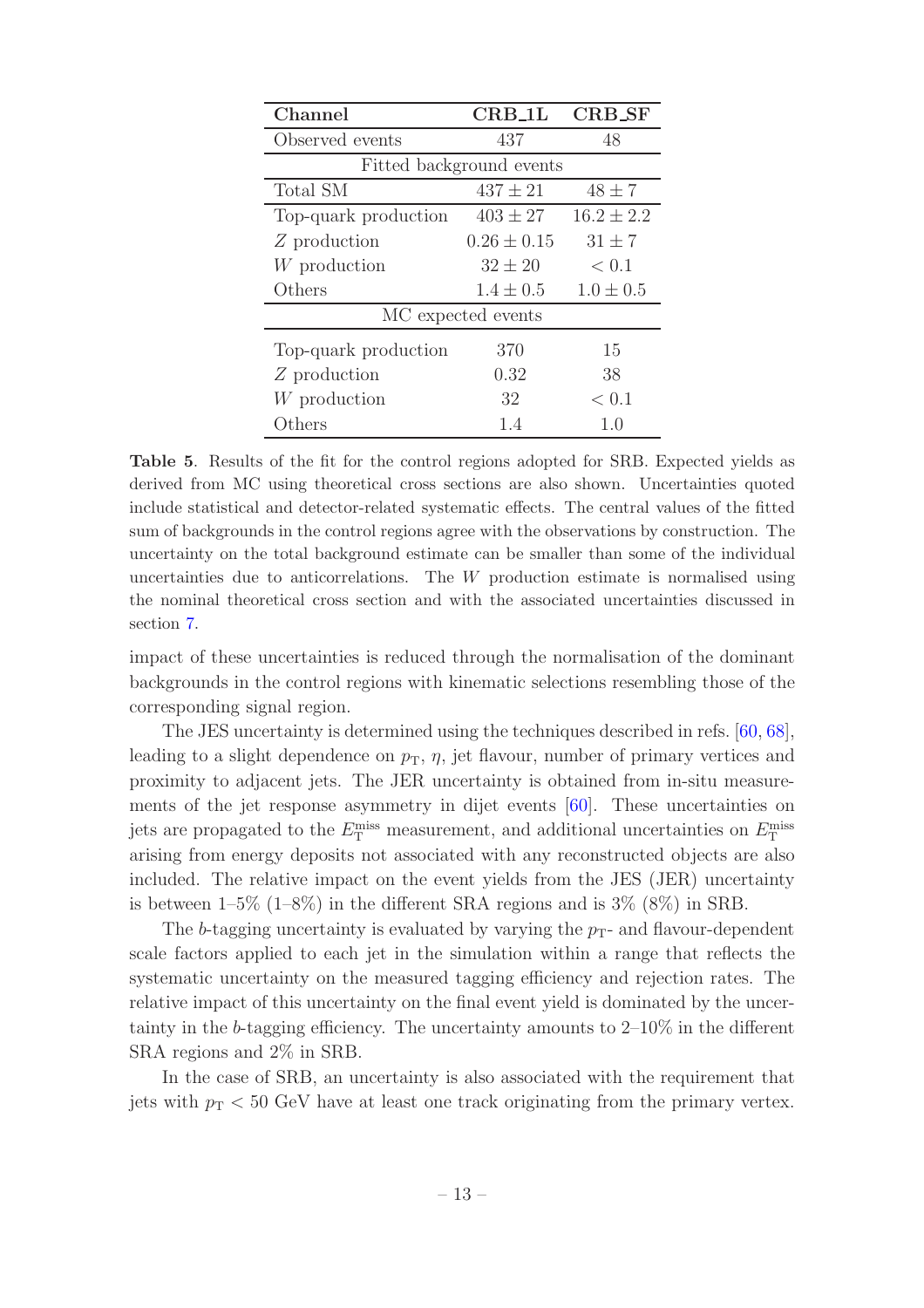It has a relative impact on the final event yields of 7%. Other detector systematic uncertainties like pile-up or trigger effects are found to have negligible impact on the analysis.

Theoretical uncertainties on the modeling of the  $t\bar{t}$ +jets background are assessed. The uncertainty due to the choice of the MC generator is estimated by comparing the predictions of the Powheg and Alpgen generators, both interfaced to the Herwig+Jimmy parton shower (PS) and hadronisation (HAD) calculations. The PS/HAD uncertainty is estimated by comparing samples generated with Powheg interfaced to either PYTHIA or HERWIG+JIMMY. The uncertainty due to the ambiguity in the renormalisation and factorisation scales is estimated by individually doubling or halving them. The uncertainty in the ISR and final-state radiation (FSR) is estimated by comparing AcerMC samples generated with different amounts of ISR/FSR, as constrained by recent ATLAS measurements [\[69](#page-26-5)]. The PDF uncertainties are derived by varying the 52 PDFs in the CT10 NLO error set following the Hessian method and rescaling to the  $68\%$  confidence level. Since  $t\bar{t}$  and single top-quark productions are treated together, these theoretical uncertainties are also assigned to the single top contribution and it was checked that they account for the difference in event kinematics between the samples. The final relative uncertainties on the yields due to theoretical uncertainties in top-quark production modeling are less than 0.7% in SRA and 4% in SRB, dominated mostly by PS/HAD and scale uncertainties.

Uncertainties in the  $W/Z +$ jets simulation are evaluated by comparing the predictions of the SHERPA and ALPGEN generators and, by varying the SHERPA scales related to the matching scheme, the strong coupling constant, and the renormalisation and factorisation scales. The PDF uncertainties are evaluated following the same procedure as for the top-quark background. For SRB,  $W+$  jets production is estimated from MC simulation and an additional uncertainty of 26% due to the  $W+hf$  contribution is included [\[70](#page-26-6)]. The relative uncertainties on the yields are in the range  $0.3-3.1\%$  in SRA, mostly dominated by the difference between SHERPA and ALPGEN. For SRB, a  $3\%$  uncertainty is assigned to Z+hf and  $9\%$  to W+hf, the latter uncertainty being dominated by the MC normalisation.

An uncertainty of 100% is derived for the multi-jet prediction by studying variations of the resolution function. Finally, uncertainties of 30% and of 50% are assigned to the cross sections of  $t\bar{t}+W$  and of  $t\bar{t}+Z$  production, respectively [\[52](#page-25-3), [71](#page-26-7)].

#### <span id="page-15-0"></span>8 Results and interpretation

The number of data events observed in each signal region is reported in table [6,](#page-16-0) together with the SM background expectation after the fit. Figures [3](#page-16-1) and [4](#page-17-0) show the comparison between the SM prediction and the observed data for some relevant kinematic distributions in SRA and SRB, respectively. An example of a SUSY pro-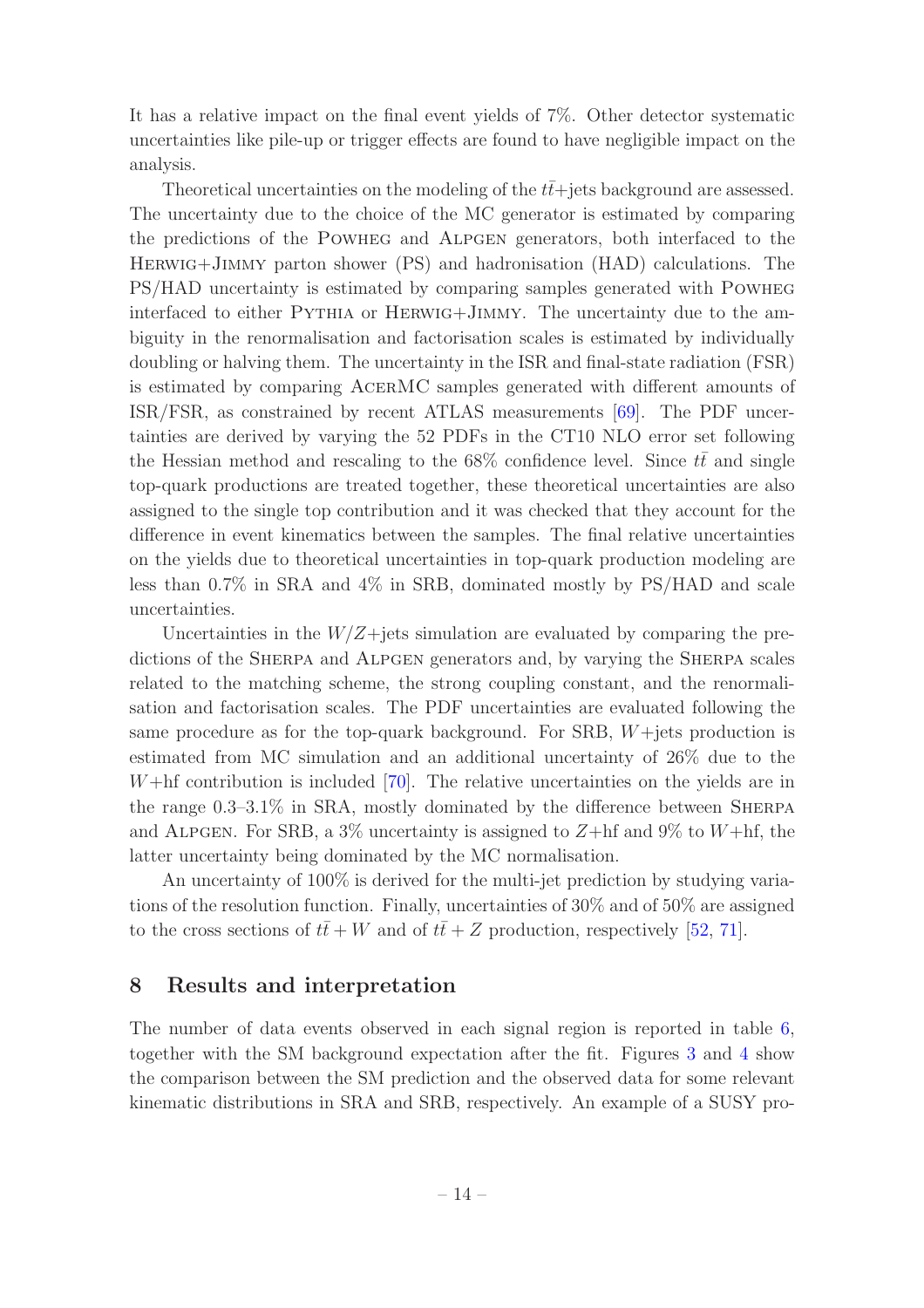| Channel        | SRA, $m_{CT}$ selection |                   |                   |                   |                        | <b>SRB</b>      |
|----------------|-------------------------|-------------------|-------------------|-------------------|------------------------|-----------------|
|                | $150 \text{ GeV}$       | $200 \text{ GeV}$ | $250 \text{ GeV}$ | $300 \text{ GeV}$ | $350 \text{ GeV}$      |                 |
| Observed       | 102                     | 48                | 14                |                   | 3                      | 65              |
| Total SM       | $94 \pm 13$             | $39 \pm 6$        | $15.8 \pm 2.8$    | $5.9 \pm 1.1$     | $2.5 \pm 0.6$          | $64 \pm 10$     |
| Top-quark      | $11.1 \pm 1.8$          | $2.4 \pm 1.4$     | $0.44 \pm 0.25$   | < 0.01            | < 0.01                 | $41 + 7$        |
| $Z$ production | $66 \pm 11$             | $28 + 5$          | $11.4 \pm 2.2$    | $4.7 \pm 0.9$     | $1.9 \pm 0.4$          | $13 \pm 4$      |
| $W$ production | $13 \pm 6$              | $4.9 \pm 2.6$     | $2.1 \pm 1.1$     | $1.0 \pm 0.5$     | $0.46 \pm 0.26$        | $8 \pm 5$       |
| Others         | $4.3 \pm 1.5$           | $3.4 \pm 1.3$     | $1.8 \pm 0.6$     | $0.12 \pm 0.11$   | $0.10^{+0.12}_{-0.10}$ | $2.0 \pm 1.0$   |
| Multijet       | $0.21 \pm 0.21$         | $0.06 \pm 0.06$   | $0.02 \pm 0.02$   | < 0.01            | < 0.01                 | $0.16 \pm 0.16$ |

<span id="page-16-0"></span>Table 6. For each signal region, the observed event yield is compared with the background prediction obtained from the fit. Statistical, detector-related and theoretical systematic uncertainties are included, taking into account correlations.

cess with a large mass difference between the squark and the lightest neutralino is also shown for reference in each case.



<span id="page-16-1"></span>Figure 3. Left:  $m_{CT}$  distribution in SRA with all the selection criteria applied except the  $m_{\text{CT}}$  thresholds. Right:  $m_{bb}$  distribution in SRA with all selection criteria applied including  $m_{\text{CT}} > 150$  GeV. The shaded band includes statistical, detector-related and theoretical systematic uncertainties. The backgrounds are normalised to the values determined in the fit. The red arrows indicate where a selection on the corresponding variable is applied. For illustration the distributions expected for two signal models are displayed. The models correspond to  $m_{\tilde{b}_1}=500~\text{GeV}$  and  $m_{\tilde{\chi}^0_1}=1~\text{GeV}$  (orange dash-dot line) and  $m_{\tilde{t}_1}=500~\text{GeV}$ and  $m_{\tilde{\chi}^0_1} = 100$  GeV (green dash line). The rightmost bin in the figures includes the overflows.

No significant excess above the SM expectation is observed in any of the signal regions. The results are used to derive upper limits on the number of beyond the SM (BSM) events for each signal region, assuming no systematic uncertainties for these events and neglecting any possible contamination in the control regions. Scaling by the integrated luminosity, these can be interpreted as a corresponding upper limit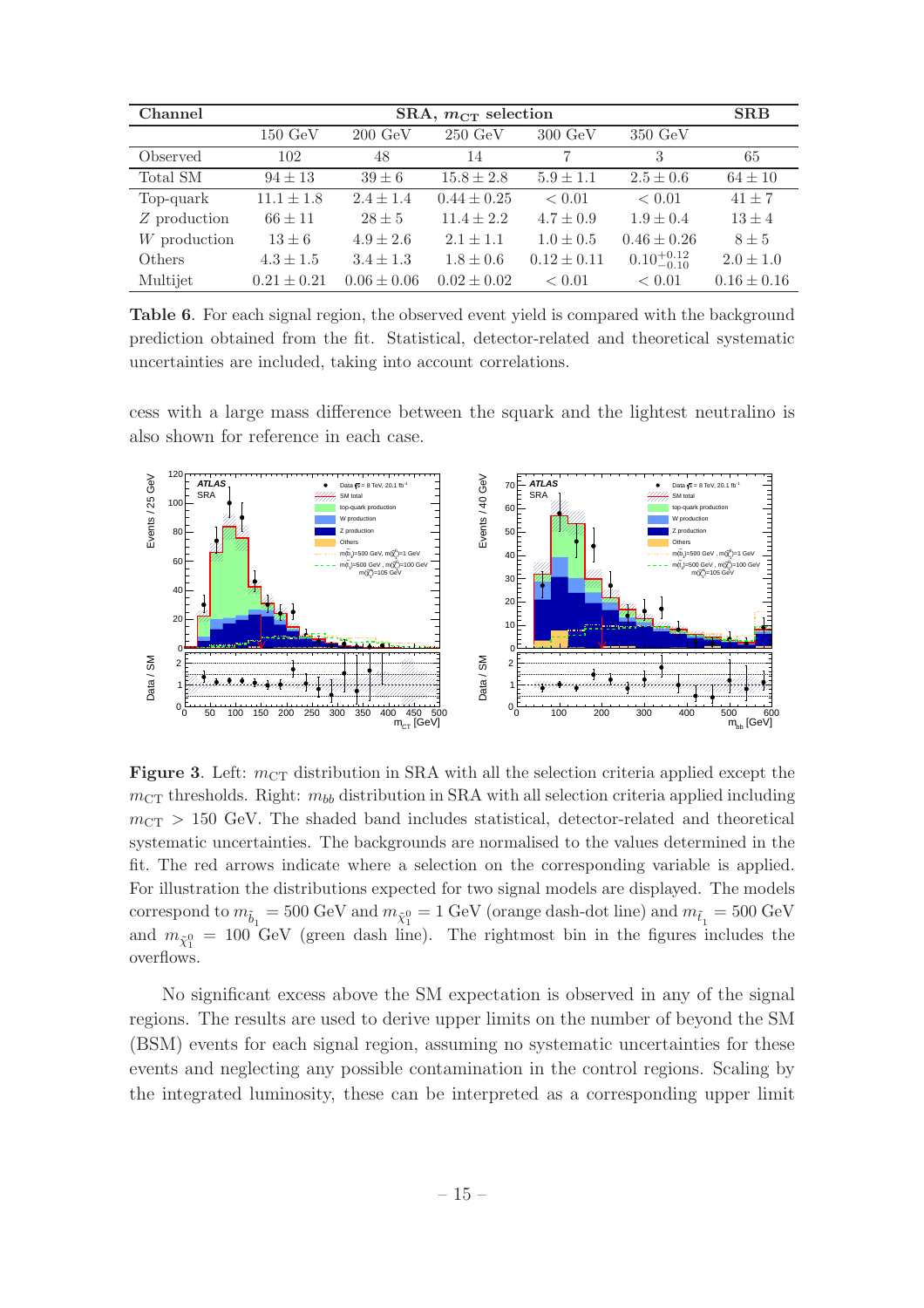

<span id="page-17-0"></span>**Figure 4.** Left:  $E_T^{\text{miss}}$  distribution with all SRB selection criteria applied except the final  $E_{\rm T}^{\rm miss}$  requirement. Right: distribution of  $H_{\rm T,3}$  with all SRB selection criteria applied except the  $H_{\text{T,3}}$  requirement. Since jets have  $p_{\text{T}} > 20 \text{ GeV}$  by construction, the leftmost bin contains events where no additional jets are present  $(H<sub>T,3</sub> = 0 \text{ GeV})$  while the second bin is empty. The shaded band includes statistical, detector-related and theoretical systematic uncertainties. The backgrounds are normalised to the values determined in the fit. The red arrows indicate where a selection on the corresponding variable is applied. For illustration the distributions expected for two signal models are displayed. The models correspond to  $m_{\tilde{b}_1} = 300 \text{ GeV}$  and  $m_{\tilde{\chi}_1^0} = 200 \text{ GeV}$  (purple dash-dot line) and  $m_{\tilde{t}_1} = 250 \text{ GeV}$  and  $m_{\tilde{\chi}^0_1} = 150 \text{ GeV}$  (orange dash line). The rightmost bin in the figures includes the overflows.

on the cross section,  $\sigma_{\rm vis}$ , defined as

$$
\sigma_{\rm vis} = \sigma \cdot A \cdot \epsilon
$$

where  $\sigma$ , A and  $\epsilon$  are, respectively, the production cross section, the acceptance and the selection efficiency for a BSM signal. The 95% confidence level (CL) limits are computed using the CLs prescription [\[72\]](#page-26-8). Table [7](#page-18-0) summarises, for each signal region, the estimated SM background yield, the observed numbers of events, and the expected and observed upper limits on event yields from a BSM signal and on  $\sigma_{\rm vis}$ .

The results are interpreted in various SUSY scenarios assuming a SUSY particle mass hierarchy such that the lightest third-generation squark decays exclusively via  $\tilde{b}_1 \to b \tilde{\chi}_1^0$  or  $\tilde{t}_1 \to b \tilde{\chi}_1^{\pm}$  $_1^{\pm}$  for production of sbottom or stop pairs, respectively. For the latter case, two different values of  $\Delta m$  between the lightest chargino and neutralino are probed to assess the impact of the lepton and jet vetoes applied in the analysis.

Systematic uncertainties on the signal acceptance include experimental uncertainties, mostly dominated by b-tagging  $(20-30\%$  in SRA,  $\sim 15-30\%$  in SRB) and JES (4–30% in SRA, 20–40% in SRB) uncertainties. These uncertainties are assumed to be fully correlated with those of the background.

For SRB, the uncertainties due to the modelling of ISR processes are assessed by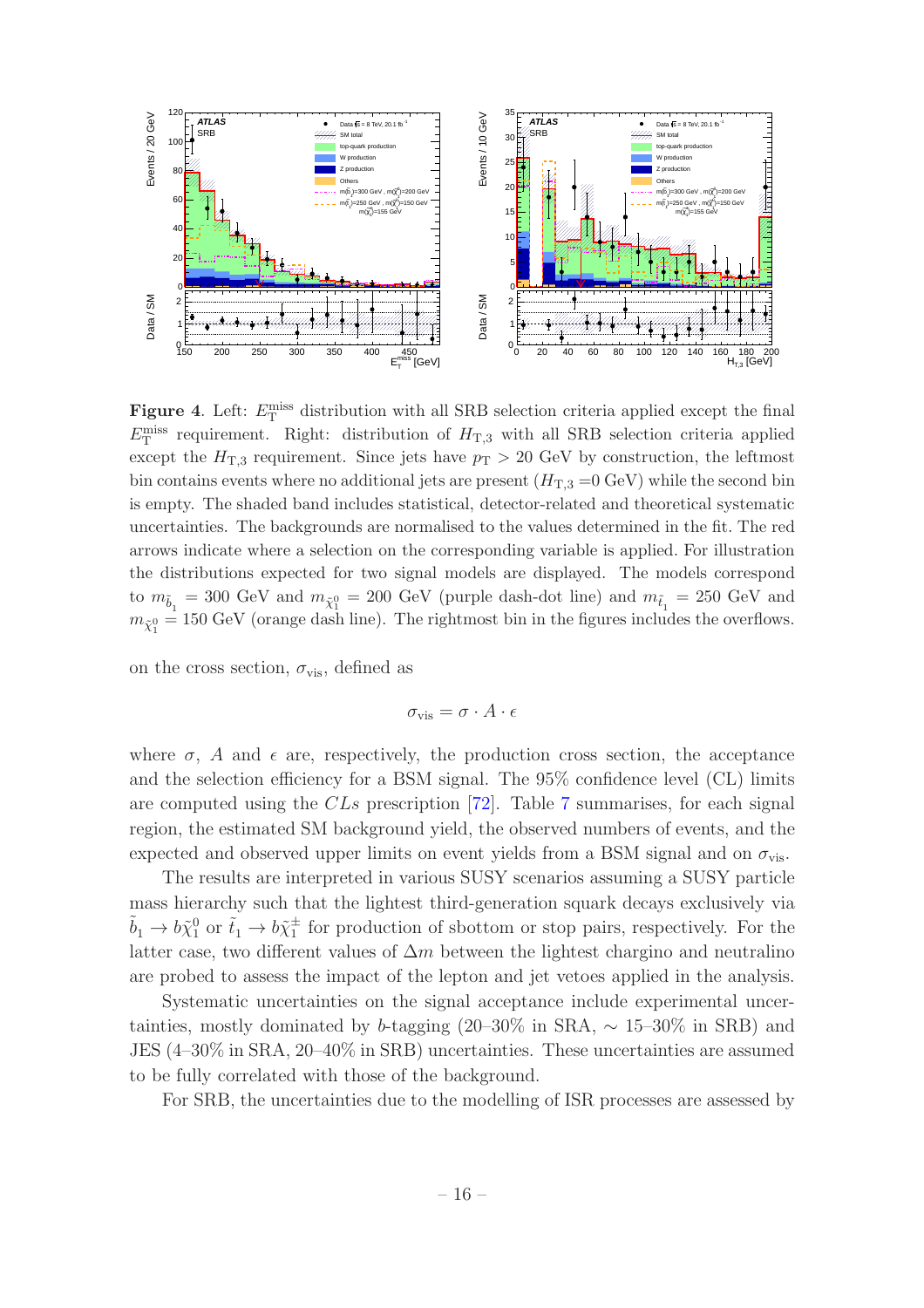| Signal Regions                          | Background     | Observed       | 95% CL upper limit on |      |                         |      |  |
|-----------------------------------------|----------------|----------------|-----------------------|------|-------------------------|------|--|
|                                         | estimate       | data           | BSM event yield       |      | $\sigma_{\rm vis}$ (fb) |      |  |
|                                         |                |                | exp.                  | obs. | exp.                    | obs. |  |
| SRA $(m_{\text{CT}} > 150 \text{ GeV})$ | $94 \pm 13$    | 102            | $32^{+13}_{-9}$       | 38   | $1.6^{+0.6}_{-0.4}$     | 1.9  |  |
| SRA $(m_{\text{CT}} > 200 \text{ GeV})$ | $39 \pm 6$     | 48             | $19^{+8}_{-5}$        | 26   | $0.94^{+0.40}_{-0.25}$  | 1.3  |  |
| SRA $(m_{\text{CT}} > 250 \text{ GeV})$ | $15.8 \pm 2.8$ | 14             | $10.2^{+4.6}_{-3.0}$  | 9.0  | $0.51^{+0.22}_{-0.14}$  | 0.45 |  |
| SRA $(m_{\text{CT}} > 300 \text{ GeV})$ | $5.9 \pm 1.1$  | $\overline{7}$ | $6.5^{+3.3}_{-2.1}$   | 7.5  | $0.32^{+0.16}_{-0.1}$   | 0.37 |  |
| SRA $(m_{\text{CT}} > 350 \text{ GeV})$ | $2.5 \pm 0.6$  | 3              | $4.7^{+2.6}_{-1.6}$   | 5.2  | $0.23_{-0.08}^{+0.13}$  | 0.26 |  |
| <b>SRB</b>                              | $64 \pm 10$    | 65             | $26^{+10}_{-7}$       | 27   | $1.21_{-0.35}^{+0.45}$  | 1.3  |  |

<span id="page-18-0"></span>Table 7. Expected and observed event yields with the corresponding upper limits on BSM signal yields and  $\sigma_{\text{vis}} = \sigma \cdot A \cdot \epsilon$  for all the signal regions defined.

changing the strength of the parton shower controlled by PYTHIA and by doubling and halving the values of the following three parameters: (i) the factorisation and renormalisation scales; (ii) the matching distance between a parton and a jet; (iii) the scale at which  $\alpha_S$  is evaluated at every parton radiation step. The relative changes due to each of these individual variations are assumed to be uncorrelated and are added in quadrature. The overall uncertainty due to ISR depends on the mass difference between the squark and the LSP, with a maximum value of 30% on the signal acceptance when the mass difference is on the order of 10 GeV and quickly dropping down to a plateau of  $7-10\%$  for mass differences above 25 GeV. This uncertainty has a negligible dependence on the squark mass for the mass range considered in this analysis.

Figure [5](#page-19-0) shows the observed (solid lines) and expected (dashed lines) exclusion limits for the sbottom pair production scenario obtained by taking, for each signal mass configuration, the signal region with the best expected limit. These limits are obtained using a likelihood test which compares the observed numbers of events in the signal regions with the fitted background expectation and the ensuing signal contamination in the corresponding CRs for a given model. Sensitivity to scenarios with large mass difference ( $> 100 \text{ GeV}$ ) between the  $\tilde{b}_1$  and the  $\tilde{\chi}^0_1$  is achieved with the successive  $m_{\text{CT}}$  thresholds used in SRA. Sensitivity to scenarios with smaller mass differences is achieved predominantly with the dedicated SRB selection. Sbottom masses up to 620 GeV are excluded at 95% CL for  $m_{\tilde{\chi}_1^0} < 120$  GeV. Differences in mass above 50 GeV between the  $\tilde{b}_1$  and the  $\tilde{\chi}^0_1$  are excluded up to sbottom masses of 300 GeV. If the branching ratio of  $\tilde{b}_1 \rightarrow b\tilde{\chi}_1^0$  is reduced to 60% and assuming that the analysis is not sensitive to other possible decays, the excluded upper limit on the sbottom mass for  $m_{\tilde{\chi}^0_1} < 150$  GeV is reduced to 520 GeV. Similarly for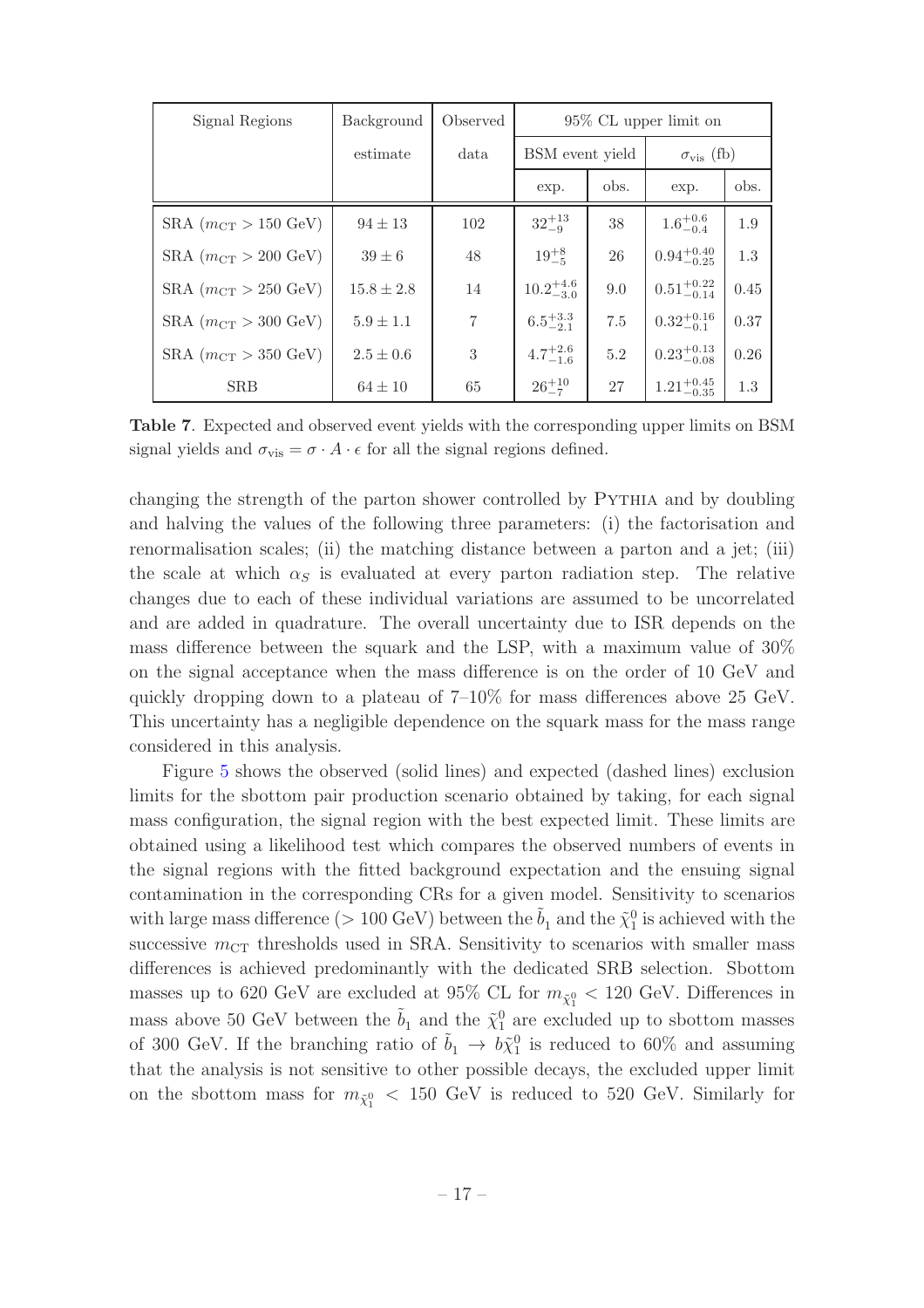$m_{\tilde{b}_1} = 250 \text{ GeV}$ , the upper limit on  $m_{\tilde{\chi}_1^0}$  is reduced by 30 GeV.



<span id="page-19-0"></span>**Figure 5.** Expected and observed exclusion limits at 95% CL in the  $(m_{\tilde{b}_1}, m_{\tilde{\chi}^0_1})$  mass plane for the sbottom pair production scenario considered. The signal region providing the best expected CLs exclusion limit is chosen at each point. The dashed (solid) lines show the expected (observed) limits, including all uncertainties except for the theoretical signal cross-section uncertainty (PDF and scale). The bands around the expected limits show the  $\pm 1\sigma$  uncertainties. The dotted lines around the observed limits represent the results obtained when moving the nominal signal cross section up or down by the  $\pm 1\sigma$ theoretical uncertainty. Previous limits published by ATLAS [\[22](#page-23-3)], CDF [\[31](#page-23-7)] and D0 [\[32\]](#page-23-8) are also shown.

In the case of stop pair production with the stop decaying only into  $b\tilde{\chi}_1^{\pm}$  $\frac{1}{1}$ , the model depends on the masses of the three SUSY particles involved in the decay,  $m_{\tilde{t}_1}$ ,  $m_{\tilde{\chi}_1^{\pm}}$  and  $m_{\tilde{\chi}_1^{0}}$ . Limits are derived using the same procedure adopted for the sbottom pair production scenario and are presented in Figure [6](#page-20-0) under the additional assumptions that  $m_{\tilde{t}_1}$ =300 GeV (upper left),  $m_{\tilde{\chi}_1^{\pm}}$ =150 GeV (upper right), or for a fixed value of the mass difference  $\Delta m = m_{\tilde{\chi}_1^\pm} - m_{\tilde{\chi}_1^0}$  of 5 GeV (lower left) and 20 GeV (lower right). Stop masses up to 580 GeV (440 GeV) are excluded for  $\Delta m = 5$  GeV (20 GeV) and for  $m_{\tilde{\chi}_{1}^{0}} = 100$  GeV. For  $\Delta m = 5$  GeV (20 GeV), neutralino masses up to 270 GeV (220 GeV) are excluded for  $m_{\tilde{t}_1} = 420$  GeV. In the  $\Delta m = 20$  GeV, a smaller fraction of the  $(m_{\tilde{t}_1}, m_{\tilde{\chi}_1^0})$  plane is excluded since this scenario has a lower efficiency given that electrons and muons often have a  $p<sub>T</sub>$  above the reconstruction threshold.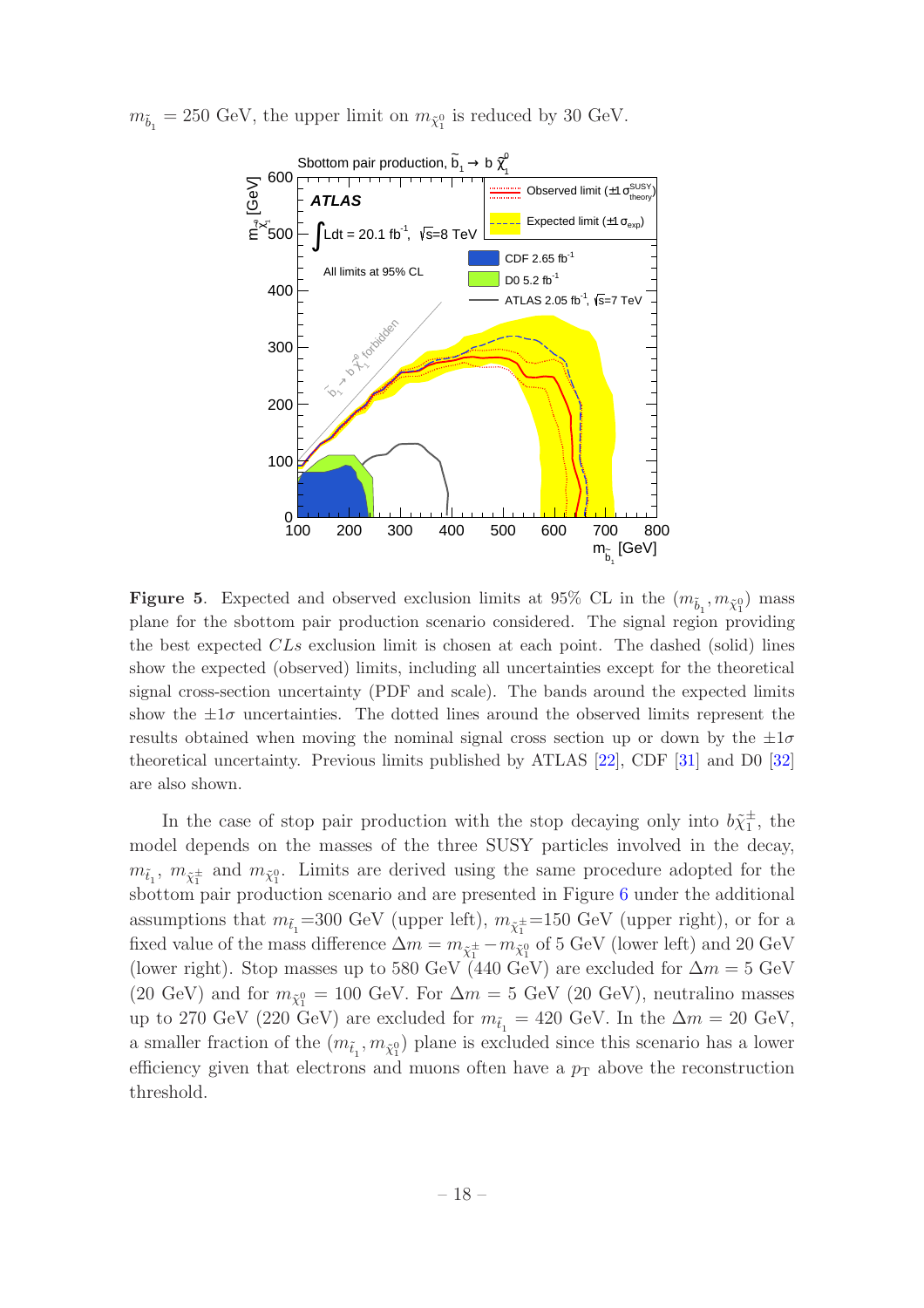

<span id="page-20-0"></span>Figure 6. Expected and observed exclusion limits at 95% CL for the different stop pair production scenarios considered. Upper left:  $(m_{\tilde{\chi}_1^{\pm}}, m_{\tilde{\chi}_1^0})$  mass plane with  $m_{\tilde{t}_1} = 300 \text{ GeV}$ . Upper right:  $(m_{\tilde{t}_1}, m_{\tilde{\chi}_1^0})$  mass plane with  $m_{\tilde{\chi}_1^{\pm}} = 150$  GeV. Lower left:  $(m_{\tilde{t}_1}, m_{\tilde{\chi}_1^0})$  mass plane with  $m_{\tilde{\chi}_1^{\pm}} - m_{\tilde{\chi}_1^0} = 5$  GeV. Lower right:  $(m_{\tilde{t}_1}, m_{\tilde{\chi}_1^0})$  mass plane with  $m_{\tilde{\chi}_1^{\pm}} - m_{\tilde{\chi}_1^0} =$ 20 GeV. The signal region providing the best expected CLs exclusion limit is chosen at each point. The dashed (solid) lines show the expected (observed) limits, including all uncertainties except for the theoretical signal cross-section uncertainty (PDF and scale). The bands around the expected limits show the  $\pm 1\sigma$  uncertainties. The dotted lines around the observed limits represent the results obtained when moving the nominal signal cross section up or down by the  $\pm 1\sigma$  theoretical uncertainty. The excluded regions are above (below) the curves for the upper (lower) figures. For the bottom two figures, the lower bound of the vertical axis corresponds to the LEP limit of the lightest chargino mass, 103.5 GeV [\[33\]](#page-24-0).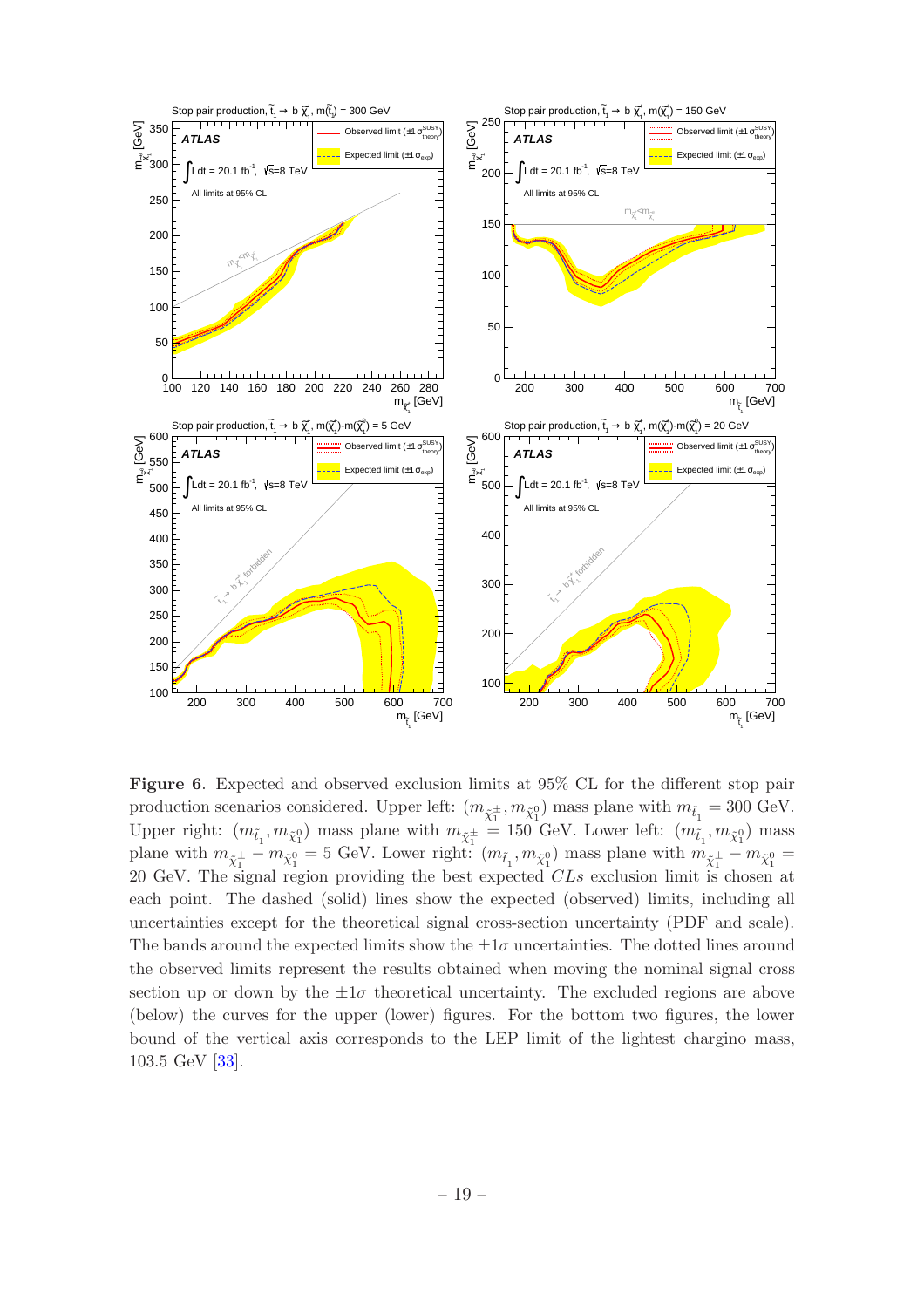## <span id="page-21-0"></span>9 Conclusions

The results of a search for third-generation squark pair production in pp collisions at  $\sqrt{s} = 8$  TeV based on 20.1 fb<sup>-1</sup> of ATLAS data are reported. Events with large  $E_{\rm T}^{\rm miss}$  and two b-tagged jets are analysed. The results are in agreement with SM predictions for backgrounds and translate into 95% CL. upper limits on the sbottom (stop) and neutralino masses in a given MSSM scenario for which the exclusive decay  $\tilde{b}_1 \to b \tilde{\chi}_1^0$  ( $\tilde{t}_1 \to b \tilde{\chi}_1^{\pm}$  $_{1}^{\pm}$ ) is assumed. For sbottom pairs decaying exclusively to  $b\tilde{\chi}_1^0$ , sbottom masses up to 620 GeV are excluded at 95% CL for  $m_{\tilde{\chi}_1^0} < 150$  GeV. Differences in mass above 50 GeV between the  $\tilde{b}_1$  and the  $\tilde{\chi}_1^0$  are excluded up to sbottom masses of 300 GeV. These limits significantly extend previous results.

For stop pairs decaying exclusively into  $b\tilde{\chi}^{\pm}_{1}$  $_1^{\pm}$ , stop masses up to 580 GeV (440 GeV) are excluded for  $\Delta m = m_{\tilde{\chi}_1^{\pm}} - m_{\tilde{\chi}_1^0} = 5 \text{ GeV}$  (20 GeV) and for  $m_{\tilde{\chi}_1^0} = 100 \text{ GeV}$ . For  $\Delta m = 5$  GeV (20 GeV), neutralino masses up to 270 GeV (220 GeV) are excluded for  $m_{\tilde{t}_1} = 420 \text{ GeV}.$ 

## Acknowledgements

We thank CERN for the very successful operation of the LHC, as well as the support staff from our institutions without whom ATLAS could not be operated efficiently.

We acknowledge the support of ANPCyT, Argentina; YerPhI, Armenia; ARC, Australia; BMWF and FWF, Austria; ANAS, Azerbaijan; SSTC, Belarus; CNPq and FAPESP, Brazil; NSERC, NRC and CFI, Canada; CERN; CONICYT, Chile; CAS, MOST and NSFC, China; COLCIENCIAS, Colombia; MSMT CR, MPO CR and VSC CR, Czech Republic; DNRF, DNSRC and Lundbeck Foundation, Denmark; EPLANET, ERC and NSRF, European Union; IN2P3-CNRS, CEA-DSM/IRFU, France; GNSF, Georgia; BMBF, DFG, HGF, MPG and AvH Foundation, Germany; GSRT and NSRF, Greece; ISF, MINERVA, GIF, DIP and Benoziyo Center, Israel; INFN, Italy; MEXT and JSPS, Japan; CNRST, Morocco; FOM and NWO, Netherlands; BRF and RCN, Norway; MNiSW, Poland; GRICES and FCT, Portugal; MERYS (MECTS), Romania; MES of Russia and ROSATOM, Russian Federation; JINR; MSTD, Serbia; MSSR, Slovakia; ARRS and MIZS, Slovenia; DST/NRF, South Africa; MICINN, Spain; SRC and Wallenberg Foundation, Sweden; SER, SNSF and Cantons of Bern and Geneva, Switzerland; NSC, Taiwan; TAEK, Turkey; STFC, the Royal Society and Leverhulme Trust, United Kingdom; DOE and NSF, United States of America.

The crucial computing support from all WLCG partners is acknowledged gratefully, in particular from CERN and the ATLAS Tier-1 facilities at TRIUMF (Canada), NDGF (Denmark, Norway, Sweden), CC-IN2P3 (France), KIT/GridKA (Germany), INFN-CNAF (Italy), NL-T1 (Netherlands), PIC (Spain), ASGC (Taiwan), RAL (UK) and BNL (USA) and in the Tier-2 facilities worldwide.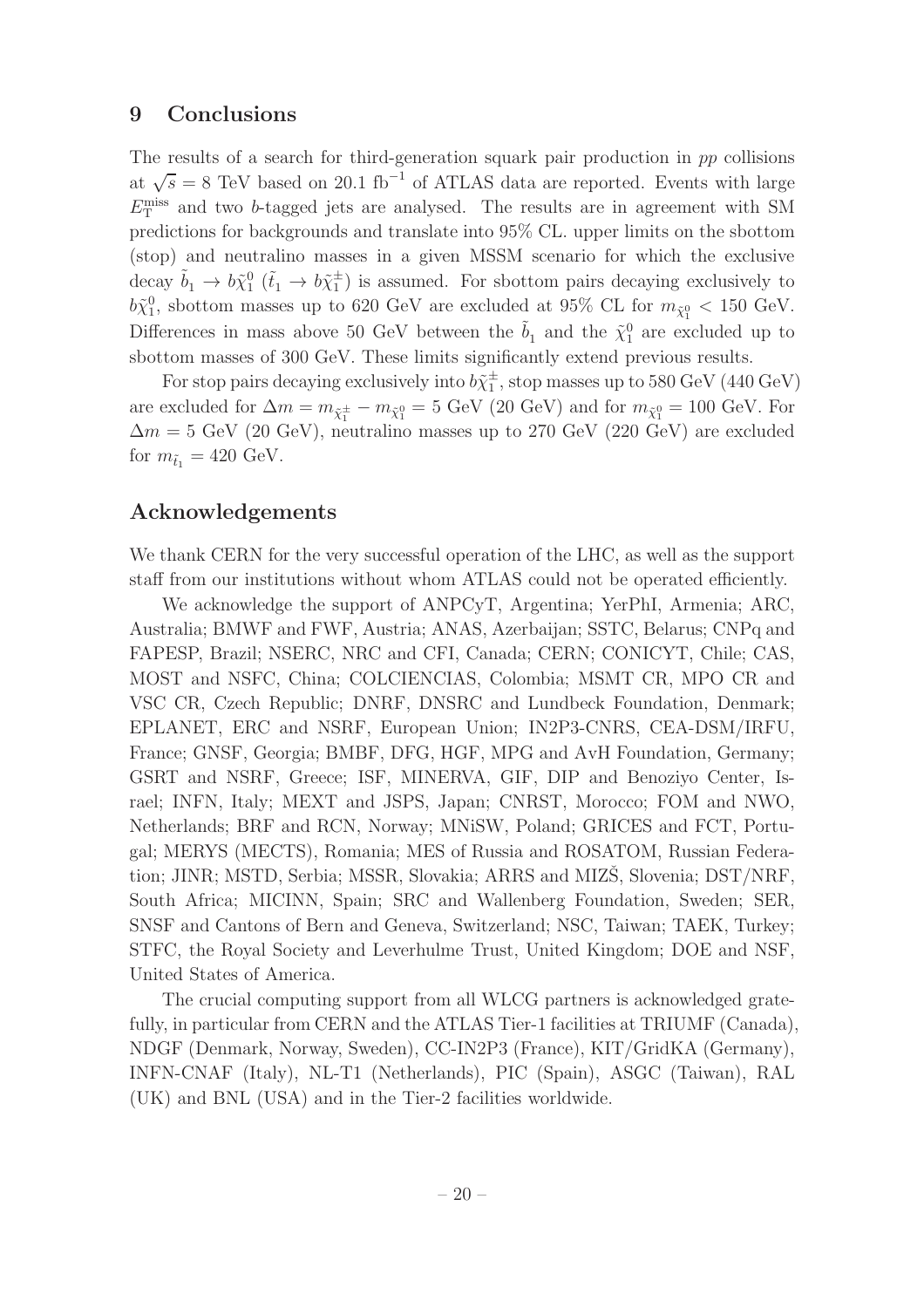## References

- <span id="page-22-0"></span>[1] H. Miyazawa, Baryon Number Changing Currents, Prog. Theor. Phys. 36 (6) (1966) 1266–1276.
- [2] P. Ramond, Dual Theory for Free Fermions, Phys. Rev. D 3 (1971) 2415–2418.
- [3] Y. A. Gol'fand and E. P. Likhtman, Extension of the Algebra of Poincare Group Generators and Violation of p Invariance, JETP Lett. 13 (1971) 323–326. [Pisma Zh.Eksp.Teor.Fiz.13:452-455,1971].
- [4] A. Neveu and J. H. Schwarz, Factorizable dual model of pions, Nucl. Phys. B 31 (1971) 86–112.
- [5] A. Neveu and J. H. Schwarz, Quark Model of Dual Pions, Phys. Rev. D 4 (1971) 1109–1111.
- [6] J. Gervais and B. Sakita, Field theory interpretation of supergauges in dual models, Nucl. Phys. B 34 (1971) 632–639.
- [7] D. V. Volkov and V. P. Akulov, Is the Neutrino a Goldstone Particle?, Phys. Lett. B 46 (1973) 109–110.
- [8] J. Wess and B. Zumino, A Lagrangian Model Invariant Under Supergauge Transformations, Phys. Lett. B 49 (1974) 52.
- <span id="page-22-1"></span>[9] J. Wess and B. Zumino, Supergauge Transformations in Four-Dimensions, Nucl. Phys. B 70 (1974) 39–50.
- <span id="page-22-2"></span>[10] S. Weinberg, Implications of Dynamical Symmetry Breaking, Phys. Rev. D 13 (1976) 974–996.
- [11] E. Gildener, Gauge Symmetry Hierarchies, Phys. Rev. D 14 (1976) 1667.
- [12] S. Weinberg, Implications of Dynamical Symmetry Breaking: An Addendum, Phys. Rev. D 19 (1979) 1277–1280.
- <span id="page-22-3"></span>[13] L. Susskind, Dynamics of Spontaneous Symmetry Breaking in the Weinberg-Salam Theory, Phys. Rev. D 20 (1979) 2619–2625.
- <span id="page-22-4"></span>[14] P. Fayet, Supersymmetry and Weak, Electromagnetic and Strong Interactions, Phys. Lett. **B 64** (1976) 159.
- [15] P. Fayet, Spontaneously Broken Supersymmetric Theories of Weak, Electromagnetic and Strong Interactions, Phys. Lett. B 69 (1977) 489.
- [16] G. R. Farrar and P. Fayet, Phenomenology of the Production, Decay, and Detection of New Hadronic States Associated with Supersymmetry, Phys. Lett. B 76 (1978) 575–579.
- [17] P. Fayet, Relations Between the Masses of the Superpartners of Leptons and Quarks, the Goldstino Couplings and the Neutral Currents, Phys. Lett. B 84 (1979) 416.
- <span id="page-22-5"></span>[18] S. Dimopoulos and H. Georgi, Softly Broken Supersymmetry and SU(5), Nucl. Phys. B 193 (1981) 150.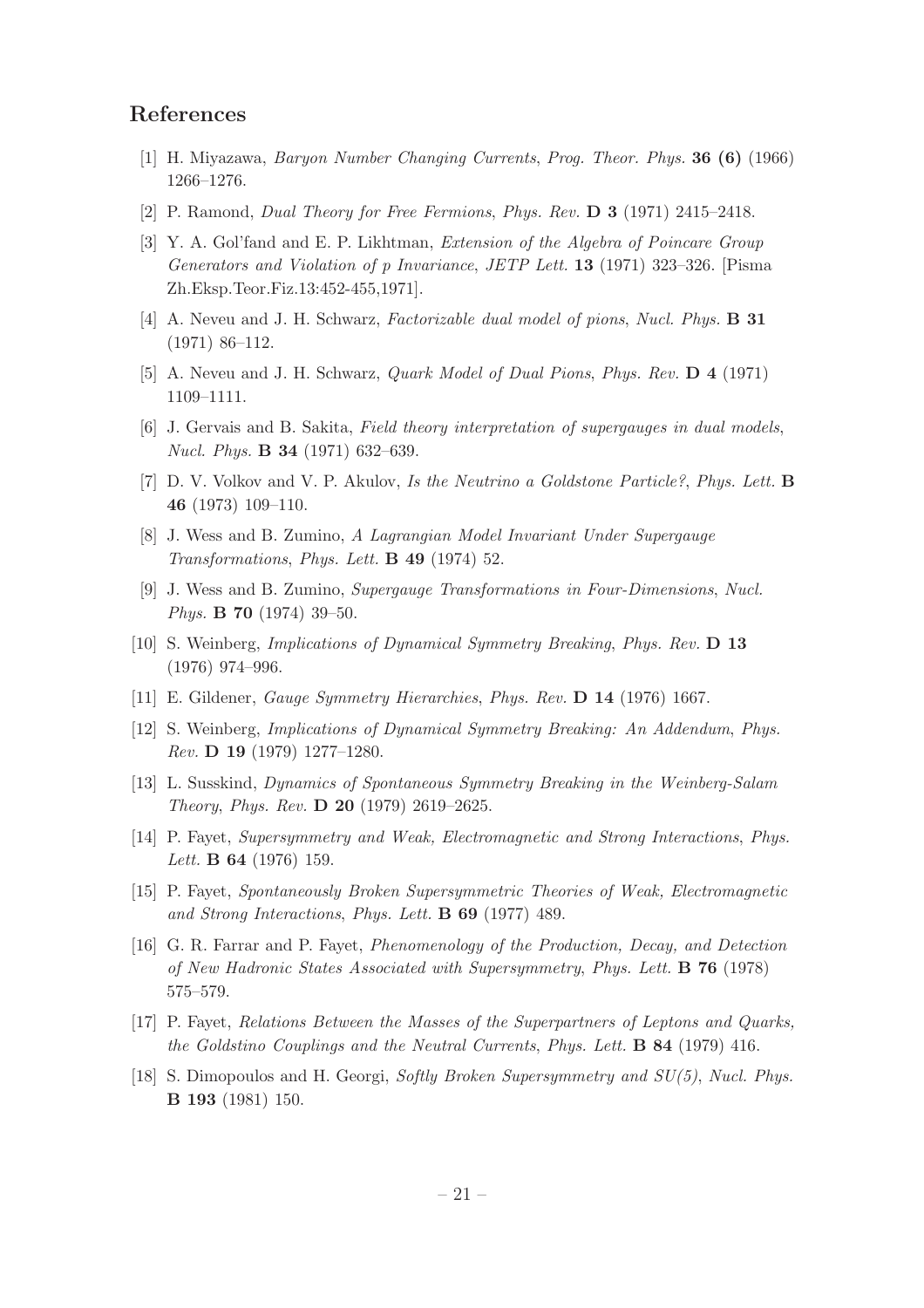- <span id="page-23-0"></span>[19] L. Evans and P. Bryant, LHC Machine, JINST 3 (2008) S08001.
- <span id="page-23-1"></span>[20] R. Barbieri and G. Giudice, Upper Bounds on Supersymmetric Particle Masses, Nucl. Phys. B 306 (1988) 63.
- <span id="page-23-2"></span>[21] B. de Carlos and J. Casas, One loop analysis of the electroweak breaking in supersymmetric models and the fine tuning problem, Phys. Lett. **B** 309 (1993) 320–328, [[hep-ph/9303291](http://xxx.lanl.gov/abs/hep-ph/9303291)].
- <span id="page-23-3"></span>[22] ATLAS Collaboration, Search for Scalar Bottom Quark Pair Production with the ATLAS Detector in pp Collisions at  $\sqrt{s} = 7$  TeV, Phys. Rev. Lett. 108 (2012) 181802, [[arXiv:1112.3832](http://xxx.lanl.gov/abs/1112.3832)].
- [23] ATLAS Collaboration, Search for a heavy top-quark partner in final states with two leptons with the ATLAS detector at the LHC, JHEP 11 (2012) 094, [[arXiv:1209.4186](http://xxx.lanl.gov/abs/1209.4186)].
- [24] ATLAS Collaboration, Search for light top squark pair production in final states with leptons and b-jets with the ATLAS detector in  $\sqrt{s} = 7$  TeV proton-proton collisions, Phys. Lett. B 720 (2013) 13–31, [[arXiv:1209.2102](http://xxx.lanl.gov/abs/1209.2102)].
- [25] ATLAS Collaboration, Search for light scalar top quark pair production in final states with two leptons with the ATLAS detector in  $\sqrt{s} = 7$  TeV proton-proton collisions, Eur. Phys. J. C 72 (2012) 2237, [[arXiv:1208.4305](http://xxx.lanl.gov/abs/1208.4305)].
- [26] ATLAS Collaboration, Search for direct top squark pair production in final states with one isolated lepton, jets, and missing transverse momentum in  $\sqrt{s} = 7$  TeV pp collisions using  $4.7$  fb<sup>-1</sup> of ATLAS data, Phys. Rev. Lett. 109 (2012) 211803, [[arXiv:1208.2590](http://xxx.lanl.gov/abs/1208.2590)].
- <span id="page-23-4"></span>[27] ATLAS Collaboration, Search for a supersymmetric partner to the top quark in final states with jets and missing transverse momentum at  $\sqrt{s} = 7$  TeV with the ATLAS detector, Phys. Rev. Lett. 109 (2012) 211802, [[arXiv:1208.1447](http://xxx.lanl.gov/abs/1208.1447)].
- <span id="page-23-5"></span>[28] CMS Collaboration, Search for new physics in events with same-sign dileptons and b jets in pp collisions at  $\sqrt{s} = 8$  TeV, JHEP 03 (2013) 037, [[arXiv:1212.6194](http://xxx.lanl.gov/abs/1212.6194)].
- [29] CMS Collaboration, Search for supersymmetry in final states with missing transverse energy and 0, 1, 2, or at least 3 b-quark jets in  $\gamma$  TeV pp collisions using the variable  $\alpha_T$ , JHEP 01 (2013) 077,  $\alpha$ xiv:1210.8115.
- <span id="page-23-6"></span>[30] CMS Collaboration, Search for supersymmetry in hadronic final states with missing transverse energy using the variables  $\alpha_T$  and b-quark multiplicity in pp collisions at  $\sqrt{s} = 8$  TeV, [arXiv:1303.2985](http://xxx.lanl.gov/abs/1303.2985).
- <span id="page-23-7"></span>[31] CDF Collaboration, T. Aaltonen et al., Search for the Production of Scalar Bottom Quarks in pp̄ collisions at  $\sqrt{s} = 1.96$  TeV, Phys. Rev. Lett. 105 (2010) 081802, [[arXiv:1005.3600](http://xxx.lanl.gov/abs/1005.3600)].
- <span id="page-23-8"></span>[32] D0 Collaboration, V.M. Abazov et al., Search for scalar bottom quarks and third-generation leptoquarks in pp<sup>-</sup> bar collisions at  $\sqrt{s} = 1.96$  TeV, Phys. Lett. **B** 693 (2010) 95–101, [[arXiv:1005.2222](http://xxx.lanl.gov/abs/1005.2222)].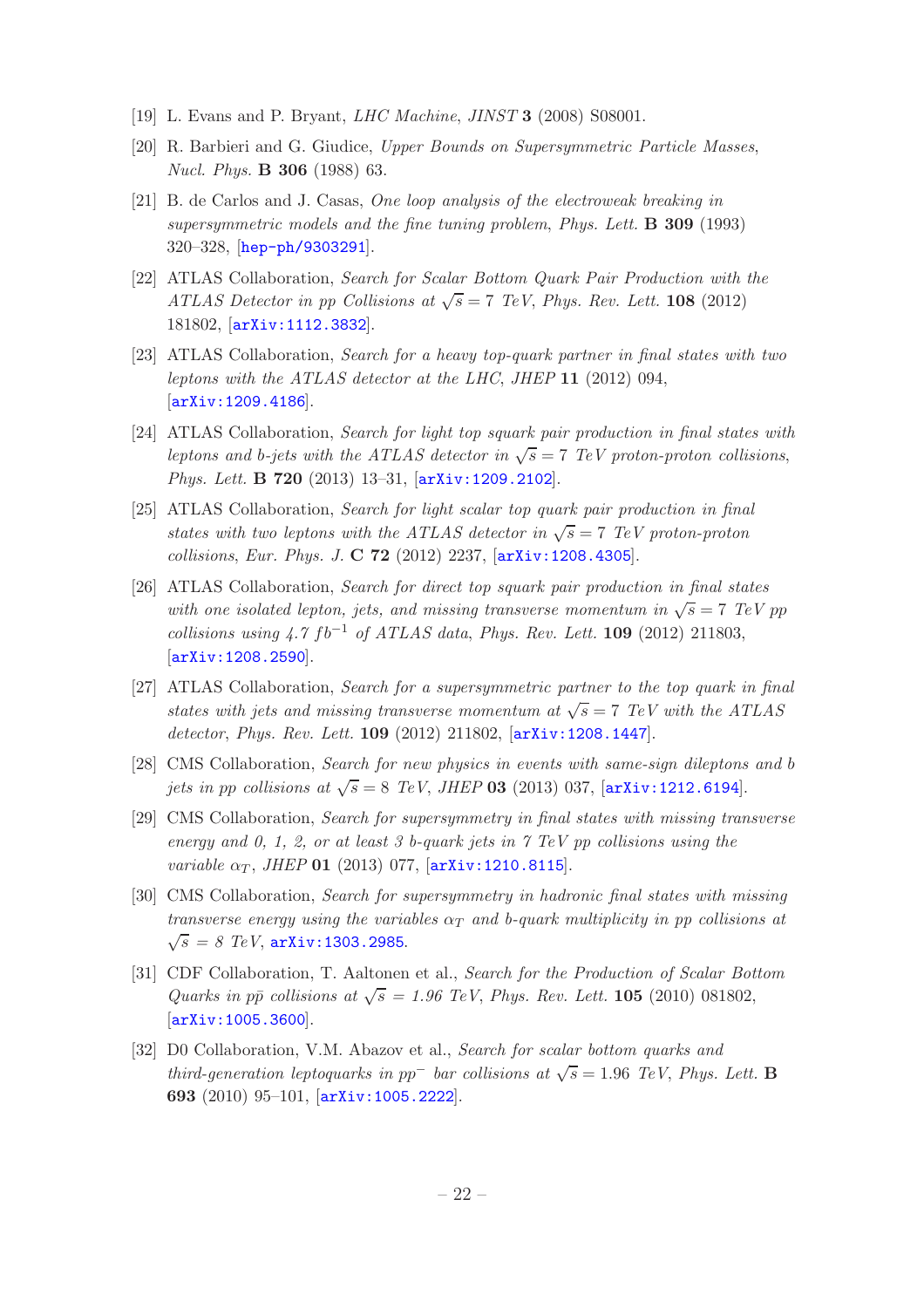- <span id="page-24-0"></span>[33] LEP SUSY Working Group (ALEPH, DELPHI, L3, OPAL), Notes LEPSUSYWG/01-03.1 and 04-01.1, [http://lepsusy.web.cern.ch/lepsusy/Welcome.html.](http://lepsusy.web.cern.ch/lepsusy/Welcome.html)
- <span id="page-24-1"></span>[34] ATLAS Collaboration, The ATLAS Experiment at the CERN Large Hadron Collider, JINST 3 (2008) S08003.
- <span id="page-24-2"></span>[35] ATLAS Collaboration, *Improved luminosity determination in pp collisions at*  $\sqrt{s}$  = 7 TeV using the ATLAS detector at the LHC, [arXiv:1302.4393](http://xxx.lanl.gov/abs/1302.4393).
- <span id="page-24-3"></span>[36] ATLAS Collaboration, ATLAS tunes of PYTHIA 6 and Puthia 8 for MC11, ATL-PHYS-PUB-2011-009, [http://cds.cern.ch/record/1363300.](http://cds.cern.ch/record/1363300)
- <span id="page-24-4"></span>[37] ATLAS Collaboration, The ATLAS Simulation Infrastructure, Eur. Phys. J. C 70 (2010) 823–874, [[arXiv:1005.4568](http://xxx.lanl.gov/abs/1005.4568)].
- <span id="page-24-5"></span>[38] GEANT4 Collaboration, Agostinelli et al., GEANT4: A simulation toolkit, Nucl. Instrum. Meth. A 506 (2003) 250–303.
- <span id="page-24-6"></span>[39] ATLAS Collaboration, The simulation principle and performance of the ATLAS fast calorimeter simulation FastCaloSim, ATL-PHYS-PUB-2010-013, [http://cds.cern.ch/record/1300517.](http://cds.cern.ch/record/1300517)
- <span id="page-24-7"></span>[40] S. Frixione, P. Nason, and C. Oleari, Matching NLO QCD computations with Parton Shower simulations: the POWHEG method, JHEP 11 (2007) 070, [[arXiv:0709.2092](http://xxx.lanl.gov/abs/0709.2092)].
- <span id="page-24-8"></span>[41] T. Sjostrand, S. Mrenna, and P. Skands, PYTHIA 6.4 physics and manual, JHEP 05 (2006) 026, [[hep-ph/0603175](http://xxx.lanl.gov/abs/hep-ph/0603175)].
- <span id="page-24-9"></span>[42] P. M. Nadolsky, H.-L. Lai, Q.-H. Cao, J. Huston, J. Pumplin, et al., Implications of CTEQ global analysis for collider observables, Phys. Rev. D 78 (2008) 013004, [[arXiv:0802.0007](http://xxx.lanl.gov/abs/0802.0007)].
- <span id="page-24-10"></span>[43] M. Mangano et al., ALPGEN, a generator for hard multiparton processes in hadronic collisions, JHEP 07 (2003) 001, [[hep-ph/0206293](http://xxx.lanl.gov/abs/hep-ph/0206293)].
- <span id="page-24-11"></span>[44] J. Butterworth, J. R. Forshaw, and M. Seymour, Multiparton interactions in photoproduction at HERA, Z. Phys. C 72 (1996) 637–646, [[hep-ph/9601371](http://xxx.lanl.gov/abs/hep-ph/9601371)].
- <span id="page-24-12"></span>[45] B. P. Kersevan and E. Richter-Was, The Monte Carlo event generator AcerMC versions 2.0 to 3.8 with interfaces to PYTHIA 6.4, HERWIG 6.5 and ARIADNE 4.1, Comput. Phys. Commun. 184 (2013) 919–985.
- <span id="page-24-13"></span>[46] J. Alwall, M. Herquet, F. Maltoni, O. Mattelaer, and T. Stelzer, MadGraph 5 : Going Beyond, JHEP 06 (2011) 128, [[arXiv:1106.0522](http://xxx.lanl.gov/abs/1106.0522)].
- <span id="page-24-14"></span>[47] T. Gleisberg, S. Hoeche, F. Krauss, M. Schonherr, S. Schumann, et al., Event generation with SHERPA 1.1, JHEP 02 (2009) 007, [[arXiv:0811.4622](http://xxx.lanl.gov/abs/0811.4622)].
- <span id="page-24-15"></span>[48] S. Catani, L. Cieri, G. Ferrera, D. de Florian, and M. Grazzini, Vector boson production at hadron colliders: A Fully exclusive QCD calculation at NNLO, Phys. Rev. Lett. 103 (2009) 082001, [[arXiv:0903.2120](http://xxx.lanl.gov/abs/0903.2120)].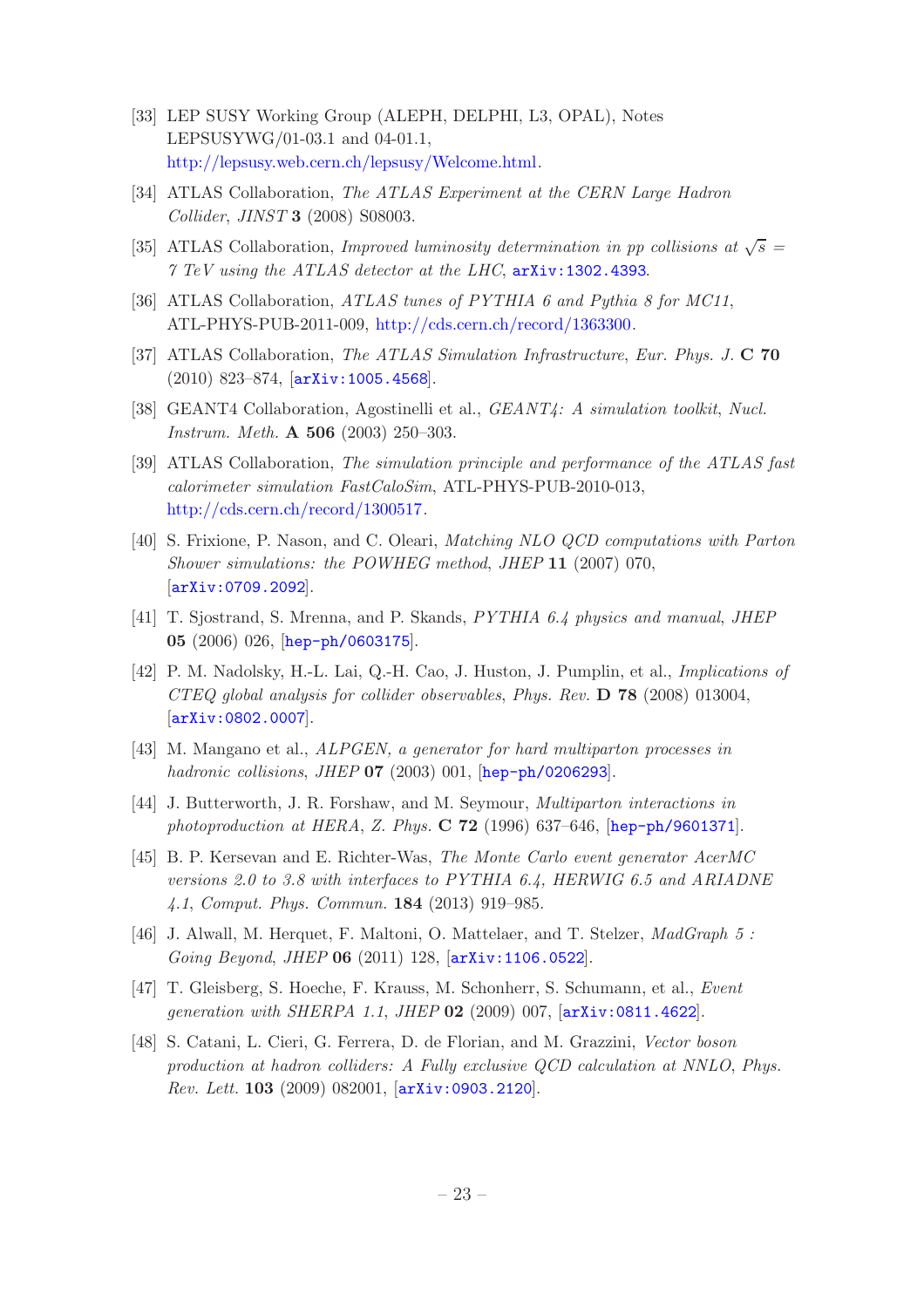- <span id="page-25-0"></span>[49] A. Martin et al., Parton distributions for the LHC, Eur. Phys. J. C 63 (2009) 189–285.
- <span id="page-25-1"></span>[50] M. Aliev, H. Lacker, U. Langenfeld, S. Moch, P. Uwer, et al., HATHOR: HAdronic Top and Heavy quarks crOss section calculatoR, Comput. Phys. Commun. 182 (2011) 1034–1046, [[arXiv:1007.1327](http://xxx.lanl.gov/abs/1007.1327)].
- <span id="page-25-2"></span>[51] N. Kidonakis, Two-loop soft anomalous dimensions for single top quark associated production with a  $W^-$  or  $H^-$ , Phys. Rev. D 82 (2010) 054018, [[arXiv:1005.4451](http://xxx.lanl.gov/abs/1005.4451)].
- <span id="page-25-3"></span>[52] M. Garzelli, A. Kardos, C. Papadopoulos, and Z. Trocsanyi,  $t \bar{t} W^{+-}$  and  $t \bar{t} Z$ Hadroproduction at NLO accuracy in QCD with Parton Shower and Hadronization effects, JHEP 11 (2012) 056, [[arXiv:1208.2665](http://xxx.lanl.gov/abs/1208.2665)].
- <span id="page-25-4"></span>[53] T. Binoth, M. Ciccolini, N. Kauer, and M. Kramer, Gluon-induced W-boson pair production at the LHC, JHEP  $12$  (2006) 046, [[hep-ph/0611170](http://xxx.lanl.gov/abs/hep-ph/0611170)].
- <span id="page-25-5"></span>[54] W. Beenakker, M. Kramer, T. Plehn, M. Spira, and P. Zerwas, Stop production at hadron colliders, Nucl. Phys. **B 515** (1998) 3-14, [[hep-ph/9710451](http://xxx.lanl.gov/abs/hep-ph/9710451)].
- [55] W. Beenakker, S. Brensing, M. Kramer, A. Kulesza, E. Laenen, et al., Supersymmetric top and bottom squark production at hadron colliders, JHEP 08 (2010) 098, [[arXiv:1006.4771](http://xxx.lanl.gov/abs/1006.4771)].
- <span id="page-25-6"></span>[56] W. Beenakker, S. Brensing, M. Kramer, A. Kulesza, E. Laenen, et al., Squark and Gluino Hadroproduction, Int. Jour. Mod. Phys. A 26 (2011) 2637–2664, [[arXiv:1105.1110](http://xxx.lanl.gov/abs/1105.1110)].
- <span id="page-25-7"></span>[57] M. Kramer et al., Supersymmetry production cross sections in pp collisions at  $\sqrt{s}$  = 7 TeV, [arXiv:1206.2892](http://xxx.lanl.gov/abs/1206.2892).
- <span id="page-25-8"></span>[58] M. Cacciari, G. P. Salam, and G. Soyez, *The anti-k<sub>t</sub>* jet clustering algorithm, *JHEP* 04 (2008) 063, [[arXiv:0802.1189](http://xxx.lanl.gov/abs/0802.1189)].
- <span id="page-25-9"></span>[59] M. Cacciari and G. P. Salam, *Dispelling the*  $N^3$  myth for the  $k_t$  jet-finder, Phys. Lett. B 641 (2006) 57-61, [[hep-ph/0512210](http://xxx.lanl.gov/abs/hep-ph/0512210)].
- <span id="page-25-10"></span>[60] ATLAS Collaboration, Jet energy measurement with the ATLAS detector in proton-proton collisions at  $\sqrt{s} = 7$  TeV, Eur. Phys. J. C 73 (2013) 2304, [[arXiv:1112.6426](http://xxx.lanl.gov/abs/1112.6426)].
- <span id="page-25-11"></span>[61] ATLAS Collaboration, Commissioning of the ATLAS high-performance b-tagging algorithms in the 7 TeV collision data, ATLAS-CONF-2011-102 (2011). http://cdsweb.cern.ch/record/1369219.
- <span id="page-25-12"></span>[62] ATLAS Collaboration, Electron performance measurements with the ATLAS detector using the 2010 LHC proton-proton collision data, Eur. Phys. J. C 72 (2012) 1909, [[arXiv:1110.3174](http://xxx.lanl.gov/abs/1110.3174)].
- <span id="page-25-13"></span>[63] Atlas Collaboration Collaboration, ATLAS Collaboration, Measurement of the  $W \to \ell \nu$  and  $Z/\gamma^* \to \ell \ell$  production cross sections in proton-proton collisions at  $\sqrt{s} = 7$  TeV with the ATLAS detector, JHEP 12 (2010) 060,  $[$ [arXiv:1010.2130](http://xxx.lanl.gov/abs/1010.2130)].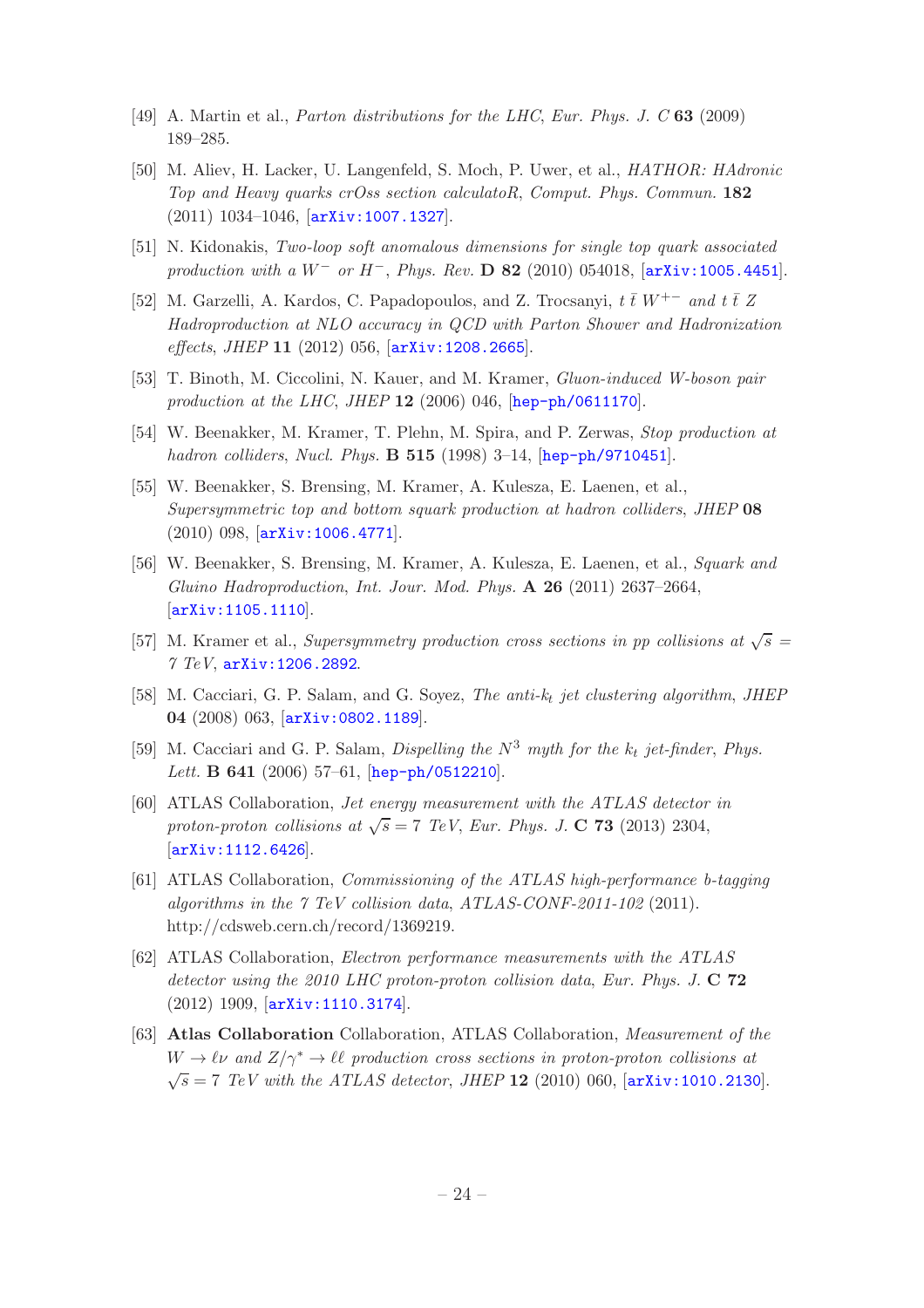- <span id="page-26-0"></span>[64] ATLAS Collaboration, Performance of Missing Transverse Momentum Reconstruction in Proton-Proton Collisions at 7 TeV with ATLAS, Eur. Phys. J. C 72 (2012) 1844, [[arXiv:1108.5602](http://xxx.lanl.gov/abs/1108.5602)].
- <span id="page-26-1"></span>[65] D. Tovey, On measuring the masses of pair-produced semi-invisibly decaying particles at hadron colliders, JHEP 04 (2008) 034, [[arXiv:0802.2879](http://xxx.lanl.gov/abs/0802.2879)].
- <span id="page-26-2"></span>[66] G. Polesello and D. Tovey, Supersymmetric particle mass measurement with the boost- corrected contransverse mass, JHEP 03 (2010) 030, [[arXiv:0910.0174](http://xxx.lanl.gov/abs/0910.0174)].
- <span id="page-26-3"></span>[67] ATLAS Collaboration, Search for squarks and gluinos with the ATLAS detector in final states with jets and missing transverse momentum using  $4.7 f b^{-1}$  of  $\sqrt{s} = 7$  $TeV$  proton-proton collision data, Phys. Rev.  $\bf{D} 87$  (2013) 012008, [[arXiv:1208.0949](http://xxx.lanl.gov/abs/1208.0949)].
- <span id="page-26-4"></span>[68] ATLAS Collaboration, Single hadron response measurement and calorimeter jet energy scale uncertainty with the ATLAS detector at the LHC, Eur. Phys. J. C 73 (2013) 2305, [[arXiv:1203.1302](http://xxx.lanl.gov/abs/1203.1302)].
- <span id="page-26-5"></span>[69] ATLAS Collaboration, Measurement of  $t\bar{t}$  production with a veto on additional central jet activity in pp collisions at  $\sqrt{s} = 7$  TeV using the ATLAS detector, Eur. Phys. J. C 72 (2012) 2043, [[arXiv:1203.5015](http://xxx.lanl.gov/abs/1203.5015)].
- <span id="page-26-6"></span>[70] ATLAS Collaboration, Measurement of the cross-section for W boson production in association with b-jets in pp collisions at  $\sqrt{s} = 7$  TeV with the ATLAS detector, JHEP 06 (2013) 084, [[arXiv:1302.2929](http://xxx.lanl.gov/abs/1302.2929)].
- <span id="page-26-7"></span>[71] J. M. Campbell and R. K. Ellis,  $t\bar{t}W^{+-}$  production and decay at NLO, JHEP 07 (2012) 052, [[arXiv:1204.5678](http://xxx.lanl.gov/abs/1204.5678)].
- <span id="page-26-8"></span>[72] A. L. Read, Presentation of search results: The  $CL(s)$  technique, J. Phys. **G 28** (2002) 2693–2704.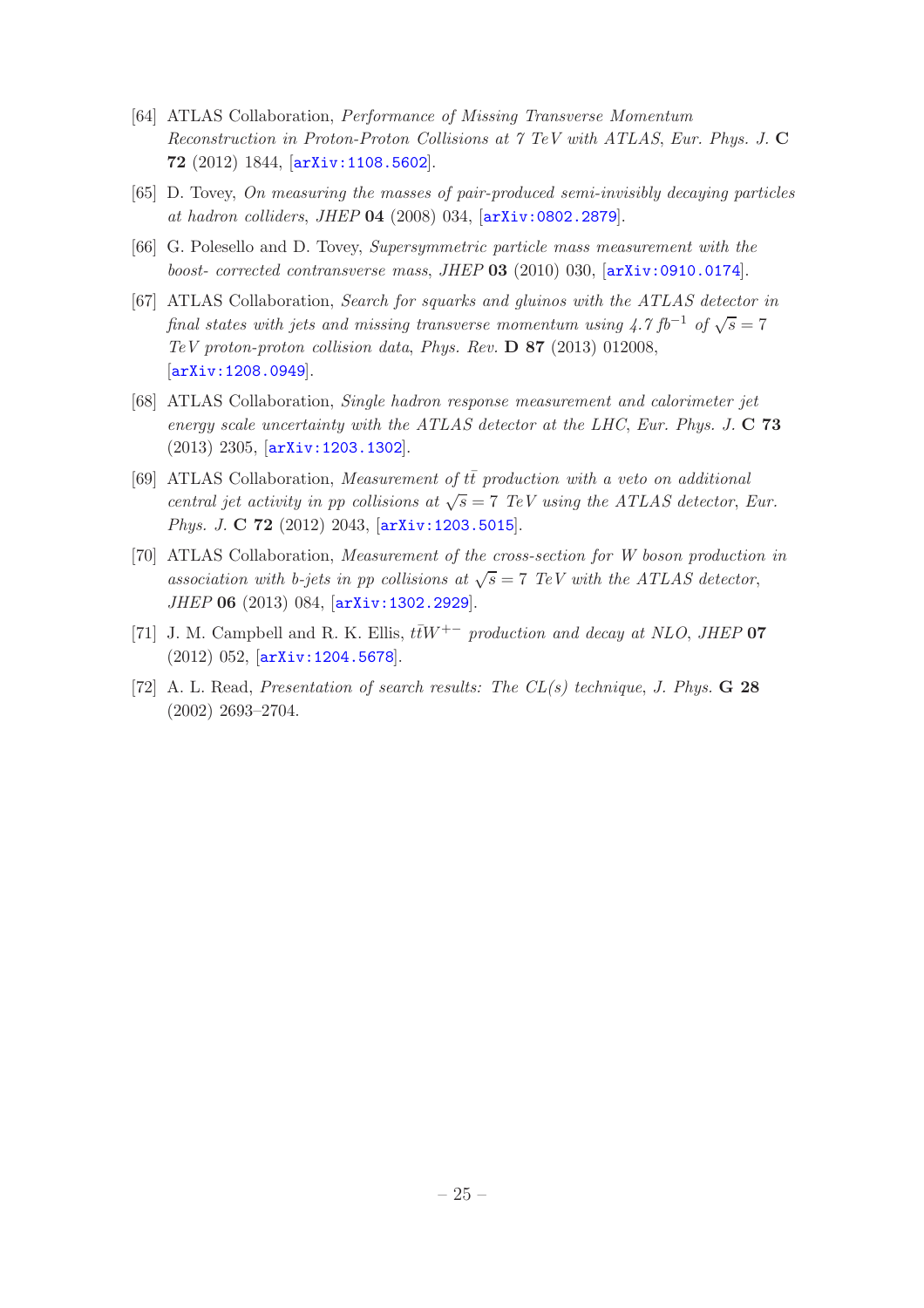## The ATLAS Collaboration

G. Aad<sup>48</sup>, T. Abajyan<sup>21</sup>, B. Abbott<sup>112</sup>, J. Abdallah<sup>12</sup>, S. Abdel Khalek<sup>116</sup>, O. Abdinov<sup>11</sup>, R. Aben<sup>106</sup>, B. Abi<sup>113</sup>, M. Abolins<sup>89</sup>, O.S. AbouZeid<sup>159</sup>, H. Abramowicz<sup>154</sup>, H. Abreu<sup>137</sup>, Y. Abulaiti<sup>147a,147b</sup>, B.S. Acharya<sup>165a,165b,a</sup>, L. Adamczyk<sup>38a</sup>, D.L. Adams<sup>25</sup>, T.N. Addy<sup>56</sup>, J. Adelman<sup>177</sup>, S. Adomeit<sup>99</sup>, T. Adye<sup>130</sup>, S. Aefsky<sup>23</sup>, T. Agatonovic-Jovin<sup>13b</sup>, J.A. Aguilar-Saavedra<sup>125b,b</sup>, M. Agustoni<sup>17</sup>, S.P. Ahlen<sup>22</sup>, A. Ahmad<sup>149</sup>, M. Ahsan<sup>41</sup>, G. Aielli<sup>134a,134b</sup>, T.P.A. Åkesson<sup>80</sup>, G. Akimoto<sup>156</sup>, A.V. Akimov<sup>95</sup>, M.A. Alam<sup>76</sup>, J. Albert<sup>170</sup>, S. Albrand<sup>55</sup>, M.J. Alconada Verzini<sup>70</sup>, M. Aleksa<sup>30</sup>, I.N. Aleksandrov<sup>64</sup>, F. Alessandria<sup>90a</sup>, C. Alexa<sup>26a</sup>, G. Alexander<sup>154</sup>, G. Alexandre<sup>49</sup>, T. Alexopoulos<sup>10</sup>, M. Alhroob<sup>165a,165c</sup>, M. Aliev<sup>16</sup>, G. Alimonti<sup>90a</sup>, L. Alio<sup>84</sup>, J. Alison<sup>31</sup>, B.M.M. Allbrooke<sup>18</sup>, L.J. Allison<sup>71</sup>, P.P. Allport<sup>73</sup>, S.E. Allwood-Spiers<sup>53</sup>, J. Almond<sup>83</sup>, A. Aloisio<sup>103a,103b</sup>, R. Alon<sup>173</sup>, A. Alonso<sup>36</sup>, F. Alonso<sup>70</sup>, A. Altheimer<sup>35</sup>, B. Alvarez Gonzalez<sup>89</sup>, M.G. Alviggi<sup>103a,103b</sup>, K. Amako<sup>65</sup>, Y. Amaral Coutinho<sup>24a</sup>, C. Amelung<sup>23</sup>, V.V. Ammosov<sup>129,∗</sup>, S.P. Amor Dos Santos<sup>125a</sup>, A. Amorim<sup>125a,c</sup>, S. Amoroso<sup>48</sup>, N. Amram<sup>154</sup>, C. Anastopoulos<sup>30</sup>, L.S. Ancu<sup>17</sup>, N. Andari<sup>30</sup>, T. Andeen<sup>35</sup>, C.F. Anders<sup>58b</sup>, G. Anders<sup>58a</sup>, K.J. Anderson<sup>31</sup>, A. Andreazza<sup>90a,90b</sup>, V. Andrei<sup>58a</sup>, X.S. Anduaga<sup>70</sup>, S. Angelidakis<sup>9</sup>, P. Anger<sup>44</sup>, A. Angerami<sup>35</sup>, F. Anghinolfi<sup>30</sup>, A.V. Anisenkov<sup>108</sup>, N. Anjos<sup>125a</sup>, A. Annovi<sup>47</sup>, A. Antonaki<sup>9</sup>, M. Antonelli<sup>47</sup>, A. Antonov<sup>97</sup>, J. Antos<sup>145b</sup>, F. Anulli<sup>133a</sup>, M. Aoki<sup>102</sup>, L. Aperio Bella<sup>18</sup>, R. Apolle<sup>119,d</sup>, G. Arabidze<sup>89</sup>, I. Aracena<sup>144</sup>, Y. Arai<sup>65</sup>, A.T.H. Arce<sup>45</sup>, S. Arfaoui<sup>149</sup>, J-F. Arguin<sup>94</sup>, S. Argyropoulos<sup>42</sup>, E. Arik<sup>19a,\*</sup>, M. Arik<sup>19a</sup>, A.J. Armbruster<sup>88</sup>, O. Arnaez<sup>82</sup>, V. Arnal<sup>81</sup>, O. Arslan<sup>21</sup>, A. Artamonov<sup>96</sup>, G. Artoni<sup>133a,133b</sup>, D. Arutinov<sup>21</sup>, S. Asai<sup>156</sup>, N. Asbah<sup>94</sup>, S. Ask<sup>28</sup>, B. Åsman<sup>147a,147b</sup>, L. Asquith<sup>6</sup>, K. Assamagan<sup>25</sup>, R. Astalos<sup>145a</sup>, A. Astbury<sup>170</sup>, M. Atkinson<sup>166</sup>, N.B. Atlay<sup>142</sup>, B. Auerbach<sup>6</sup>, E. Auge<sup>116</sup>, K. Augsten<sup>127</sup>, M. Aurousseau<sup>146b</sup>, G. Avolio<sup>30</sup>, D. Axen<sup>169</sup>, G. Azuelos<sup>94,e</sup>, Y. Azuma<sup>156</sup>, M.A. Baak<sup>30</sup>, C. Bacci<sup>135a,135b</sup>, A.M. Bach<sup>15</sup>, H. Bachacou<sup>137</sup>, K. Bachas<sup>155</sup>, M. Backes<sup>30</sup>, M. Backhaus<sup>21</sup>, J. Backus Mayes<sup>144</sup>, E. Badescu<sup>26a</sup>, P. Bagiacchi<sup>133a,133b</sup>, P. Bagnaia<sup>133a,133b</sup>, Y. Bai<sup>33a</sup>, D.C. Bailey<sup>159</sup>, T. Bain<sup>35</sup>, J.T. Baines<sup>130</sup>, O.K. Baker<sup>177</sup>, S. Baker<sup>77</sup>, P. Balek<sup>128</sup>, F. Balli<sup>137</sup>, E. Banas<sup>39</sup>, Sw. Banerjee<sup>174</sup>, D. Banfi<sup>30</sup>, A. Bangert<sup>151</sup>, V. Bansal<sup>170</sup>, H.S. Bansil<sup>18</sup>, L. Barak<sup>173</sup>, S.P. Baranov<sup>95</sup>, T. Barber<sup>48</sup>, E.L. Barberio<sup>87</sup>, D. Barberis<sup>50a,50b</sup>, M. Barbero<sup>84</sup>, D.Y. Bardin<sup>64</sup>, T. Barillari<sup>100</sup>, M. Barisonzi<sup>176</sup>, T. Barklow<sup>144</sup>, N. Barlow<sup>28</sup>, B.M. Barnett<sup>130</sup>, R.M. Barnett<sup>15</sup>, A. Baroncelli<sup>135a</sup>, G. Barone<sup>49</sup>, A.J. Barr<sup>119</sup>, F. Barreiro<sup>81</sup>, J. Barreiro Guimarães da Costa<sup>57</sup>, R. Bartoldus<sup>144</sup>, A.E. Barton<sup>71</sup>, V. Bartsch<sup>150</sup>, A. Basye<sup>166</sup>, R.L. Bates<sup>53</sup>, L. Batkova<sup>145a</sup>, J.R. Batley<sup>28</sup>, M. Battistin<sup>30</sup>, F. Bauer<sup>137</sup>, H.S. Bawa<sup>144,f</sup>, S. Beale<sup>99</sup>, T. Beau<sup>79</sup>, P.H. Beauchemin<sup>162</sup>, R. Beccherle<sup>50a</sup>, P. Bechtle<sup>21</sup>, H.P. Beck<sup>17</sup>, K. Becker<sup>176</sup>,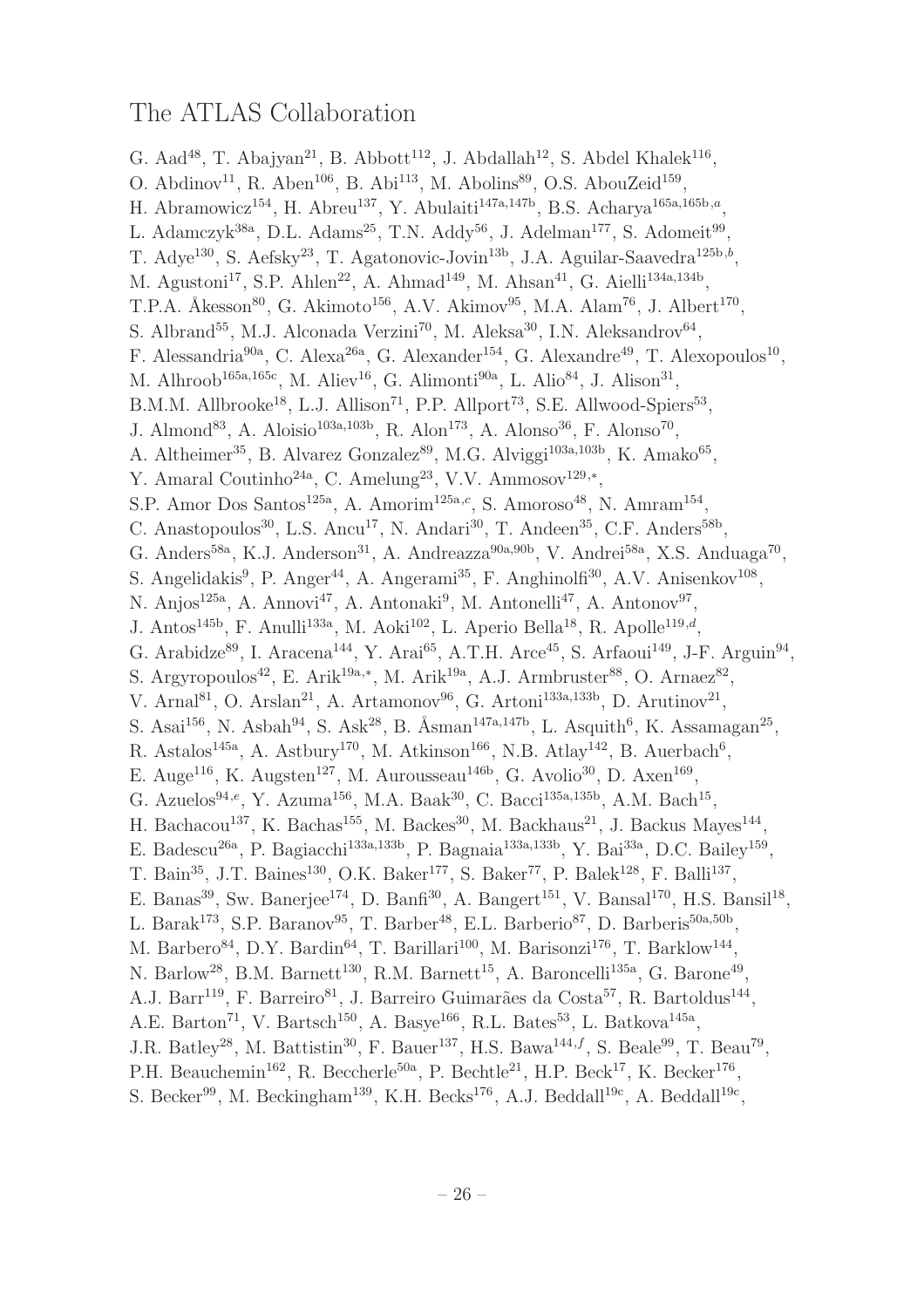S. Bedikian<sup>177</sup>, V.A. Bednyakov<sup>64</sup>, C.P. Bee<sup>84</sup>, L.J. Beemster<sup>106</sup>, T.A. Beermann<sup>176</sup>, M. Begel<sup>25</sup>, C. Belanger-Champagne<sup>86</sup>, P.J. Bell<sup>49</sup>, W.H. Bell<sup>49</sup>, G. Bella<sup>154</sup>, L. Bellagamba<sup>20a</sup>, A. Bellerive<sup>29</sup>, M. Bellomo<sup>30</sup>, A. Belloni<sup>57</sup>, O.L. Beloborodova<sup>108,g</sup>, K. Belotskiy<sup>97</sup>, O. Beltramello<sup>30</sup>, O. Benary<sup>154</sup>, D. Benchekroun<sup>136a</sup>, K. Bendtz<sup>147a,147b</sup>, N. Benekos<sup>166</sup>, Y. Benhammou<sup>154</sup>, E. Benhar Noccioli<sup>49</sup>, J.A. Benitez Garcia<sup>160b</sup>, D.P. Benjamin<sup>45</sup>, J.R. Bensinger<sup>23</sup>, K. Benslama<sup>131</sup>, S. Bentvelsen<sup>106</sup>, D. Berge<sup>30</sup>, E. Bergeaas Kuutmann<sup>16</sup>, N. Berger<sup>5</sup>, F. Berghaus<sup>170</sup>, E. Berglund<sup>106</sup>, J. Beringer<sup>15</sup>, C. Bernard<sup>22</sup>, P. Bernat<sup>77</sup>, R. Bernhard<sup>48</sup>, C. Bernius<sup>78</sup>, F.U. Bernlochner<sup>170</sup>, T. Berry<sup>76</sup>, C. Bertella<sup>84</sup>, F. Bertolucci<sup>123a,123b</sup>, M.I. Besana<sup>90a</sup>, G.J. Besjes<sup>105</sup>, O. Bessidskaia<sup>147a,147b</sup>, N. Besson<sup>137</sup>, S. Bethke<sup>100</sup>, W. Bhimji<sup>46</sup>, R.M. Bianchi<sup>124</sup>, L. Bianchini<sup>23</sup>, M. Bianco<sup>72a,72b</sup>, O. Biebel<sup>99</sup>, S.P. Bieniek<sup>77</sup>, K. Bierwagen<sup>54</sup>, J. Biesiada<sup>15</sup>, M. Biglietti<sup>135a</sup>, J. Bilbao De Mendizabal<sup>49</sup>, H. Bilokon<sup>47</sup>, M. Bindi<sup>20a,20b</sup>, S. Binet<sup>116</sup>, A. Bingul<sup>19c</sup>, C. Bini<sup>133a,133b</sup>, B. Bittner<sup>100</sup>, C.W. Black<sup>151</sup>, J.E. Black<sup>144</sup>, K.M. Black<sup>22</sup>, D. Blackburn<sup>139</sup>, R.E. Blair<sup>6</sup>, J.-B. Blanchard<sup>137</sup>, T. Blazek<sup>145a</sup>, I. Bloch<sup>42</sup>, C. Blocker<sup>23</sup>, J. Blocki<sup>39</sup>, W. Blum<sup>82,\*</sup>, U. Blumenschein<sup>54</sup>, G.J. Bobbink<sup>106</sup>, V.S. Bobrovnikov<sup>108</sup>, S.S. Bocchetta<sup>80</sup>, A. Bocci<sup>45</sup>, C.R. Boddy<sup>119</sup>, M. Boehler<sup>48</sup>, J. Boek<sup>176</sup>, T.T. Boek<sup>176</sup>, N. Boelaert<sup>36</sup>, J.A. Bogaerts<sup>30</sup>, A.G. Bogdanchikov<sup>108</sup>, A. Bogouch<sup>91,\*</sup>, C. Bohm<sup>147a</sup>, J. Bohm<sup>126</sup>, V. Boisvert<sup>76</sup>, T. Bold<sup>38a</sup>, V. Boldea<sup>26a</sup>, N.M. Bolnet<sup>137</sup>, M. Bomben<sup>79</sup>, M. Bona<sup>75</sup>, M. Boonekamp<sup>137</sup>, S. Bordoni<sup>79</sup>, C. Borer<sup>17</sup>, A. Borisov<sup>129</sup>, G. Borissov<sup>71</sup>, M. Borri<sup>83</sup>, S. Borroni<sup>42</sup>, J. Bortfeldt<sup>99</sup>, V. Bortolotto<sup>135a,135b</sup>, K. Bos<sup>106</sup>, D. Boscherini<sup>20a</sup>, M. Bosman<sup>12</sup>, H. Boterenbrood<sup>106</sup>, J. Bouchami<sup>94</sup>, J. Boudreau<sup>124</sup>, E.V. Bouhova-Thacker<sup>71</sup>, D. Boumediene<sup>34</sup>, C. Bourdarios<sup>116</sup>, N. Bousson<sup>84</sup>, S. Boutouil<sup>136d</sup>, A. Boveia<sup>31</sup>, J. Boyd<sup>30</sup>, I.R. Boyko<sup>64</sup>, I. Bozovic-Jelisavcic<sup>13b</sup>, J. Bracinik<sup>18</sup>, P. Branchini<sup>135a</sup>, A. Brandt<sup>8</sup>, G. Brandt<sup>15</sup>, O. Brandt<sup>54</sup>, U. Bratzler<sup>157</sup>, B. Brau<sup>85</sup>, J.E. Brau<sup>115</sup>, H.M. Braun<sup>176,\*</sup>, S.F. Brazzale<sup>165a,165c</sup>, B. Brelier<sup>159</sup>, J. Bremer<sup>30</sup>, K. Brendlinger<sup>121</sup>, R. Brenner<sup>167</sup>, S. Bressler<sup>173</sup>, T.M. Bristow<sup>46</sup>, D. Britton<sup>53</sup>, F.M. Brochu<sup>28</sup>, I. Brock<sup>21</sup>, R. Brock<sup>89</sup>, F. Broggi<sup>90a</sup>, C. Bromberg<sup>89</sup>, J. Bronner<sup>100</sup>, G. Brooijmans<sup>35</sup>, T. Brooks<sup>76</sup>, W.K. Brooks<sup>32b</sup>, E. Brost<sup>115</sup>, G. Brown<sup>83</sup>, J. Brown<sup>55</sup>, P.A. Bruckman de Renstrom<sup>39</sup>, D. Bruncko<sup>145b</sup>, R. Bruneliere<sup>48</sup>, S. Brunet<sup>60</sup>, A. Bruni<sup>20a</sup>, G. Bruni<sup>20a</sup>, M. Bruschi<sup>20a</sup>, L. Bryngemark<sup>80</sup>, T. Buanes<sup>14</sup>, Q. Buat<sup>55</sup>, F. Bucci<sup>49</sup>, J. Buchanan<sup>119</sup>, P. Buchholz<sup>142</sup>, R.M. Buckingham<sup>119</sup>, A.G. Buckley<sup>46</sup>, S.I. Buda<sup>26a</sup>, I.A. Budagov<sup>64</sup>, B. Budick<sup>109</sup>, F. Buehrer<sup>48</sup>, L. Bugge<sup>118</sup>, O. Bulekov<sup>97</sup>, A.C. Bundock<sup>73</sup>, M. Bunse<sup>43</sup>, T. Buran<sup>118,\*</sup>, H. Burckhart<sup>30</sup>, S. Burdin<sup>73</sup>, T. Burgess<sup>14</sup>, S. Burke<sup>130</sup>, E. Busato<sup>34</sup>, V. Büscher<sup>82</sup>, P. Bussey<sup>53</sup>, C.P. Buszello<sup>167</sup>, B. Butler<sup>57</sup>, J.M. Butler<sup>22</sup>, C.M. Buttar<sup>53</sup>, J.M. Butterworth<sup>77</sup>, W. Buttinger<sup>28</sup>, M. Byszewski<sup>10</sup>, S. Cabrera Urbán<sup>168</sup>, D. Caforio<sup>20a, 20b</sup>, O. Cakir<sup>4a</sup>, P. Calafiura<sup>15</sup>, G. Calderini<sup>79</sup>, P. Calfayan<sup>99</sup>, R. Calkins<sup>107</sup>, L.P. Caloba<sup>24a</sup>, R. Caloi<sup>133a,133b</sup>,

D. Calvet<sup>34</sup>, S. Calvet<sup>34</sup>, R. Camacho Toro<sup>49</sup>, P. Camarri<sup>134a,134b</sup>, D. Cameron<sup>118</sup>,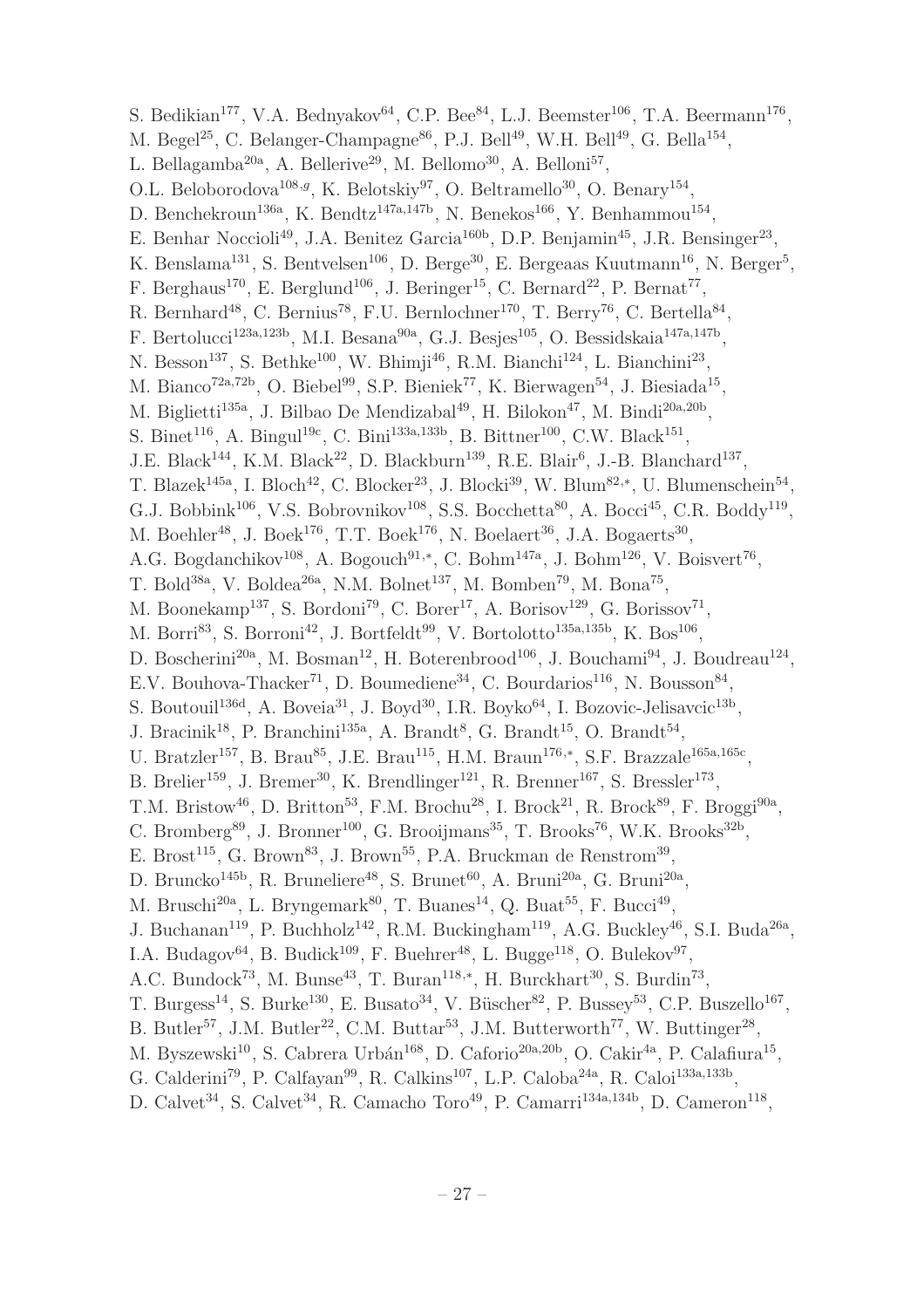L.M. Caminada<sup>15</sup>, R. Caminal Armadans<sup>12</sup>, S. Campana<sup>30</sup>, M. Campanelli<sup>77</sup>, V. Canale<sup>103a,103b</sup>, F. Canelli<sup>31</sup>, A. Canepa<sup>160a</sup>, J. Cantero<sup>81</sup>, R. Cantrill<sup>76</sup>, T. Cao<sup>40</sup>, M.D.M. Capeans Garrido<sup>30</sup>, I. Caprini<sup>26a</sup>, M. Caprini<sup>26a</sup>, D. Capriotti<sup>100</sup>, M. Capua<sup>37a,37b</sup>, R. Caputo<sup>82</sup>, R. Cardarelli<sup>134a</sup>, T. Carli<sup>30</sup>, G. Carlino<sup>103a</sup>, L. Carminati<sup>90a, 90b</sup>, S. Caron<sup>105</sup>, E. Carquin<sup>32b</sup>, G.D. Carrillo-Montoya<sup>146c</sup>, A.A. Carter<sup>75</sup>, J.R. Carter<sup>28</sup>, J. Carvalho<sup>125a,h</sup>, D. Casadei<sup>77</sup>, M.P. Casado<sup>12</sup>, C. Caso<sup>50a,50b,\*</sup>, E. Castaneda-Miranda<sup>174</sup>, A. Castelli<sup>106</sup>, V. Castillo Gimenez<sup>168</sup>, N.F. Castro<sup>125a</sup>, G. Cataldi<sup>72a</sup>, P. Catastini<sup>57</sup>, A. Catinaccio<sup>30</sup>, J.R. Catmore<sup>30</sup>, A. Cattai<sup>30</sup>, G. Cattani<sup>134a,134b</sup>, S. Caughron<sup>89</sup>, V. Cavaliere<sup>166</sup>, D. Cavalli<sup>90a</sup>, M. Cavalli-Sforza<sup>12</sup>, V. Cavasinni<sup>123a,123b</sup>, F. Ceradini<sup>135a,135b</sup>, B. Cerio<sup>45</sup>, A.S. Cerqueira<sup>24b</sup>, A. Cerri<sup>15</sup>, L. Cerrito<sup>75</sup>, F. Cerutti<sup>15</sup>, A. Cervelli<sup>17</sup>, S.A. Cetin<sup>19b</sup>, A. Chafaq<sup>136a</sup>, D. Chakraborty<sup>107</sup>, I. Chalupkova<sup>128</sup>, K. Chan<sup>3</sup>, P. Chang<sup>166</sup>, B. Chapleau<sup>86</sup>, J.D. Chapman<sup>28</sup>, J.W. Chapman<sup>88</sup>, D.G. Charlton<sup>18</sup>, V. Chavda<sup>83</sup>, C.A. Chavez Barajas<sup>30</sup>, S. Cheatham<sup>86</sup>, S. Chekanov<sup>6</sup>, S.V. Chekulaev<sup>160a</sup>, G.A. Chelkov<sup>64</sup>, M.A. Chelstowska<sup>88</sup>, C. Chen<sup>63</sup>, H. Chen<sup>25</sup>, S. Chen<sup>33c</sup>, X. Chen<sup>174</sup>, Y. Chen<sup>35</sup>, Y. Cheng<sup>31</sup>, A. Cheplakov<sup>64</sup>, R. Cherkaoui El Moursli<sup>136e</sup>, V. Chernyatin<sup>25,\*</sup>, E. Cheu<sup>7</sup>, L. Chevalier<sup>137</sup>, V. Chiarella<sup>47</sup>, G. Chiefari<sup>103a,103b</sup>, J.T. Childers<sup>30</sup>, A. Chilingarov<sup>71</sup>, G. Chiodini<sup>72a</sup>, A.S. Chisholm<sup>18</sup>, R.T. Chislett<sup>77</sup>, A. Chitan<sup>26a</sup>, M.V. Chizhov<sup>64</sup>, G. Choudalakis<sup>31</sup>, S. Chouridou<sup>9</sup>, B.K.B. Chow<sup>99</sup>, I.A. Christidi<sup>77</sup>, A. Christov<sup>48</sup>, D. Chromek-Burckhart<sup>30</sup>, M.L. Chu<sup>152</sup>, J. Chudoba<sup>126</sup>, G. Ciapetti<sup>133a,133b</sup>, A.K. Ciftci<sup>4a</sup>, R. Ciftci<sup>4a</sup>, D. Cinca<sup>62</sup>, V. Cindro<sup>74</sup>, A. Ciocio<sup>15</sup>, M. Cirilli<sup>88</sup>, P. Cirkovic<sup>13b</sup>, Z.H. Citron<sup>173</sup>, M. Citterio<sup>90a</sup>, M. Ciubancan<sup>26a</sup>, A. Clark<sup>49</sup>, P.J. Clark<sup>46</sup>, R.N. Clarke<sup>15</sup>, J.C. Clemens<sup>84</sup>, B. Clement<sup>55</sup>, C. Clement<sup>147a,147b</sup>, Y. Coadou<sup>84</sup>, M. Cobal<sup>165a,165c</sup>, A. Coccaro<sup>139</sup>, J. Cochran<sup>63</sup>, S. Coelli<sup>90a</sup>, L. Coffey<sup>23</sup>, J.G. Cogan<sup>144</sup>, J. Coggeshall<sup>166</sup>, J. Colas<sup>5</sup>, B. Cole<sup>35</sup>, S. Cole<sup>107</sup>, A.P. Colijn<sup>106</sup>, C. Collins-Tooth<sup>53</sup>, J. Collot<sup>55</sup>, T. Colombo<sup>120a,120b</sup>, G. Colon<sup>85</sup>, G. Compostella<sup>100</sup>, P. Conde Muiño<sup>125a</sup>, E. Coniavitis<sup>167</sup>, M.C. Conidi<sup>12</sup>, S.M. Consonni<sup>90a, 90b</sup>, V. Consorti<sup>48</sup>, S. Constantinescu<sup>26a</sup>, C. Conta<sup>120a, 120b</sup>, G. Conti<sup>57</sup>, F. Conventi<sup>103a,i</sup>, M. Cooke<sup>15</sup>, B.D. Cooper<sup>77</sup>, A.M. Cooper-Sarkar<sup>119</sup>, N.J. Cooper-Smith<sup>76</sup>, K. Copic<sup>15</sup>, T. Cornelissen<sup>176</sup>, M. Corradi<sup>20a</sup>, F. Corriveau<sup>86,j</sup>, A. Corso-Radu<sup>164</sup>, A. Cortes-Gonzalez<sup>12</sup>, G. Cortiana<sup>100</sup>, G. Costa<sup>90a</sup>, M.J. Costa<sup>168</sup>, D. Costanzo<sup>140</sup>, D. Côté<sup>8</sup>, G. Cottin<sup>32a</sup>, L. Courneyea<sup>170</sup>, G. Cowan<sup>76</sup>, B.E. Cox<sup>83</sup>, K. Cranmer<sup>109</sup>, S. Crépé-Renaudin<sup>55</sup>, F. Crescioli<sup>79</sup>, M. Cristinziani<sup>21</sup>, G. Crosetti<sup>37a,37b</sup>, C.-M. Cuciuc<sup>26a</sup>, C. Cuenca Almenar<sup>177</sup>, T. Cuhadar Donszelmann<sup>140</sup>, J. Cummings<sup>177</sup>, M. Curatolo<sup>47</sup>, C. Cuthbert<sup>151</sup>, H. Czirr<sup>142</sup>, P. Czodrowski<sup>44</sup>, Z. Czyczula<sup>177</sup>, S. D'Auria<sup>53</sup>, M. D'Onofrio<sup>73</sup>, A. D'Orazio<sup>133a,133b</sup>, M.J. Da Cunha Sargedas De Sousa<sup>125a</sup>, C. Da Via<sup>83</sup>, W. Dabrowski<sup>38a</sup>, A. Dafinca<sup>119</sup>, T. Dai<sup>88</sup>, F. Dallaire<sup>94</sup>, C. Dallapiccola<sup>85</sup>, M. Dam<sup>36</sup>, D.S. Damiani<sup>138</sup>, A.C. Daniells<sup>18</sup>, V. Dao<sup>105</sup>, G. Darbo<sup>50a</sup>, G.L. Darlea<sup>26c</sup>, S. Darmora<sup>8</sup>, J.A. Dassoulas<sup>42</sup>, W. Davey<sup>21</sup>, C. David<sup>170</sup>,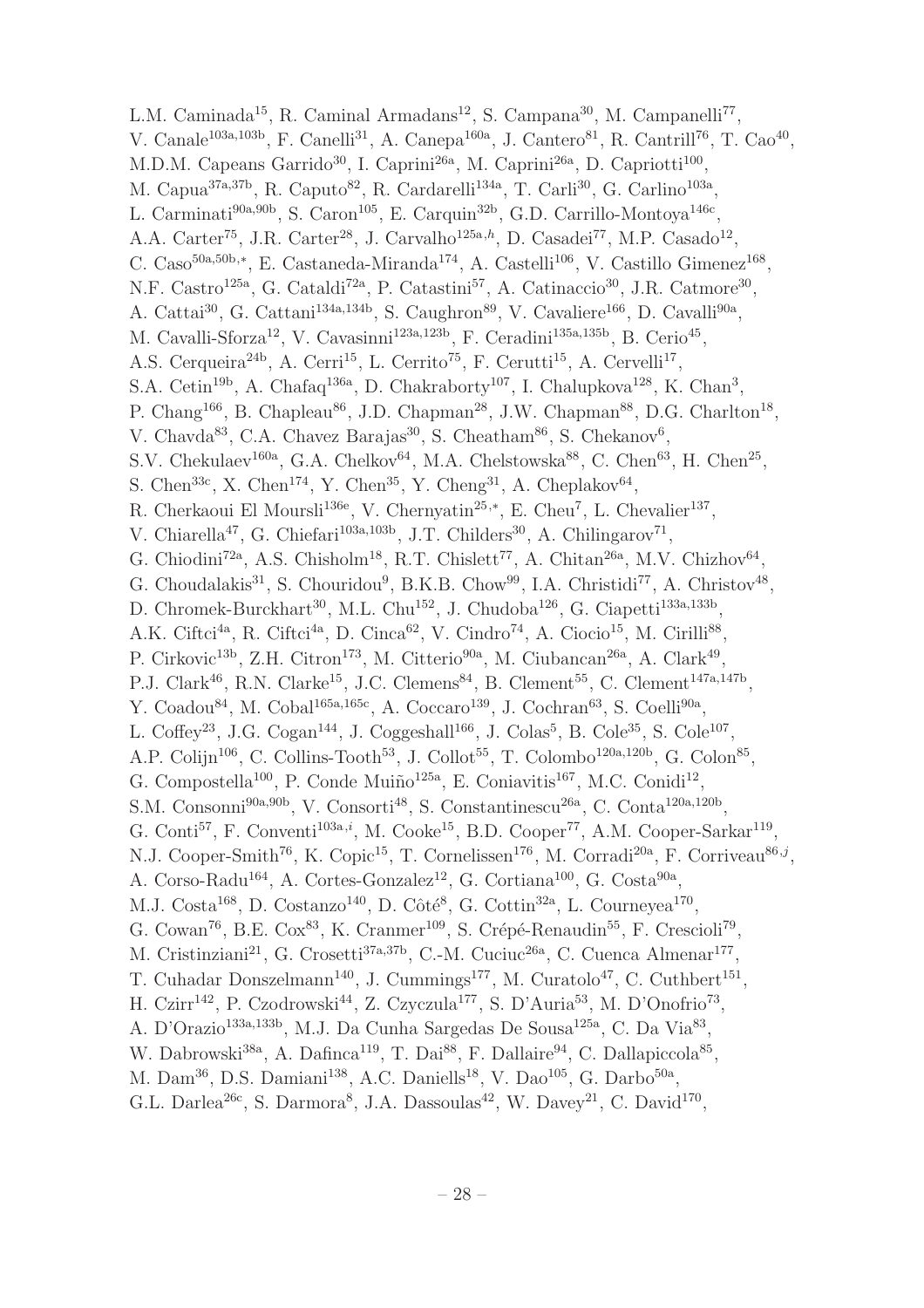T. Davidek<sup>128</sup>, E. Davies<sup>119,d</sup>, M. Davies<sup>94</sup>, O. Davignon<sup>79</sup>, A.R. Davison<sup>77</sup>, Y. Davygora<sup>58a</sup>, E. Dawe<sup>143</sup>, I. Dawson<sup>140</sup>, R.K. Daya-Ishmukhametova<sup>23</sup>, K. De<sup>8</sup>, R. de Asmundis<sup>103a</sup>, S. De Castro<sup>20a, 20b</sup>, S. De Cecco<sup>79</sup>, J. de Graat<sup>99</sup>, N. De Groot<sup>105</sup>, P. de Jong<sup>106</sup>, C. De La Taille<sup>116</sup>, H. De la Torre<sup>81</sup>, F. De Lorenzi<sup>63</sup>, L. De Nooij<sup>106</sup>, D. De Pedis<sup>133a</sup>, A. De Salvo<sup>133a</sup>, U. De Sanctis<sup>165a,165c</sup>, A. De Santo<sup>150</sup>, J.B. De Vivie De Regie<sup>116</sup>, G. De Zorzi<sup>133a,133b</sup>, W.J. Dearnaley<sup>71</sup>, R. Debbe<sup>25</sup>, C. Debenedetti<sup>46</sup>, B. Dechenaux<sup>55</sup>, D.V. Dedovich<sup>64</sup>, J. Degenhardt<sup>121</sup>, J. Del Peso<sup>81</sup>, T. Del Prete<sup>123a,123b</sup>, T. Delemontex<sup>55</sup>, M. Deliyergiyev<sup>74</sup>, A. Dell'Acqua<sup>30</sup>, L. Dell'Asta<sup>22</sup>, M. Della Pietra<sup>103a,*i*</sup>, D. della Volpe<sup>103a,103b</sup>, M. Delmastro<sup>5</sup>, P.A. Delsart<sup>55</sup>, C. Deluca<sup>106</sup>, S. Demers<sup>177</sup>, M. Demichev<sup>64</sup>, A. Demilly<sup>79</sup>, B. Demirkoz<sup>12,k</sup>, S.P. Denisov<sup>129</sup>, D. Derendarz<sup>39</sup>, J.E. Derkaoui<sup>136d</sup>, F. Derue<sup>79</sup>, P. Dervan<sup>73</sup>, K. Desch<sup>21</sup>, P.O. Deviveiros<sup>106</sup>, A. Dewhurst<sup>130</sup>, B. DeWilde<sup>149</sup>, S. Dhaliwal<sup>106</sup>, R. Dhullipudi<sup>78,*l*</sup>, A. Di Ciaccio<sup>134a,134b</sup>, L. Di Ciaccio<sup>5</sup>, C. Di Donato<sup>103a,103b</sup>, A. Di Girolamo<sup>30</sup>, B. Di Girolamo<sup>30</sup>, S. Di Luise<sup>135a,135b</sup>, A. Di Mattia<sup>153</sup>, B. Di Micco<sup>135a,135b</sup>, R. Di Nardo<sup>47</sup>, A. Di Simone<sup>48</sup>, R. Di Sipio<sup>20a, 20b</sup>, M.A. Diaz<sup>32a</sup>, E.B. Diehl<sup>88</sup>, J. Dietrich<sup>42</sup>, T.A. Dietzsch<sup>58a</sup>, S. Diglio<sup>87</sup>, K. Dindar Yagci<sup>40</sup>, J. Dingfelder<sup>21</sup>, F. Dinut<sup>26a</sup>, C. Dionisi<sup>133a,133b</sup>, P. Dita<sup>26a</sup>, S. Dita<sup>26a</sup>, F. Dittus<sup>30</sup>, F. Djama<sup>84</sup>, T. Djobava<sup>51b</sup>, M.A.B. do Vale<sup>24c</sup>, A. Do Valle Wemans<sup>125a,m</sup>, T.K.O. Doan<sup>5</sup>, D. Dobos<sup>30</sup>, E. Dobson<sup>77</sup>, J. Dodd<sup>35</sup>, C. Doglioni<sup>49</sup>, T. Doherty<sup>53</sup>, T. Dohmae<sup>156</sup>, Y. Doi<sup>65,\*</sup>, J. Dolejsi<sup>128</sup>, Z. Dolezal<sup>128</sup>, B.A. Dolgoshein<sup>97,\*</sup>, M. Donadelli<sup>24d</sup>, J. Donini<sup>34</sup>, J. Dopke<sup>30</sup>, A. Doria<sup>103a</sup>, A. Dos Anjos<sup>174</sup>, A. Dotti<sup>123a,123b</sup>, M.T. Dova<sup>70</sup>, A.T. Doyle<sup>53</sup>, M. Dris<sup>10</sup>, J. Dubbert<sup>88</sup>, S. Dube<sup>15</sup>, E. Dubreuil<sup>34</sup>, E. Duchovni<sup>173</sup>, G. Duckeck<sup>99</sup>, D. Duda<sup>176</sup>, A. Dudarev<sup>30</sup>, F. Dudziak<sup>63</sup>, L. Duflot<sup>116</sup>, M-A. Dufour<sup>86</sup>, L. Duguid<sup>76</sup>, M. Dührssen<sup>30</sup>, M. Dunford<sup>58a</sup>, H. Duran Yildiz<sup>4a</sup>, M. Düren<sup>52</sup>, M. Dwuznik<sup>38a</sup>, J. Ebke<sup>99</sup>, W. Edson<sup>2</sup>, C.A. Edwards<sup>76</sup>, N.C. Edwards<sup>46</sup>, W. Ehrenfeld<sup>21</sup>, T. Eifert<sup>144</sup>, G. Eigen<sup>14</sup>, K. Einsweiler<sup>15</sup>, E. Eisenhandler<sup>75</sup>, T. Ekelof<sup>167</sup>, M. El Kacimi<sup>136c</sup>, M. Ellert<sup>167</sup>, S. Elles<sup>5</sup>, F. Ellinghaus<sup>82</sup>, K. Ellis<sup>75</sup>, N. Ellis<sup>30</sup>, J. Elmsheuser<sup>99</sup>, M. Elsing<sup>30</sup>, D. Emeliyanov<sup>130</sup>, Y. Enari<sup>156</sup>, O.C. Endner<sup>82</sup>, R. Engelmann<sup>149</sup>, A. Engl<sup>99</sup>, J. Erdmann<sup>177</sup>, A. Ereditato<sup>17</sup>, D. Eriksson<sup>147a</sup>, J. Ernst<sup>2</sup>, M. Ernst<sup>25</sup>, J. Ernwein<sup>137</sup>, D. Errede<sup>166</sup>, S. Errede<sup>166</sup>, E. Ertel<sup>82</sup>, M. Escalier<sup>116</sup>, H. Esch<sup>43</sup>, C. Escobar<sup>124</sup>, X. Espinal Curull<sup>12</sup>, B. Esposito<sup>47</sup>, F. Etienne<sup>84</sup>, A.I. Etienvre<sup>137</sup>, E. Etzion<sup>154</sup>, D. Evangelakou<sup>54</sup>, H. Evans<sup>60</sup>, L. Fabbri<sup>20a, 20b</sup>, C. Fabre<sup>30</sup>, G. Facini<sup>30</sup>, R.M. Fakhrutdinov<sup>129</sup>, S. Falciano<sup>133a</sup>, Y. Fang<sup>33a</sup>, M. Fanti<sup>90a,90b</sup>, A. Farbin<sup>8</sup>, A. Farilla<sup>135a</sup>, T. Farooque<sup>159</sup>, S. Farrell<sup>164</sup>, S.M. Farrington<sup>171</sup>, P. Farthouat<sup>30</sup>, F. Fassi<sup>168</sup>, P. Fassnacht<sup>30</sup>, D. Fassouliotis<sup>9</sup>, B. Fatholahzadeh<sup>159</sup>, A. Favareto<sup>90a,90b</sup>, L. Fayard<sup>116</sup>, P. Federic<sup>145a</sup>, O.L. Fedin<sup>122</sup>, W. Fedorko<sup>169</sup>, M. Fehling-Kaschek<sup>48</sup>, L. Feligioni<sup>84</sup>, C. Feng<sup>33d</sup>, E.J. Feng<sup>6</sup>, H. Feng<sup>88</sup>, A.B. Fenyuk<sup>129</sup>, J. Ferencei<sup>145b</sup>, W. Fernando<sup>6</sup>, S. Ferrag<sup>53</sup>, J. Ferrando<sup>53</sup>, V. Ferrara<sup>42</sup>, A. Ferrari<sup>167</sup>, P. Ferrari<sup>106</sup>, R. Ferrari<sup>120a</sup>, D.E. Ferreira de Lima<sup>53</sup>,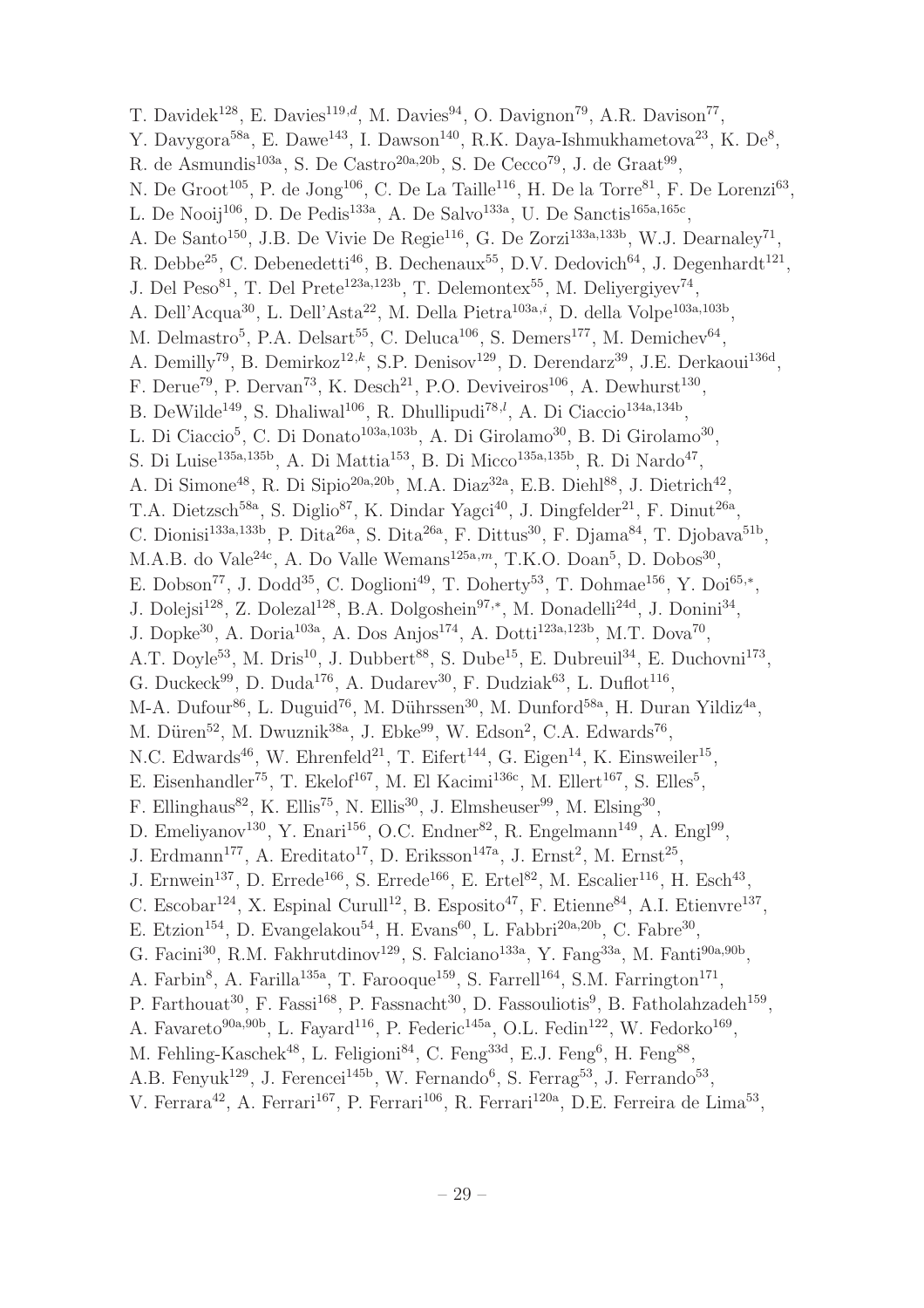A. Ferrer<sup>168</sup>, D. Ferrere<sup>49</sup>, C. Ferretti<sup>88</sup>, A. Ferretto Parodi<sup>50a,50b</sup>, M. Fiascaris<sup>31</sup>, F. Fiedler<sup>82</sup>, A. Filipčič<sup>74</sup>, M. Filipuzzi<sup>42</sup>, F. Filthaut<sup>105</sup>, M. Fincke-Keeler<sup>170</sup>, K.D. Finelli<sup>45</sup>, M.C.N. Fiolhais<sup>125a,h</sup>, L. Fiorini<sup>168</sup>, A. Firan<sup>40</sup>, J. Fischer<sup>176</sup>, M.J. Fisher<sup>110</sup>, E.A. Fitzgerald<sup>23</sup>, M. Flechl<sup>48</sup>, I. Fleck<sup>142</sup>, P. Fleischmann<sup>175</sup>, S. Fleischmann<sup>176</sup>, G.T. Fletcher<sup>140</sup>, G. Fletcher<sup>75</sup>, T. Flick<sup>176</sup>, A. Floderus<sup>80</sup>, L.R. Flores Castillo<sup>174</sup>, A.C. Florez Bustos<sup>160b</sup>, M.J. Flowerdew<sup>100</sup>, T. Fonseca Martin<sup>17</sup>, A. Formica<sup>137</sup>, A. Forti<sup>83</sup>, D. Fortin<sup>160a</sup>, D. Fournier<sup>116</sup>, H. Fox<sup>71</sup>, P. Francavilla<sup>12</sup>, M. Franchini<sup>20a,20b</sup>, S. Franchino<sup>30</sup>, D. Francis<sup>30</sup>, M. Franklin<sup>57</sup>, S. Franz<sup>61</sup>, M. Fraternali<sup>120a,120b</sup>, S. Fratina<sup>121</sup>, S.T. French<sup>28</sup>, C. Friedrich<sup>42</sup>, F. Friedrich<sup>44</sup>, D. Froidevaux<sup>30</sup>, J.A. Frost<sup>28</sup>, C. Fukunaga<sup>157</sup>, E. Fullana Torregrosa<sup>128</sup>, B.G. Fulsom<sup>144</sup>, J. Fuster<sup>168</sup>, C. Gabaldon<sup>30</sup>, O. Gabizon<sup>173</sup>, A. Gabrielli<sup>20a, 20b</sup>, A. Gabrielli<sup>133a, 133b</sup>, S. Gadatsch<sup>106</sup>, T. Gadfort<sup>25</sup>, S. Gadomski<sup>49</sup>, G. Gagliardi<sup>50a,50b</sup>, P. Gagnon<sup>60</sup>, C. Galea<sup>99</sup>, B. Galhardo<sup>125a</sup>, E.J. Gallas<sup>119</sup>, V. Gallo<sup>17</sup>, B.J. Gallop<sup>130</sup>, P. Gallus<sup>127</sup>, G. Galster<sup>36</sup>, K.K. Gan<sup>110</sup>, R.P. Gandrajula<sup>62</sup>, Y.S. Gao<sup>144,f</sup>, A. Gaponenko<sup>15</sup>, F.M. Garay Walls<sup>46</sup>, F. Garberson<sup>177</sup>, C. García<sup>168</sup>, J.E. García Navarro<sup>168</sup>, M. Garcia-Sciveres<sup>15</sup>, R.W. Gardner<sup>31</sup>, N. Garelli<sup>144</sup>, V. Garonne<sup>30</sup>, C. Gatti<sup>47</sup>, G. Gaudio<sup>120a</sup>, B. Gaur<sup>142</sup>, L. Gauthier<sup>94</sup>, P. Gauzzi<sup>133a,133b</sup>, I.L. Gavrilenko<sup>95</sup>, C. Gay<sup>169</sup>, G. Gaycken<sup>21</sup>, E.N. Gazis<sup>10</sup>, P. Ge<sup>33d,n</sup>, Z. Gecse<sup>169</sup>, C.N.P. Gee<sup>130</sup>, D.A.A. Geerts<sup>106</sup>, Ch. Geich-Gimbel<sup>21</sup>, K. Gellerstedt<sup>147a,147b</sup>, C. Gemme<sup>50a</sup>, A. Gemmell<sup>53</sup>, M.H. Genest<sup>55</sup>, S. Gentile<sup>133a,133b</sup>, M. George<sup>54</sup>, S. George<sup>76</sup>, D. Gerbaudo<sup>164</sup>, A. Gershon<sup>154</sup>, H. Ghazlane<sup>136b</sup>, N. Ghodbane<sup>34</sup>, B. Giacobbe<sup>20a</sup>, S. Giagu<sup>133a,133b</sup>, V. Giangiobbe<sup>12</sup>, P. Giannetti<sup>123a,123b</sup>, F. Gianotti<sup>30</sup>, B. Gibbard<sup>25</sup>, S.M. Gibson<sup>76</sup>, M. Gilchriese<sup>15</sup>, T.P.S. Gillam<sup>28</sup>, D. Gillberg<sup>30</sup>, A.R. Gillman<sup>130</sup>, D.M. Gingrich<sup>3,e</sup>, N. Giokaris<sup>9</sup>, M.P. Giordani<sup>165c</sup>, R. Giordano<sup>103a,103b</sup>, F.M. Giorgi<sup>16</sup>, P. Giovannini<sup>100</sup>, P.F. Giraud<sup>137</sup>, D. Giugni<sup>90a</sup>, C. Giuliani<sup>48</sup>, M. Giunta<sup>94</sup>, B.K. Gjelsten<sup>118</sup>, I. Gkialas<sup>155,</sup><sup>o</sup>, L.K. Gladilin<sup>98</sup>, C. Glasman<sup>81</sup>, J. Glatzer<sup>21</sup>, A. Glazov<sup>42</sup>, G.L. Glonti<sup>64</sup>, M. Goblirsch-kolb<sup>100</sup>, J.R. Goddard<sup>75</sup>, J. Godfrey<sup>143</sup>, J. Godlewski<sup>30</sup>, M. Goebel<sup>42</sup>, C. Goeringer<sup>82</sup>, S. Goldfarb<sup>88</sup>, T. Golling<sup>177</sup>, D. Golubkov<sup>129</sup>, A. Gomes<sup>125a,c</sup>, L.S. Gomez Fajardo<sup>42</sup>, R. Gonçalo<sup>76</sup>, J. Goncalves Pinto Firmino Da Costa<sup>42</sup>, L. Gonella<sup>21</sup>, S. González de la Hoz<sup>168</sup>, G. Gonzalez Parra<sup>12</sup>, M.L. Gonzalez Silva<sup>27</sup>, S. Gonzalez-Sevilla<sup>49</sup>, J.J. Goodson<sup>149</sup>, L. Goossens<sup>30</sup>, P.A. Gorbounov<sup>96</sup>, H.A. Gordon<sup>25</sup>, I. Gorelov<sup>104</sup>, G. Gorfine<sup>176</sup>, B. Gorini<sup>30</sup>, E. Gorini<sup>72a,72b</sup>, A. Gorišek<sup>74</sup>, E. Gornicki<sup>39</sup>, A.T. Goshaw<sup>6</sup>, C. Gössling<sup>43</sup>, M.I. Gostkin<sup>64</sup>, I. Gough Eschrich<sup>164</sup>, M. Gouighri<sup>136a</sup>, D. Goujdami<sup>136c</sup>, M.P. Goulette<sup>49</sup>, A.G. Goussiou<sup>139</sup>, C. Goy<sup>5</sup>, S. Gozpinar<sup>23</sup>, H.M.X. Grabas<sup>137</sup>, L. Graber<sup>54</sup>, I. Grabowska-Bold<sup>38a</sup>, P. Grafström<sup>20a,20b</sup>, K-J. Grahn<sup>42</sup>, E. Gramstad<sup>118</sup>, F. Grancagnolo<sup>72a</sup>, S. Grancagnolo<sup>16</sup>, V. Grassi<sup>149</sup>, V. Gratchev<sup>122</sup>, H.M. Gray<sup>30</sup>, J.A. Gray<sup>149</sup>, E. Graziani<sup>135a</sup>, O.G. Grebenyuk<sup>122</sup>, T. Greenshaw<sup>73</sup>, Z.D. Greenwood<sup>78,*l*</sup>, K. Gregersen<sup>36</sup>, I.M. Gregor<sup>42</sup>, P. Grenier<sup>144</sup>, J. Griffiths<sup>8</sup>, N. Grigalashvili<sup>64</sup>, A.A. Grillo<sup>138</sup>, K. Grimm<sup>71</sup>, S. Grinstein<sup>12,p</sup>,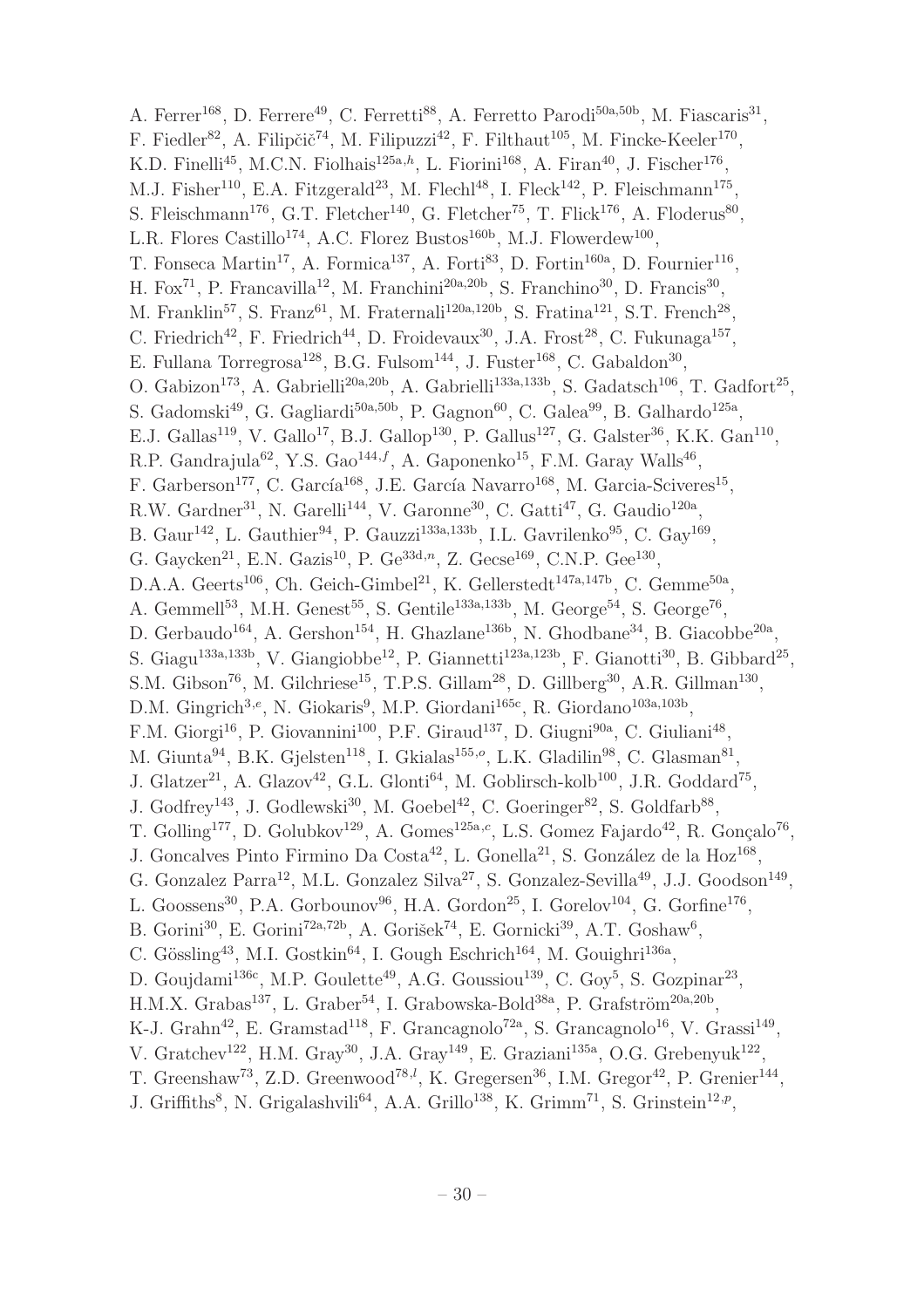Ph. Gris<sup>34</sup>, Y.V. Grishkevich<sup>98</sup>, J.-F. Grivaz<sup>116</sup>, J.P. Grohs<sup>44</sup>, A. Grohsjean<sup>42</sup>, E. Gross<sup>173</sup>, J. Grosse-Knetter<sup>54</sup>, J. Groth-Jensen<sup>173</sup>, K. Grybel<sup>142</sup>, F. Guescini<sup>49</sup>, D. Guest<sup>177</sup>, O. Gueta<sup>154</sup>, C. Guicheney<sup>34</sup>, E. Guido<sup>50a,50b</sup>, T. Guillemin<sup>116</sup>, S. Guindon<sup>2</sup>, U. Gul<sup>53</sup>, J. Gunther<sup>127</sup>, J. Guo<sup>35</sup>, S. Gupta<sup>119</sup>, P. Gutierrez<sup>112</sup>, N.G. Gutierrez Ortiz<sup>53</sup>, N. Guttman<sup>154</sup>, O. Gutzwiller<sup>174</sup>, C. Guyot<sup>137</sup>, C. Gwenlan<sup>119</sup>, C.B. Gwilliam<sup>73</sup>, A. Haas<sup>109</sup>, C. Haber<sup>15</sup>, H.K. Hadavand<sup>8</sup>, P. Haefner<sup>21</sup>, Z. Hajduk<sup>39</sup>, H. Hakobyan<sup>178</sup>, D. Hall<sup>119</sup>, G. Halladjian<sup>62</sup>, K. Hamacher<sup>176</sup>, P. Hamal<sup>114</sup>, K. Hamano<sup>87</sup>, M. Hamer<sup>54</sup>, A. Hamilton<sup>146a,q</sup>, S. Hamilton<sup>162</sup>, L. Han<sup>33b</sup>, K. Hanagaki<sup>117</sup>, K. Hanawa<sup>156</sup>, M. Hance<sup>15</sup>, C. Handel<sup>82</sup>, P. Hanke<sup>58a</sup>, J.R. Hansen<sup>36</sup>, J.B. Hansen<sup>36</sup>, J.D. Hansen<sup>36</sup>, P.H. Hansen<sup>36</sup>, P. Hansson<sup>144</sup>, K. Hara<sup>161</sup>, A.S. Hard<sup>174</sup>, T. Harenberg<sup>176</sup>, S. Harkusha<sup>91</sup>, D. Harper<sup>88</sup>, R.D. Harrington<sup>46</sup>, O.M. Harris<sup>139</sup>, J. Hartert<sup>48</sup>, F. Hartjes<sup>106</sup>, A. Harvey<sup>56</sup>, S. Hasegawa<sup>102</sup>, Y. Hasegawa<sup>141</sup>, S. Hassani<sup>137</sup>, S. Haug<sup>17</sup>, M. Hauschild<sup>30</sup>, R. Hauser<sup>89</sup>, M. Havranek<sup>21</sup>, C.M. Hawkes<sup>18</sup>, R.J. Hawkings<sup>30</sup>, A.D. Hawkins<sup>80</sup>, T. Hayashi<sup>161</sup>, D. Hayden<sup>89</sup>, C.P. Hays<sup>119</sup>, H.S. Hayward<sup>73</sup>, S.J. Haywood<sup>130</sup>, S.J. Head<sup>18</sup>, T. Heck<sup>82</sup>, V. Hedberg<sup>80</sup>, L. Heelan<sup>8</sup>, S. Heim<sup>121</sup>, B. Heinemann<sup>15</sup>, S. Heisterkamp<sup>36</sup>, J. Hejbal<sup>126</sup>, L. Helary<sup>22</sup>, C. Heller<sup>99</sup>, M. Heller<sup>30</sup>, S. Hellman<sup>147a,147b</sup>, D. Hellmich<sup>21</sup>, C. Helsens<sup>30</sup>, J. Henderson<sup>119</sup>, R.C.W. Henderson<sup>71</sup>, A. Henrichs<sup>177</sup>, A.M. Henriques Correia<sup>30</sup>, S. Henrot-Versille<sup>116</sup>, C. Hensel<sup>54</sup>, G.H. Herbert<sup>16</sup>, C.M. Hernandez<sup>8</sup>, Y. Hernández Jiménez<sup>168</sup>, R. Herrberg-Schubert<sup>16</sup>, G. Herten<sup>48</sup>, R. Hertenberger<sup>99</sup>, L. Hervas<sup>30</sup>, G.G. Hesketh<sup>77</sup>, N.P. Hessey<sup>106</sup>, R. Hickling<sup>75</sup>, E. Higón-Rodriguez<sup>168</sup>, J.C. Hill<sup>28</sup>, K.H. Hiller<sup>42</sup>, S. Hillert<sup>21</sup>, S.J. Hillier<sup>18</sup>, I. Hinchliffe<sup>15</sup>, E. Hines<sup>121</sup>, M. Hirose<sup>117</sup>, D. Hirschbuehl<sup>176</sup>, J. Hobbs<sup>149</sup>, N. Hod<sup>106</sup>, M.C. Hodgkinson<sup>140</sup>, P. Hodgson<sup>140</sup>, A. Hoecker<sup>30</sup>, M.R. Hoeferkamp<sup>104</sup>, J. Hoffman<sup>40</sup>, D. Hoffmann<sup>84</sup>, J.I. Hofmann<sup>58a</sup>, M. Hohlfeld<sup>82</sup>, S.O. Holmgren<sup>147a</sup>, J.L. Holzbauer<sup>89</sup>, T.M. Hong<sup>121</sup>, L. Hooft van Huysduynen<sup>109</sup>, J-Y. Hostachy<sup>55</sup>, S. Hou<sup>152</sup>, A. Hoummada<sup>136a</sup>, J. Howard<sup>119</sup>, J. Howarth<sup>83</sup>, M. Hrabovsky<sup>114</sup>, I. Hristova<sup>16</sup>, J. Hrivnac<sup>116</sup>, T. Hryn'ova<sup>5</sup>, P.J. Hsu<sup>82</sup>, S.-C. Hsu<sup>139</sup>, D. Hu<sup>35</sup>, X. Hu<sup>25</sup>, Y. Huang<sup>33a</sup>, Z. Hubacek<sup>30</sup>, F. Hubaut<sup>84</sup>, F. Huegging<sup>21</sup>, A. Huettmann<sup>42</sup>, T.B. Huffman<sup>119</sup>, E.W. Hughes<sup>35</sup>, G. Hughes<sup>71</sup>, M. Huhtinen<sup>30</sup>, T.A. Hülsing<sup>82</sup>, M. Hurwitz<sup>15</sup>, N. Huseynov<sup>64, $r$ </sup>, J. Huston<sup>89</sup>, J. Huth<sup>57</sup>, G. Iacobucci<sup>49</sup>, G. Iakovidis<sup>10</sup>, I. Ibragimov<sup>142</sup>, L. Iconomidou-Fayard<sup>116</sup>, J. Idarraga<sup>116</sup>, P. Iengo<sup>103a</sup>, O. Igonkina<sup>106</sup>, Y. Ikegami<sup>65</sup>, K. Ikematsu<sup>142</sup>, M. Ikeno<sup>65</sup>, D. Iliadis<sup>155</sup>, N. Ilic<sup>159</sup>, T. Ince<sup>100</sup>, P. Ioannou<sup>9</sup>, M. Iodice<sup>135a</sup>, K. Iordanidou<sup>9</sup>, V. Ippolito<sup>133a,133b</sup>, A. Irles Quiles<sup>168</sup>, C. Isaksson<sup>167</sup>, M. Ishino<sup>67</sup>, M. Ishitsuka<sup>158</sup>, R. Ishmukhametov<sup>110</sup>, C. Issever<sup>119</sup>, S. Istin<sup>19a</sup>, A.V. Ivashin<sup>129</sup>, W. Iwanski<sup>39</sup>, H. Iwasaki<sup>65</sup>, J.M. Izen<sup>41</sup>, V. Izzo<sup>103a</sup>, B. Jackson<sup>121</sup>, J.N. Jackson<sup>73</sup>, P. Jackson<sup>1</sup>, M.R. Jaekel<sup>30</sup>, V. Jain<sup>2</sup>, K. Jakobs<sup>48</sup>, S. Jakobsen<sup>36</sup>, T. Jakoubek<sup>126</sup>, J. Jakubek<sup>127</sup>, D.O. Jamin<sup>152</sup>, D.K. Jana<sup>112</sup>, E. Jansen<sup>77</sup>, H. Jansen<sup>30</sup>, J. Janssen<sup>21</sup>, M. Janus<sup>171</sup>, R.C. Jared<sup>174</sup>, G. Jarlskog<sup>80</sup>, L. Jeanty<sup>57</sup>, G.-Y. Jeng<sup>151</sup>, I. Jen-La Plante<sup>31</sup>,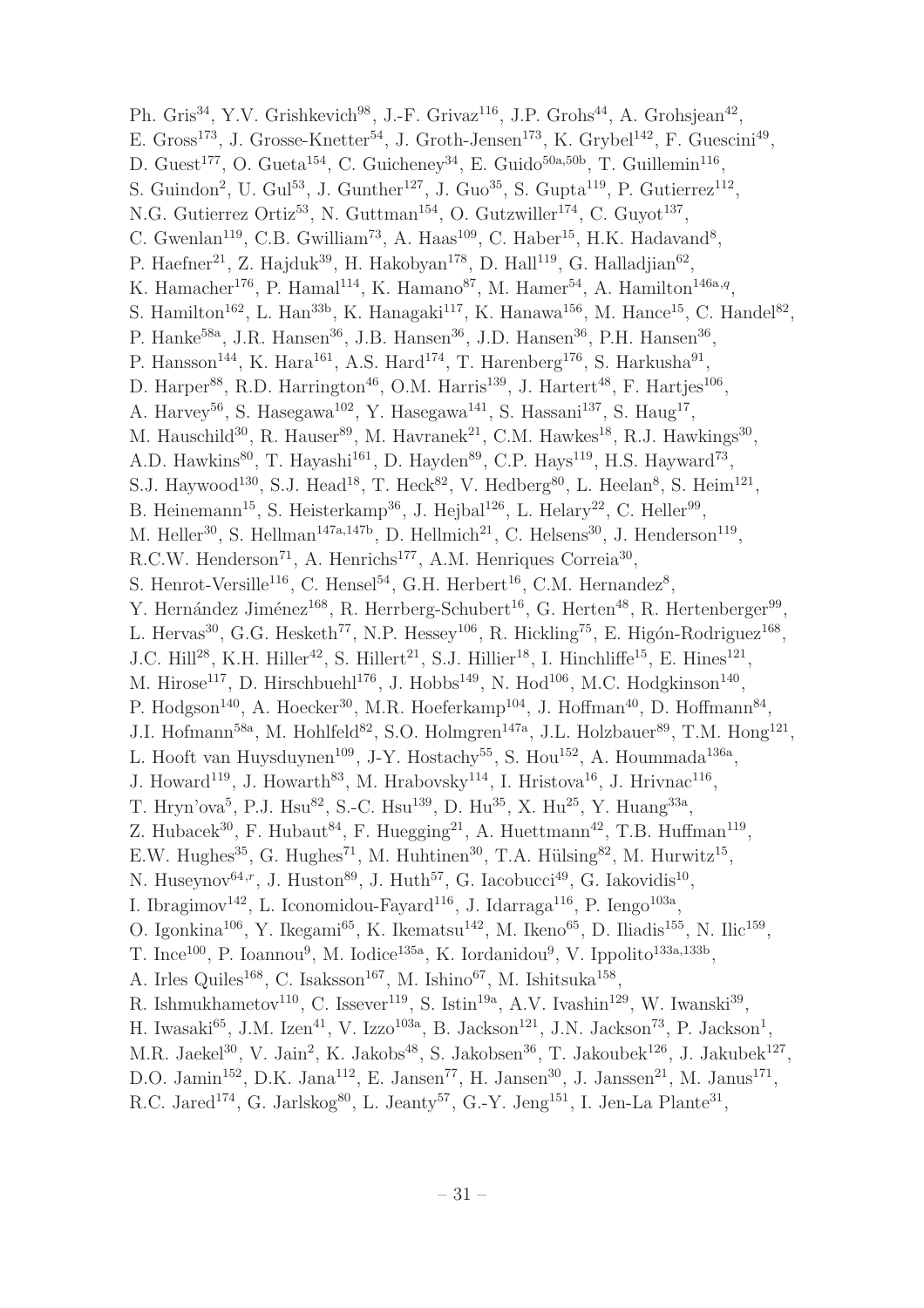D. Jennens<sup>87</sup>, P. Jenni<sup>30</sup>, J. Jentzsch<sup>43</sup>, C. Jeske<sup>171</sup>, S. Jézéquel<sup>5</sup>, M.K. Jha<sup>20a</sup>, H. Ji<sup>174</sup>, W. Ji<sup>82</sup>, J. Jia<sup>149</sup>, Y. Jiang<sup>33b</sup>, M. Jimenez Belenguer<sup>42</sup>, S. Jin<sup>33a</sup>, O. Jinnouchi<sup>158</sup>, M.D. Joergensen<sup>36</sup>, D. Joffe<sup>40</sup>, K.E. Johansson<sup>147a</sup>, P. Johansson<sup>140</sup>, S. Johnert<sup>42</sup>, K.A. Johns<sup>7</sup>, K. Jon-And<sup>147a,147b</sup>, G. Jones<sup>171</sup>, R.W.L. Jones<sup>71</sup>, T.J. Jones<sup>73</sup>, P.M. Jorge<sup>125a</sup>, K.D. Joshi<sup>83</sup>, J. Jovicevic<sup>148</sup>, X. Ju<sup>174</sup>, C.A. Jung<sup>43</sup>, R.M. Jungst<sup>30</sup>, P. Jussel<sup>61</sup>, A. Juste Rozas<sup>12,p</sup>, M. Kaci<sup>168</sup>, A. Kaczmarska<sup>39</sup>, P. Kadlecik<sup>36</sup>, M. Kado<sup>116</sup>, H. Kagan<sup>110</sup>, M. Kagan<sup>144</sup>, E. Kajomovitz<sup>153</sup>, S. Kalinin<sup>176</sup>, S. Kama<sup>40</sup>, N. Kanaya<sup>156</sup>, M. Kaneda<sup>30</sup>, S. Kaneti<sup>28</sup>, T. Kanno<sup>158</sup>, V.A. Kantserov<sup>97</sup>, J. Kanzaki<sup>65</sup>, B. Kaplan<sup>109</sup>, A. Kapliy<sup>31</sup>, D. Kar<sup>53</sup>, K. Karakostas<sup>10</sup>, N Karastathis<sup>10</sup>, M. Karnevskiy<sup>82</sup>, S.N. Karpov<sup>64</sup>, V. Kartvelishvili<sup>71</sup>, A.N. Karyukhin<sup>129</sup>, L. Kashif<sup>174</sup>, G. Kasieczka<sup>58b</sup>, R.D. Kass<sup>110</sup>, A. Kastanas<sup>14</sup>, Y. Kataoka<sup>156</sup>, A. Katre<sup>49</sup>, J. Katzy<sup>42</sup>, V. Kaushik<sup>7</sup>, K. Kawagoe<sup>69</sup>, T. Kawamoto<sup>156</sup>, G. Kawamura<sup>54</sup>, S. Kazama<sup>156</sup>, V.F. Kazanin<sup>108</sup>, M.Y. Kazarinov<sup>64</sup>, R. Keeler<sup>170</sup>, P.T. Keener<sup>121</sup>, R. Kehoe<sup>40</sup>, M. Keil<sup>54</sup>, J.S. Keller<sup>139</sup>, H. Keoshkerian<sup>5</sup>, O. Kepka<sup>126</sup>, B.P. Kerševan<sup>74</sup>, S. Kersten<sup>176</sup>, K. Kessoku<sup>156</sup>, J. Keung<sup>159</sup>, F. Khalil-zada<sup>11</sup>, H. Khandanyan<sup>147a,147b</sup>, A. Khanov<sup>113</sup>, D. Kharchenko<sup>64</sup>, A. Khodinov<sup>97</sup>, A. Khomich<sup>58a</sup>, T.J. Khoo<sup>28</sup>, G. Khoriauli<sup>21</sup>, A. Khoroshilov<sup>176</sup>, V. Khovanskiy<sup>96</sup>, E. Khramov<sup>64</sup>, J. Khubua<sup>51b</sup>, H. Kim<sup>147a,147b</sup>, S.H. Kim<sup>161</sup>, N. Kimura<sup>172</sup>, O. Kind<sup>16</sup>, B.T. King<sup>73</sup>, M. King<sup>66</sup>, R.S.B. King<sup>119</sup>, S.B. King<sup>169</sup>, J. Kirk<sup>130</sup>, A.E. Kiryunin<sup>100</sup>, T. Kishimoto<sup>66</sup>, D. Kisielewska<sup>38a</sup>, T. Kitamura<sup>66</sup>, T. Kittelmann<sup>124</sup>, K. Kiuchi<sup>161</sup>, E. Kladiva<sup>145b</sup>, M. Klein<sup>73</sup>, U. Klein<sup>73</sup>, K. Kleinknecht<sup>82</sup>, M. Klemetti<sup>86</sup>, P. Klimek<sup>147a,147b</sup>, A. Klimentov<sup>25</sup>, R. Klingenberg<sup>43</sup>, J.A. Klinger<sup>83</sup>, E.B. Klinkby<sup>36</sup>, T. Klioutchnikova<sup>30</sup>, P.F. Klok<sup>105</sup>, E.-E. Kluge<sup>58a</sup>, P. Kluit<sup>106</sup>, S. Kluth<sup>100</sup>, E. Kneringer<sup>61</sup>, E.B.F.G. Knoops<sup>84</sup>, A. Knue<sup>54</sup>, B.R. Ko<sup>45</sup>, T. Kobayashi<sup>156</sup>, M. Kobel<sup>44</sup>, M. Kocian<sup>144</sup>, P. Kodys<sup>128</sup>, S. Koenig<sup>82</sup>, P. Koevesarki<sup>21</sup>, T. Koffas<sup>29</sup>, E. Koffeman<sup>106</sup>, L.A. Kogan<sup>119</sup>, S. Kohlmann<sup>176</sup>, F. Kohn<sup>54</sup>, Z. Kohout<sup>127</sup>, T. Kohriki<sup>65</sup>, T. Koi<sup>144</sup>, H. Kolanoski<sup>16</sup>, I. Koletsou<sup>90a</sup>, J. Koll<sup>89</sup>, A.A. Komar<sup>95</sup>, Y. Komori<sup>156</sup>, T. Kondo<sup>65</sup>, K. Köneke<sup>48</sup>, A.C. König<sup>105</sup>, T. Kono<sup>42,s</sup>, R. Konoplich<sup>109,*t*</sup>, N. Konstantinidis<sup>77</sup>, R. Kopeliansky<sup>153</sup>, S. Koperny<sup>38a</sup>, L. Köpke<sup>82</sup>, A.K. Kopp<sup>48</sup>, K. Korcyl<sup>39</sup>, K. Kordas<sup>155</sup>, A. Korn<sup>46</sup>, A.A. Korol<sup>108</sup>, I. Korolkov<sup>12</sup>, E.V. Korolkova<sup>140</sup>, V.A. Korotkov<sup>129</sup>, O. Kortner<sup>100</sup>, S. Kortner<sup>100</sup>, V.V. Kostyukhin<sup>21</sup>, S. Kotov<sup>100</sup>, V.M. Kotov<sup>64</sup>, A. Kotwal<sup>45</sup>, C. Kourkoumelis<sup>9</sup>, V. Kouskoura<sup>155</sup>, A. Koutsman<sup>160a</sup>, R. Kowalewski<sup>170</sup>, T.Z. Kowalski<sup>38a</sup>, W. Kozanecki<sup>137</sup>, A.S. Kozhin<sup>129</sup>, V. Kral<sup>127</sup>, V.A. Kramarenko<sup>98</sup>, G. Kramberger<sup>74</sup>, M.W. Krasny<sup>79</sup>, A. Krasznahorkay<sup>109</sup>, J.K. Kraus<sup>21</sup>, A. Kravchenko<sup>25</sup>, S. Kreiss<sup>109</sup>, J. Kretzschmar<sup>73</sup>, K. Kreutzfeldt<sup>52</sup>, N. Krieger<sup>54</sup>, P. Krieger<sup>159</sup>, K. Kroeninger<sup>54</sup>, H. Kroha<sup>100</sup>, J. Kroll<sup>121</sup>, J. Kroseberg<sup>21</sup>, J. Krstic<sup>13a</sup>, U. Kruchonak<sup>64</sup>, H. Krüger<sup>21</sup>, T. Kruker<sup>17</sup>, N. Krumnack<sup>63</sup>, Z.V. Krumshteyn<sup>64</sup>, A. Kruse<sup>174</sup>, M.K. Kruse<sup>45</sup>, M. Kruskal<sup>22</sup>, T. Kubota<sup>87</sup>, S. Kuday<sup>4a</sup>, S. Kuehn<sup>48</sup>, A. Kugel<sup>58c</sup>, T. Kuhl<sup>42</sup>, V. Kukhtin<sup>64</sup>, Y. Kulchitsky<sup>91</sup>, S. Kuleshov<sup>32b</sup>, M. Kuna<sup>79</sup>, J. Kunkle<sup>121</sup>,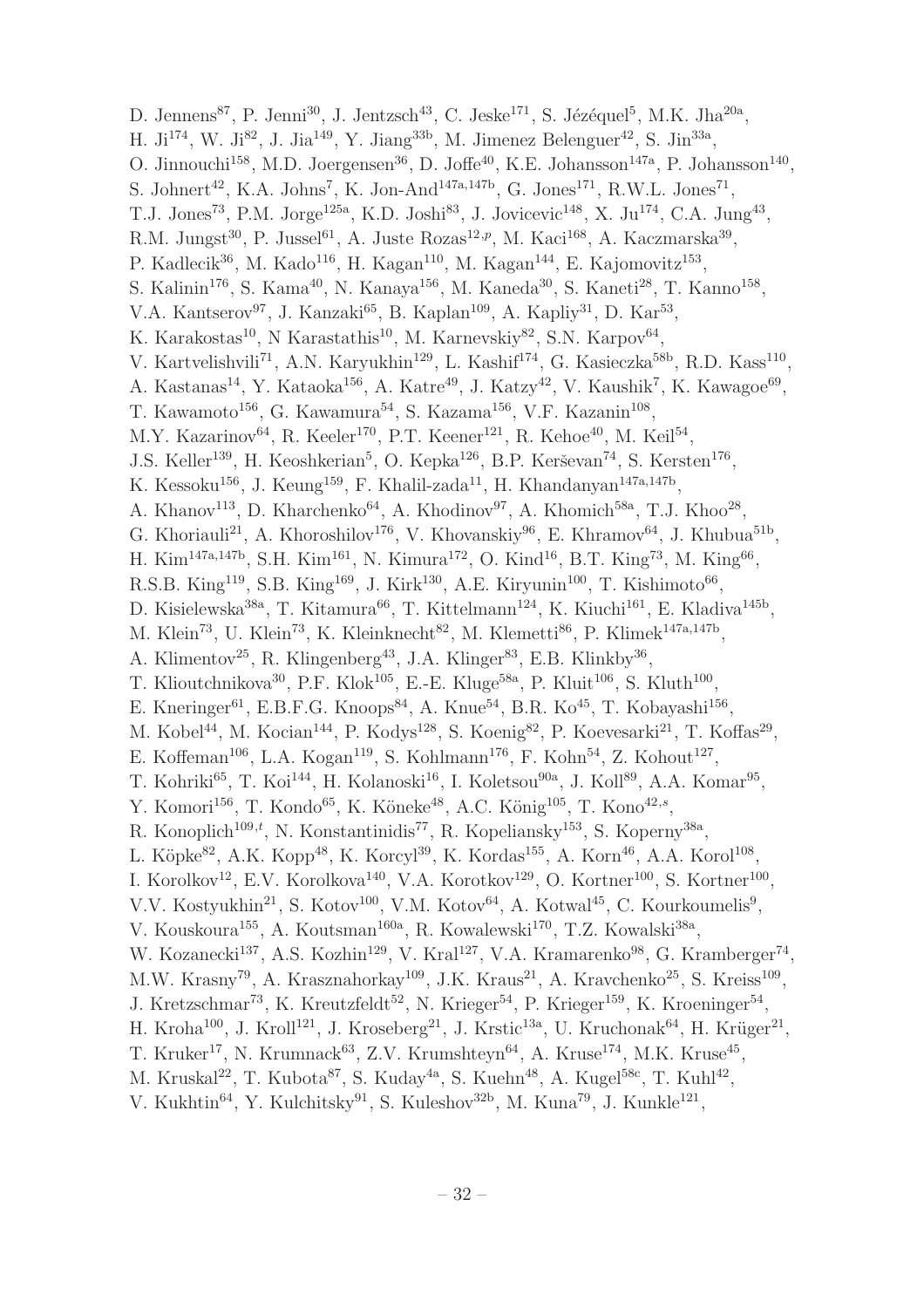A. Kupco<sup>126</sup>, H. Kurashige<sup>66</sup>, M. Kurata<sup>161</sup>, Y.A. Kurochkin<sup>91</sup>, V. Kus<sup>126</sup>, E.S. Kuwertz<sup>148</sup>, M. Kuze<sup>158</sup>, J. Kvita<sup>143</sup>, R. Kwee<sup>16</sup>, A. La Rosa<sup>49</sup>, L. La Rotonda<sup>37a,37b</sup>, L. Labarga<sup>81</sup>, S. Lablak<sup>136a</sup>, C. Lacasta<sup>168</sup>, F. Lacava<sup>133a,133b</sup>, J. Lacey<sup>29</sup>, H. Lacker<sup>16</sup>, D. Lacour<sup>79</sup>, V.R. Lacuesta<sup>168</sup>, E. Ladygin<sup>64</sup>, R. Lafaye<sup>5</sup>, B. Laforge<sup>79</sup>, T. Lagouri<sup>177</sup>, S. Lai<sup>48</sup>, H. Laier<sup>58a</sup>, E. Laisne<sup>55</sup>, L. Lambourne<sup>77</sup>, C.L. Lampen<sup>7</sup>, W. Lampl<sup>7</sup>, E. Lançon<sup>137</sup>, U. Landgraf<sup>48</sup>, M.P.J. Landon<sup>75</sup>, V.S. Lang<sup>58a</sup>, C. Lange<sup>42</sup>, A.J. Lankford<sup>164</sup>, F. Lanni<sup>25</sup>, K. Lantzsch<sup>30</sup>, A. Lanza<sup>120a</sup>, S. Laplace<sup>79</sup>, C. Lapoire<sup>21</sup>, J.F. Laporte<sup>137</sup>, T. Lari<sup>90a</sup>, A. Larner<sup>119</sup>, M. Lassnig<sup>30</sup>, P. Laurelli<sup>47</sup>, V. Lavorini<sup>37a,37b</sup>, W. Lavrijsen<sup>15</sup>, P. Laycock<sup>73</sup>, B.T. Le<sup>55</sup>, O. Le Dortz<sup>79</sup>, E. Le Guirriec<sup>84</sup>, E. Le Menedeu<sup>12</sup>, T. LeCompte<sup>6</sup>, F. Ledroit-Guillon<sup>55</sup>, C.A. Lee<sup>152</sup>, H. Lee<sup>106</sup>, J.S.H. Lee<sup>117</sup>, S.C. Lee<sup>152</sup>, L. Lee<sup>177</sup>, G. Lefebvre<sup>79</sup>, M. Lefebvre<sup>170</sup>, M. Legendre<sup>137</sup>, F. Legger<sup>99</sup>, C. Leggett<sup>15</sup>, A. Lehan<sup>73</sup>, M. Lehmacher<sup>21</sup>, G. Lehmann Miotto<sup>30</sup>, A.G. Leister<sup>177</sup>, M.A.L. Leite<sup>24d</sup>, R. Leitner<sup>128</sup>, D. Lellouch<sup>173</sup>, B. Lemmer<sup>54</sup>, V. Lendermann<sup>58a</sup>, K.J.C. Leney<sup>146c</sup>, T. Lenz<sup>106</sup>, G. Lenzen<sup>176</sup>, B. Lenzi<sup>30</sup>, R. Leone<sup>7</sup>, K. Leonhardt<sup>44</sup>, S. Leontsinis<sup>10</sup>, C. Leroy<sup>94</sup>, J-R. Lessard<sup>170</sup>, C.G. Lester<sup>28</sup>, C.M. Lester<sup>121</sup>, J. Levêque<sup>5</sup>, D. Levin<sup>88</sup>, L.J. Levinson<sup>173</sup>, A. Lewis<sup>119</sup>, G.H. Lewis<sup>109</sup>, A.M. Leyko<sup>21</sup>, M. Leyton<sup>16</sup>, B. Li<sup>33b,u</sup>, B. Li<sup>84</sup>, H. Li<sup>149</sup>, H.L. Li<sup>31</sup>, S. Li<sup>45</sup>, X. Li<sup>88</sup>, Z. Liang<sup>119,</sup><sup>v</sup>, H. Liao<sup>34</sup>, B. Liberti<sup>134a</sup>, P. Lichard<sup>30</sup>, K. Lie<sup>166</sup>, J. Liebal<sup>21</sup>, W. Liebig<sup>14</sup>, C. Limbach<sup>21</sup>, A. Limosani<sup>87</sup>, M. Limper<sup>62</sup>, S.C. Lin<sup>152,*w*</sup>, F. Linde<sup>106</sup>, B.E. Lindquist<sup>149</sup>, J.T. Linnemann<sup>89</sup>, E. Lipeles<sup>121</sup>, A. Lipniacka<sup>14</sup>, M. Lisovyi<sup>42</sup>, T.M. Liss<sup>166</sup>, D. Lissauer<sup>25</sup>, A. Lister<sup>169</sup>, A.M. Litke<sup>138</sup>, B. Liu<sup>152</sup>, D. Liu<sup>152</sup>, J.B. Liu<sup>33b</sup>, K. Liu<sup>33b,x</sup>, L. Liu<sup>88</sup>, M. Liu<sup>45</sup>, M. Liu<sup>33b</sup>, Y. Liu<sup>33b</sup>, M. Livan<sup>120a,120b</sup>, S.S.A. Livermore<sup>119</sup>, A. Lleres<sup>55</sup>, J. Llorente Merino<sup>81</sup>, S.L. Lloyd<sup>75</sup>, F. Lo Sterzo<sup>133a, 133b</sup>, E. Lobodzinska<sup>42</sup>, P. Loch<sup>7</sup>, W.S. Lockman<sup>138</sup>, T. Loddenkoetter<sup>21</sup>, F.K. Loebinger<sup>83</sup>, A.E. Loevschall-Jensen<sup>36</sup>, A. Loginov<sup>177</sup>, C.W. Loh<sup>169</sup>, T. Lohse<sup>16</sup>, K. Lohwasser<sup>48</sup>, M. Lokajicek<sup>126</sup>, V.P. Lombardo<sup>5</sup>, R.E. Long<sup>71</sup>, L. Lopes<sup>125a</sup>, D. Lopez Mateos<sup>57</sup>, B. Lopez Paredes<sup>140</sup>, J. Lorenz<sup>99</sup>, N. Lorenzo Martinez<sup>116</sup>, M. Losada<sup>163</sup>, P. Loscutoff<sup>15</sup>, M.J. Losty<sup>160a,\*</sup>, X. Lou<sup>41</sup>, A. Lounis<sup>116</sup>, K.F. Loureiro<sup>163</sup>, J. Love<sup>6</sup>, P.A. Love<sup>71</sup>, A.J. Lowe<sup>144,f</sup>, F. Lu<sup>33a</sup>,  $H.J. Lubatti<sup>139</sup>, C. Luci<sup>133a,133b</sup>, A. Lucotte<sup>55</sup>, D. Ludwig<sup>42</sup>, I. Ludwig<sup>48</sup>,$ J. Ludwig<sup>48</sup>, F. Luehring<sup>60</sup>, W. Lukas<sup>61</sup>, L. Luminari<sup>133a</sup>, E. Lund<sup>118</sup>, J. Lundberg<sup>147a,147b</sup>, O. Lundberg<sup>147a,147b</sup>, B. Lund-Jensen<sup>148</sup>, M. Lungwitz<sup>82</sup>, D. Lynn<sup>25</sup>, R. Lysak<sup>126</sup>, E. Lytken<sup>80</sup>, H. Ma<sup>25</sup>, L.L. Ma<sup>33d</sup>, G. Maccarrone<sup>47</sup>, A. Macchiolo<sup>100</sup>, B. Maček<sup>74</sup>, J. Machado Miguens<sup>125a</sup>, D. Macina<sup>30</sup>, R. Mackeprang<sup>36</sup>, R. Madar<sup>48</sup>, R.J. Madaras<sup>15</sup>, H.J. Maddocks<sup>71</sup>, W.F. Mader<sup>44</sup>, A. Madsen<sup>167</sup>, M. Maeno<sup>5</sup>, T. Maeno<sup>25</sup>, L. Magnoni<sup>164</sup>, E. Magradze<sup>54</sup>, K. Mahboubi<sup>48</sup>, J. Mahlstedt<sup>106</sup>, S. Mahmoud<sup>73</sup>, G. Mahout<sup>18</sup>, C. Maiani<sup>137</sup>, C. Maidantchik<sup>24a</sup>, A. Maio<sup>125a,c</sup>, S. Majewski<sup>115</sup>, Y. Makida<sup>65</sup>, N. Makovec<sup>116</sup>, P. Mal<sup>137,y</sup>, B. Malaescu<sup>79</sup>, Pa. Malecki<sup>39</sup>, V.P. Maleev<sup>122</sup>, F. Malek<sup>55</sup>, U. Mallik<sup>62</sup>,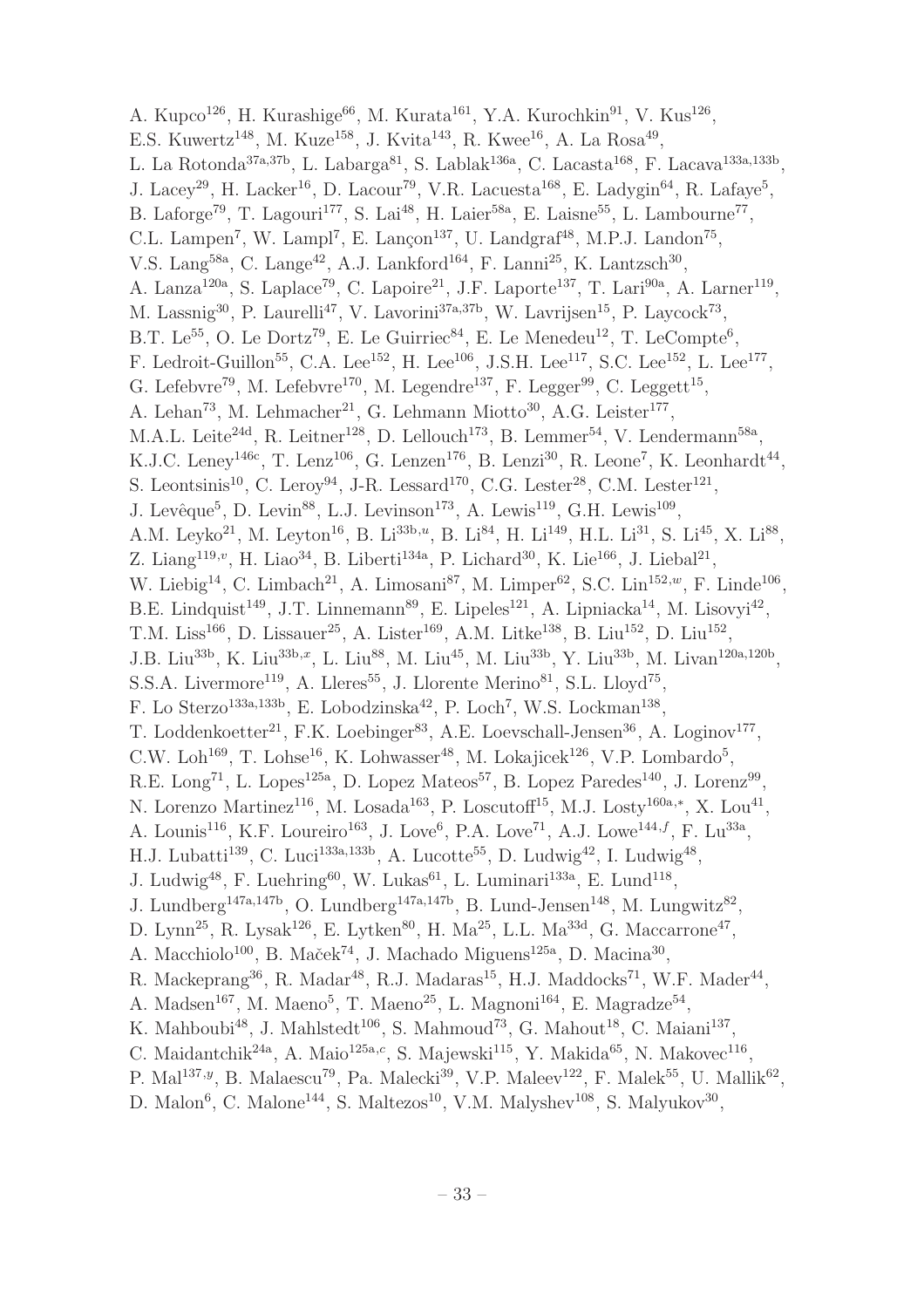J. Mamuzic<sup>13b</sup>, L. Mandelli<sup>90a</sup>, I. Mandić<sup>74</sup>, R. Mandrysch<sup>62</sup>, J. Maneira<sup>125a</sup>, A. Manfredini<sup>100</sup>, L. Manhaes de Andrade Filho<sup>24b</sup>, J.A. Manjarres Ramos<sup>137</sup>, A. Mann<sup>99</sup>, P.M. Manning<sup>138</sup>, A. Manousakis-Katsikakis<sup>9</sup>, B. Mansoulie<sup>137</sup>, R. Mantifel<sup>86</sup>, L. Mapelli<sup>30</sup>, L. March<sup>168</sup>, J.F. Marchand<sup>29</sup>, F. Marchese<sup>134a,134b</sup>, G. Marchiori<sup>79</sup>, M. Marcisovsky<sup>126</sup>, C.P. Marino<sup>170</sup>, C.N. Marques<sup>125a</sup>, F. Marroquim<sup>24a</sup>, Z. Marshall<sup>121</sup>, L.F. Marti<sup>17</sup>, S. Marti-Garcia<sup>168</sup>, B. Martin<sup>30</sup>, B. Martin<sup>89</sup>, J.P. Martin<sup>94</sup>, T.A. Martin<sup>171</sup>, V.J. Martin<sup>46</sup>, B. Martin dit Latour<sup>49</sup>, H. Martinez<sup>137</sup>, M. Martinez<sup>12,p</sup>, S. Martin-Haugh<sup>150</sup>, A.C. Martyniuk<sup>170</sup>, M. Marx<sup>83</sup>, F. Marzano<sup>133a</sup>, A. Marzin<sup>112</sup>, L. Masetti<sup>82</sup>, T. Mashimo<sup>156</sup>, R. Mashinistov<sup>95</sup>, J. Masik<sup>83</sup>, A.L. Maslennikov<sup>108</sup>, I. Massa<sup>20a,20b</sup>, N. Massol<sup>5</sup>, P. Mastrandrea<sup>149</sup>, A. Mastroberardino<sup>37a,37b</sup>, T. Masubuchi<sup>156</sup>, H. Matsunaga<sup>156</sup>, T. Matsushita<sup>66</sup>, P. Mättig<sup>176</sup>, S. Mättig<sup>42</sup>, J. Mattmann<sup>82</sup>, C. Mattravers<sup>119,d</sup>, J. Maurer<sup>84</sup>, S.J. Maxfield<sup>73</sup>, D.A. Maximov<sup>108,9</sup>, R. Mazini<sup>152</sup>, L. Mazzaferro<sup>134a,134b</sup>, M. Mazzanti<sup>90a</sup>, S.P. Mc Kee<sup>88</sup>, A. McCarn<sup>166</sup>, R.L. McCarthy<sup>149</sup>, T.G. McCarthy<sup>29</sup>, N.A. McCubbin<sup>130</sup>, K.W. McFarlane<sup>56,\*</sup>, J.A. Mcfayden<sup>140</sup>, G. Mchedlidze<sup>51b</sup>, T. Mclaughlan<sup>18</sup>, S.J. McMahon<sup>130</sup>, R.A. McPherson<sup>170,j</sup>, A. Meade<sup>85</sup>, J. Mechnich<sup>106</sup>, M. Mechtel<sup>176</sup>, M. Medinnis<sup>42</sup>, S. Meehan<sup>31</sup>, R. Meera-Lebbai<sup>112</sup>, S. Mehlhase<sup>36</sup>, A. Mehta<sup>73</sup>, K. Meier<sup>58a</sup>, C. Meineck<sup>99</sup>, B. Meirose<sup>80</sup>, C. Melachrinos<sup>31</sup>, B.R. Mellado Garcia<sup>146c</sup>, F. Meloni<sup>90a, 90b</sup>, L. Mendoza Navas<sup>163</sup>, A. Mengarelli<sup>20a, 20b</sup>, S. Menke<sup>100</sup>, E. Meoni<sup>162</sup>, K.M. Mercurio<sup>57</sup>, S. Mergelmeyer<sup>21</sup>, N. Meric<sup>137</sup>, P. Mermod<sup>49</sup>, L. Merola<sup>103a,103b</sup>, C. Meroni<sup>90a</sup>, F.S. Merritt<sup>31</sup>, H. Merritt<sup>110</sup>, A. Messina<sup>30,z</sup>, J. Metcalfe<sup>25</sup>, A.S. Mete<sup>164</sup>, C. Meyer<sup>82</sup>, C. Meyer<sup>31</sup>, J-P. Meyer<sup>137</sup>, J. Meyer<sup>30</sup>, J. Meyer<sup>54</sup>, S. Michal<sup>30</sup>, R.P. Middleton<sup>130</sup>, S. Migas<sup>73</sup>, L. Mijović<sup>137</sup>, G. Mikenberg<sup>173</sup>, M. Mikestikova<sup>126</sup>, M. Mikuž<sup>74</sup>, D.W. Miller<sup>31</sup>, W.J. Mills<sup>169</sup>, C. Mills<sup>57</sup>, A. Milov<sup>173</sup>, D.A. Milstead<sup>147a,147b</sup>, D. Milstein<sup>173</sup>, A.A. Minaenko<sup>129</sup>, M. Miñano Moya<sup>168</sup>, I.A. Minashvili<sup>64</sup>, A.I. Mincer<sup>109</sup>, B. Mindur<sup>38a</sup>, M. Mineev<sup>64</sup>, Y. Ming<sup>174</sup>, L.M. Mir<sup>12</sup>, G. Mirabelli<sup>133a</sup>, T. Mitani<sup>172</sup>, J. Mitrevski<sup>138</sup>, V.A. Mitsou<sup>168</sup>, S. Mitsui<sup>65</sup>, P.S. Miyagawa<sup>140</sup>, J.U. Mjörnmark<sup>80</sup>, T. Moa<sup>147a,147b</sup>, V. Moeller<sup>28</sup>, S. Mohapatra<sup>149</sup>, W. Mohr<sup>48</sup>, R. Moles-Valls<sup>168</sup>, A. Molfetas<sup>30</sup>, K. Mönig<sup>42</sup>, C. Monini<sup>55</sup>, J. Monk<sup>36</sup>, E. Monnier<sup>84</sup>, J. Montejo Berlingen<sup>12</sup>, F. Monticelli<sup>70</sup>, S. Monzani<sup>20a,20b</sup>, R.W. Moore<sup>3</sup>, C. Mora Herrera<sup>49</sup>, A. Moraes<sup>53</sup>, N. Morange<sup>62</sup>, J. Morel<sup>54</sup>, D. Moreno<sup>82</sup>, M. Moreno Llácer<sup>168</sup>, P. Morettini<sup>50a</sup>, M. Morgenstern<sup>44</sup>, M. Morii<sup>57</sup>, S. Moritz<sup>82</sup>, A.K. Morley<sup>148</sup>, G. Mornacchi<sup>30</sup>, J.D. Morris<sup>75</sup>, L. Morvaj<sup>102</sup>, H.G. Moser<sup>100</sup>, M. Mosidze<sup>51b</sup>, J. Moss<sup>110</sup>, R. Mount<sup>144</sup>, E. Mountricha<sup>10,aa</sup>, S.V. Mouraviev<sup>95,\*</sup>, E.J.W. Moyse<sup>85</sup>, R.D. Mudd<sup>18</sup>, F. Mueller<sup>58a</sup>, J. Mueller<sup>124</sup>, K. Mueller<sup>21</sup>, T. Mueller<sup>28</sup>, T. Mueller<sup>82</sup>, D. Muenstermann<sup>49</sup>, Y. Munwes<sup>154</sup>, J.A. Murillo Quijada<sup>18</sup>, W.J. Murray<sup>130</sup>, I. Mussche<sup>106</sup>, E. Musto<sup>153</sup>, A.G. Myagkov<sup>129,ab</sup>, M. Myska<sup>126</sup>, O. Nackenhorst<sup>54</sup>, J. Nadal<sup>12</sup>, K. Nagai<sup>61</sup>, R. Nagai<sup>158</sup>, Y. Nagai<sup>84</sup>, K. Nagano<sup>65</sup>, A. Nagarkar<sup>110</sup>, Y. Nagasaka $^{59}$ , M. Nagel<sup>100</sup>, A.M. Nairz<sup>30</sup>, Y. Nakahama<sup>30</sup>, K. Nakamura<sup>65</sup>,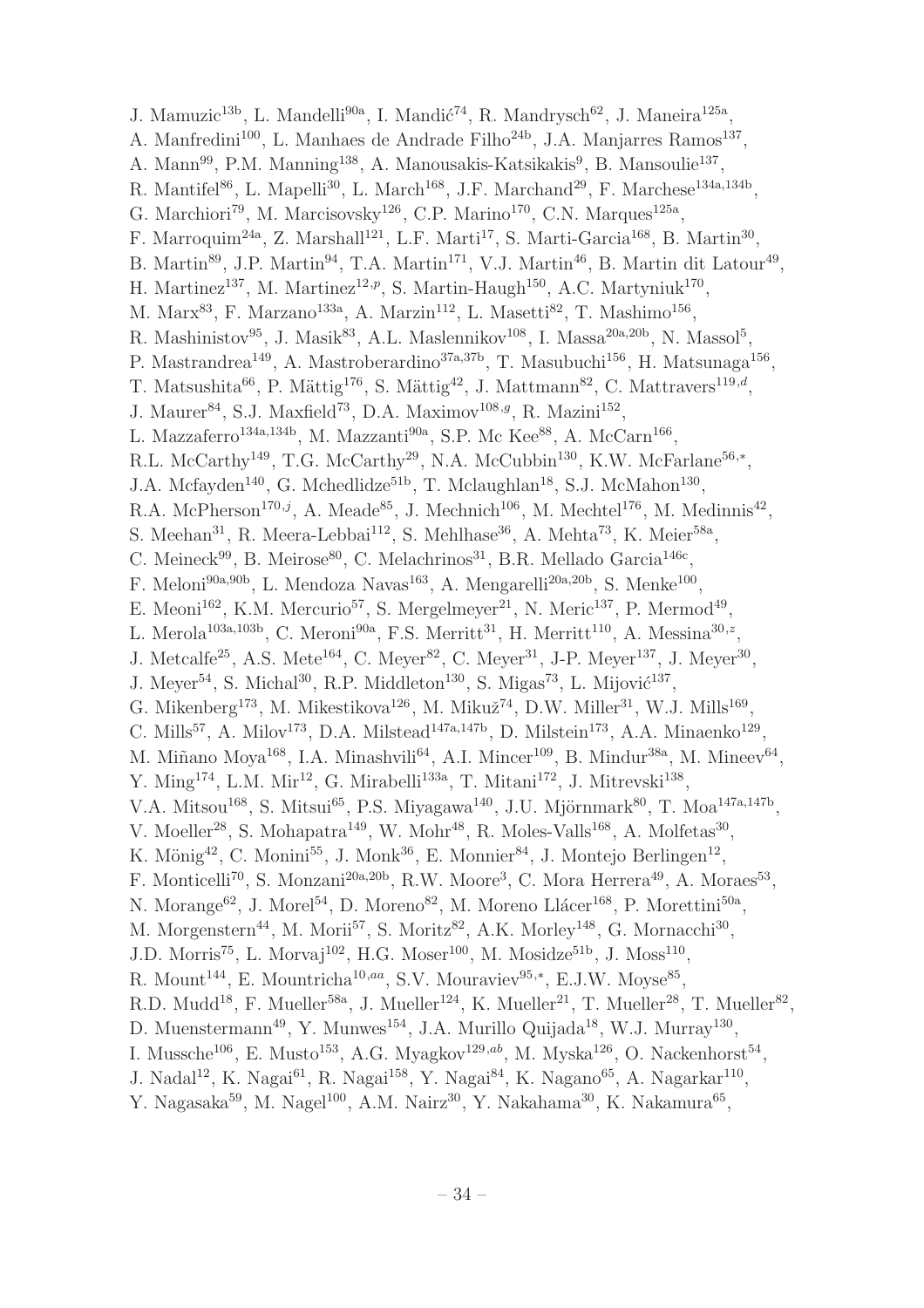T. Nakamura<sup>156</sup>, I. Nakano<sup>111</sup>, H. Namasivayam<sup>41</sup>, G. Nanava<sup>21</sup>, A. Napier<sup>162</sup>, R. Narayan<sup>58b</sup>, M. Nash<sup>77,d</sup>, T. Nattermann<sup>21</sup>, T. Naumann<sup>42</sup>, G. Navarro<sup>163</sup>, H.A. Neal<sup>88</sup>, P.Yu. Nechaeva<sup>95</sup>, T.J. Neep<sup>83</sup>, A. Negri<sup>120a,120b</sup>, G. Negri<sup>30</sup>, M. Negrini<sup>20a</sup>, S. Nektarijevic<sup>49</sup>, A. Nelson<sup>164</sup>, T.K. Nelson<sup>144</sup>, S. Nemecek<sup>126</sup>, P. Nemethy<sup>109</sup>, A.A. Nepomuceno<sup>24a</sup>, M. Nessi<sup>30,ac</sup>, M.S. Neubauer<sup>166</sup>, M. Neumann<sup>176</sup>, A. Neusiedl<sup>82</sup>, R.M. Neves<sup>109</sup>, P. Nevski<sup>25</sup>, F.M. Newcomer<sup>121</sup>, P.R. Newman<sup>18</sup>, D.H. Nguyen<sup>6</sup>, V. Nguyen Thi Hong<sup>137</sup>, R.B. Nickerson<sup>119</sup>, R. Nicolaidou<sup>137</sup>, B. Nicquevert<sup>30</sup>, J. Nielsen<sup>138</sup>, N. Nikiforou<sup>35</sup>, A. Nikiforov<sup>16</sup>, V. Nikolaenko<sup>129,ab</sup>, I. Nikolic-Audit<sup>79</sup>, K. Nikolics<sup>49</sup>, K. Nikolopoulos<sup>18</sup>, P. Nilsson<sup>8</sup>, Y. Ninomiya<sup>156</sup>, A. Nisati<sup>133a</sup>, R. Nisius<sup>100</sup>, T. Nobe<sup>158</sup>, L. Nodulman<sup>6</sup>, M. Nomachi<sup>117</sup>, I. Nomidis<sup>155</sup>, S. Norberg<sup>112</sup>, M. Nordberg<sup>30</sup>, J. Novakova<sup>128</sup>, M. Nozaki<sup>65</sup>, L. Nozka<sup>114</sup>, K. Ntekas<sup>10</sup>, A.-E. Nuncio-Quiroz<sup>21</sup>, G. Nunes Hanninger<sup>87</sup>, T. Nunnemann<sup>99</sup>, E. Nurse<sup>77</sup>, B.J. O'Brien<sup>46</sup>, F. O'grady<sup>7</sup>, D.C. O'Neil<sup>143</sup>, V. O'Shea<sup>53</sup>, L.B. Oakes<sup>99</sup>, F.G. Oakham<sup>29,e</sup>, H. Oberlack<sup>100</sup>, J. Ocariz<sup>79</sup>, A. Ochi<sup>66</sup>, M.I. Ochoa<sup>77</sup>, S. Oda<sup>69</sup>, S. Odaka<sup>65</sup>, J. Odier<sup>84</sup>, H. Ogren<sup>60</sup>, A. Oh<sup>83</sup>, S.H. Oh<sup>45</sup>, C.C. Ohm<sup>30</sup>, T. Ohshima<sup>102</sup>, W. Okamura<sup>117</sup>, H. Okawa<sup>25</sup>, Y. Okumura<sup>31</sup>, T. Okuyama<sup>156</sup>, A. Olariu<sup>26a</sup>, A.G. Olchevski<sup>64</sup>, S.A. Olivares Pino<sup>46</sup>, M. Oliveira<sup>125a,h</sup>, D. Oliveira Damazio<sup>25</sup>, E. Oliver Garcia<sup>168</sup>, D. Olivito<sup>121</sup>, A. Olszewski<sup>39</sup>, J. Olszowska<sup>39</sup>, A. Onofre<sup>125a,ad</sup>, P.U.E. Onyisi<sup>31,ae</sup>, C.J. Oram<sup>160a</sup>, M.J. Oreglia<sup>31</sup>, Y. Oren<sup>154</sup>, D. Orestano<sup>135a,135b</sup>, N. Orlando<sup>72a,72b</sup>, C. Oropeza Barrera<sup>53</sup>, R.S. Orr<sup>159</sup>, B. Osculati<sup>50a,50b</sup>, R. Ospanov<sup>121</sup>, G. Otero y Garzon<sup>27</sup>, H. Otono<sup>69</sup>, J.P. Ottersbach<sup>106</sup>, M. Ouchrif<sup>136d</sup>, E.A. Ouellette<sup>170</sup>, F. Ould-Saada<sup>118</sup>, A. Ouraou<sup>137</sup>, K.P. Oussoren<sup>106</sup>, Q. Ouyang<sup>33a</sup>, A. Ovcharova<sup>15</sup>, M. Owen<sup>83</sup>, S. Owen<sup>140</sup>, V.E. Ozcan<sup>19a</sup>, N. Ozturk<sup>8</sup>, K. Pachal<sup>119</sup>, A. Pacheco Pages<sup>12</sup>, C. Padilla Aranda<sup>12</sup>, S. Pagan Griso<sup>15</sup>, E. Paganis<sup>140</sup>, C. Pahl<sup>100</sup>, F. Paige<sup>25</sup>, P. Pais<sup>85</sup>, K. Pajchel<sup>118</sup>, G. Palacino<sup>160b</sup>, C.P. Paleari<sup>7</sup>, S. Palestini<sup>30</sup>, D. Pallin<sup>34</sup>, A. Palma<sup>125a</sup>, J.D. Palmer<sup>18</sup>, Y.B. Pan<sup>174</sup>, E. Panagiotopoulou<sup>10</sup>, J.G. Panduro Vazquez<sup>76</sup>, P. Pani<sup>106</sup>, N. Panikashvili<sup>88</sup>, S. Panitkin<sup>25</sup>, D. Pantea<sup>26a</sup>, A. Papadelis<sup>147a</sup>, Th.D. Papadopoulou<sup>10</sup>, K. Papageorgiou<sup>155,</sup><sup>o</sup>, A. Paramonov<sup>6</sup>, D. Paredes Hernandez<sup>34</sup>, M.A. Parker<sup>28</sup>, F. Parodi<sup>50a,50b</sup>, J.A. Parsons<sup>35</sup>, U. Parzefall<sup>48</sup>, S. Pashapour<sup>54</sup>, E. Pasqualucci<sup>133a</sup>, S. Passaggio<sup>50a</sup>, A. Passeri<sup>135a</sup>, F. Pastore<sup>135a,135b,\*</sup>, Fr. Pastore<sup>76</sup>, G. Pásztor<sup>49,af</sup>, S. Pataraia<sup>176</sup>, N.D. Patel<sup>151</sup>, J.R. Pater<sup>83</sup>, S. Patricelli<sup>103a,103b</sup>, T. Pauly<sup>30</sup>, J. Pearce<sup>170</sup>, M. Pedersen<sup>118</sup>, S. Pedraza Lopez<sup>168</sup>, M.I. Pedraza Morales<sup>174</sup>, S.V. Peleganchuk<sup>108</sup>, D. Pelikan<sup>167</sup>, H. Peng<sup>33b</sup>, B. Penning<sup>31</sup>, A. Penson<sup>35</sup>, J. Penwell<sup>60</sup>, D.V. Perepelitsa<sup>35</sup>, T. Perez Cavalcanti<sup>42</sup>, E. Perez Codina<sup>160a</sup>, M.T. Pérez García-Estañ<sup>168</sup>, V. Perez Reale<sup>35</sup>, L. Perini<sup>90a,90b</sup>, H. Pernegger<sup>30</sup>, R. Perrino<sup>72a</sup>, V.D. Peshekhonov<sup>64</sup>, K. Peters<sup>30</sup>, R.F.Y. Peters<sup>54,ag</sup>, B.A. Petersen<sup>30</sup>, J. Petersen<sup>30</sup>, T.C. Petersen<sup>36</sup>, E. Petit<sup>5</sup>, A. Petridis<sup>147a,147b</sup>, C. Petridou<sup>155</sup>, E. Petrolo<sup>133a</sup>, F. Petrucci<sup>135a,135b</sup>, M. Petteni<sup>143</sup>, R. Pezoa<sup>32b</sup>, A. Phan<sup>87</sup>, P.W. Phillips<sup>130</sup>, G. Piacquadio<sup>144</sup>, E. Pianori<sup>171</sup>, A. Picazio<sup>49</sup>, E. Piccaro<sup>75</sup>,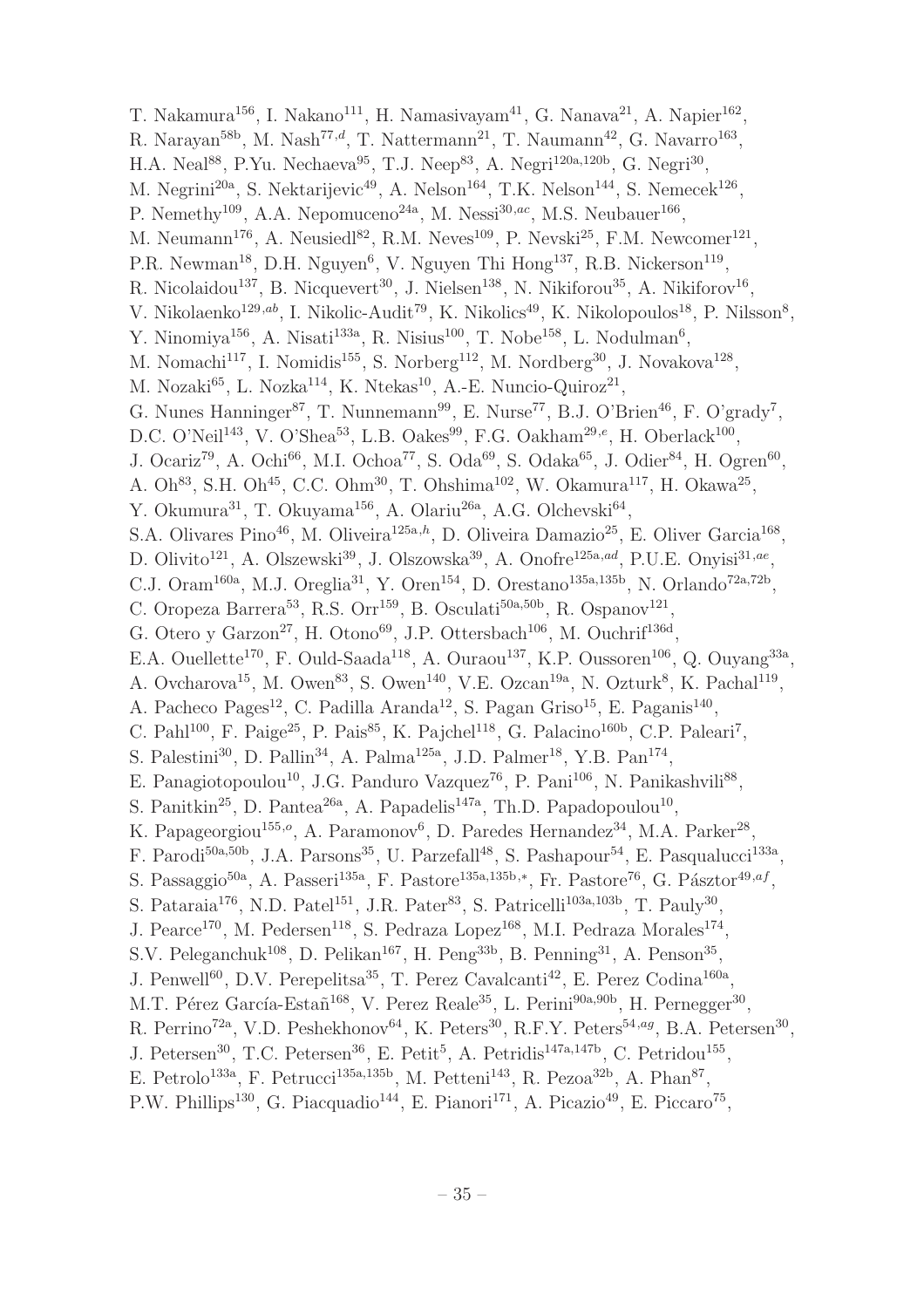M. Piccinini<sup>20a,20b</sup>, S.M. Piec<sup>42</sup>, R. Piegaia<sup>27</sup>, D.T. Pignotti<sup>110</sup>, J.E. Pilcher<sup>31</sup>, A.D. Pilkington<sup>77</sup>, J. Pina<sup>125a,c</sup>, M. Pinamonti<sup>165a,165c,ah</sup>, A. Pinder<sup>119</sup>, J.L. Pinfold<sup>3</sup>, A. Pingel<sup>36</sup>, B. Pinto<sup>125a</sup>, C. Pizio<sup>90a,90b</sup>, M.-A. Pleier<sup>25</sup>, V. Pleskot<sup>128</sup>, E. Plotnikova<sup>64</sup>, P. Plucinski<sup>147a,147b</sup>, S. Poddar<sup>58a</sup>, F. Podlyski<sup>34</sup>, R. Poettgen<sup>82</sup>, L. Poggioli<sup>116</sup>, D. Pohl<sup>21</sup>, M. Pohl<sup>49</sup>, G. Polesello<sup>120a</sup>, A. Policicchio<sup>37a,37b</sup>, R. Polifka<sup>159</sup>, A. Polini<sup>20a</sup>, C.S. Pollard<sup>45</sup>, V. Polychronakos<sup>25</sup>, D. Pomeroy<sup>23</sup>, K. Pommès<sup>30</sup>, L. Pontecorvo<sup>133a</sup>, B.G. Pope<sup>89</sup>, G.A. Popeneciu<sup>26b</sup>, D.S. Popovic<sup>13a</sup>, A. Poppleton<sup>30</sup>, X. Portell Bueso<sup>12</sup>, G.E. Pospelov<sup>100</sup>, S. Pospisil<sup>127</sup>, I.N. Potrap<sup>64</sup>, C.J. Potter<sup>150</sup>, C.T. Potter<sup>115</sup>, G. Poulard<sup>30</sup>, J. Poveda<sup>60</sup>, V. Pozdnyakov<sup>64</sup>, R. Prabhu<sup>77</sup>, P. Pralavorio<sup>84</sup>, A. Pranko<sup>15</sup>, S. Prasad<sup>30</sup>, R. Pravahan<sup>25</sup>, S. Prell<sup>63</sup>, D. Price<sup>60</sup>, J. Price<sup>73</sup>, L.E. Price<sup>6</sup>, D. Prieur<sup>124</sup>, M. Primavera<sup>72a</sup>, M. Proissl<sup>46</sup>, K. Prokofiev<sup>109</sup>, F. Prokoshin<sup>32b</sup>, E. Protopapadaki<sup>137</sup>, S. Protopopescu<sup>25</sup>, J. Proudfoot<sup>6</sup>, X. Prudent<sup>44</sup>, M. Przybycien<sup>38a</sup>, H. Przysiezniak<sup>5</sup>, S. Psoroulas<sup>21</sup>, E. Ptacek<sup>115</sup>, E. Pueschel<sup>85</sup>, D. Puldon<sup>149</sup>, M. Purohit<sup>25,ai</sup>, P. Puzo<sup>116</sup>, Y. Pylypchenko<sup>62</sup>, J. Qian<sup>88</sup>, A. Quadt<sup>54</sup>, D.R. Quarrie<sup>15</sup>, W.B. Quayle<sup>146c</sup>, D. Quilty<sup>53</sup>, M. Raas<sup>105</sup>, V. Radeka<sup>25</sup>, V. Radescu<sup>42</sup>, P. Radloff<sup>115</sup>, F. Ragusa<sup>90a,90b</sup>, G. Rahal<sup>179</sup>, S. Rajagopalan<sup>25</sup>, M. Rammensee<sup>48</sup>, M. Rammes<sup>142</sup>, A.S. Randle-Conde<sup>40</sup>, C. Rangel-Smith<sup>79</sup>, K. Rao<sup>164</sup>, F. Rauscher<sup>99</sup>, T.C. Rave<sup>48</sup>, T. Ravenscroft<sup>53</sup>, M. Raymond<sup>30</sup>, A.L. Read<sup>118</sup>, D.M. Rebuzzi<sup>120a,120b</sup>, A. Redelbach<sup>175</sup>, G. Redlinger<sup>25</sup>, R. Reece<sup>121</sup>, K. Reeves<sup>41</sup>, A. Reinsch<sup>115</sup>, I. Reisinger<sup>43</sup>, M. Relich<sup>164</sup>, C. Rembser<sup>30</sup>, Z.L. Ren<sup>152</sup>, A. Renaud<sup>116</sup>, M. Rescigno<sup>133a</sup>, S. Resconi<sup>90a</sup>, B. Resende<sup>137</sup>, P. Reznicek<sup>99</sup>, R. Rezvani<sup>94</sup>, R. Richter<sup>100</sup>, E. Richter-Was<sup>38b</sup>, M. Ridel<sup>79</sup>, P. Rieck<sup>16</sup>, M. Rijssenbeek<sup>149</sup>, A. Rimoldi<sup>120a,120b</sup>, L. Rinaldi<sup>20a</sup>, R.R. Rios<sup>40</sup>, E. Ritsch<sup>61</sup>, I. Riu<sup>12</sup>, G. Rivoltella<sup>90a, 90b</sup>, F. Rizatdinova<sup>113</sup>, E. Rizvi<sup>75</sup>, S.H. Robertson<sup>86, j</sup>, A. Robichaud-Veronneau<sup>119</sup>, D. Robinson<sup>28</sup>, J.E.M. Robinson<sup>83</sup>, A. Robson<sup>53</sup>, J.G. Rocha de Lima<sup>107</sup>, C. Roda<sup>123a,123b</sup>, D. Roda Dos Santos<sup>30</sup>, A. Roe<sup>54</sup>, S. Roe<sup>30</sup>, O. Røhne<sup>118</sup>, S. Rolli<sup>162</sup>, A. Romaniouk<sup>97</sup>, M. Romano<sup>20a, 20b</sup>, G. Romeo<sup>27</sup>, E. Romero Adam<sup>168</sup>, N. Rompotis<sup>139</sup>, L. Roos<sup>79</sup>, E. Ros<sup>168</sup>, S. Rosati<sup>133a</sup>, K. Rosbach<sup>49</sup>, A. Rose<sup>150</sup>, M. Rose<sup>76</sup>, P.L. Rosendahl<sup>14</sup>, O. Rosenthal<sup>142</sup>, V. Rossetti<sup>12</sup>, E. Rossi<sup>133a,133b</sup>, L.P. Rossi<sup>50a</sup>, M. Rotaru<sup>26a</sup>, I. Roth<sup>173</sup>, J. Rothberg<sup>139</sup>, D. Rousseau<sup>116</sup>, C.R. Royon<sup>137</sup>, A. Rozanov<sup>84</sup>, Y. Rozen<sup>153</sup>, X. Ruan<sup>146c</sup>, F. Rubbo<sup>12</sup>, I. Rubinskiy<sup>42</sup>, N. Ruckstuhl<sup>106</sup>, V.I. Rud<sup>98</sup>, C. Rudolph<sup>44</sup>, M.S. Rudolph<sup>159</sup>, F. Rühr<sup>7</sup>, A. Ruiz-Martinez<sup>63</sup>, L. Rumyantsev<sup>64</sup>, Z. Rurikova<sup>48</sup>, N.A. Rusakovich<sup>64</sup>, A. Ruschke<sup>99</sup>, J.P. Rutherfoord<sup>7</sup>, N. Ruthmann<sup>48</sup>, P. Ruzicka<sup>126</sup>, Y.F. Ryabov<sup>122</sup>, M. Rybar<sup>128</sup>, G. Rybkin<sup>116</sup>, N.C. Ryder<sup>119</sup>, A.F. Saavedra<sup>151</sup>, A. Saddique<sup>3</sup>, I. Sadeh<sup>154</sup>, H.F-W. Sadrozinski<sup>138</sup>, R. Sadykov<sup>64</sup>, F. Safai Tehrani<sup>133a</sup>, H. Sakamoto<sup>156</sup>, G. Salamanna<sup>75</sup>, A. Salamon<sup>134a</sup>, M. Saleem<sup>112</sup>, D. Salek<sup>30</sup>, D. Salihagic<sup>100</sup>, A. Salnikov<sup>144</sup>, J. Salt<sup>168</sup>, B.M. Salvachua Ferrando<sup>6</sup>, D. Salvatore<sup>37a,37b</sup>, F. Salvatore<sup>150</sup>, A. Salvucci<sup>105</sup>,

A. Salzburger<sup>30</sup>, D. Sampsonidis<sup>155</sup>, A. Sanchez<sup>103a,103b</sup>, J. Sánchez<sup>168</sup>,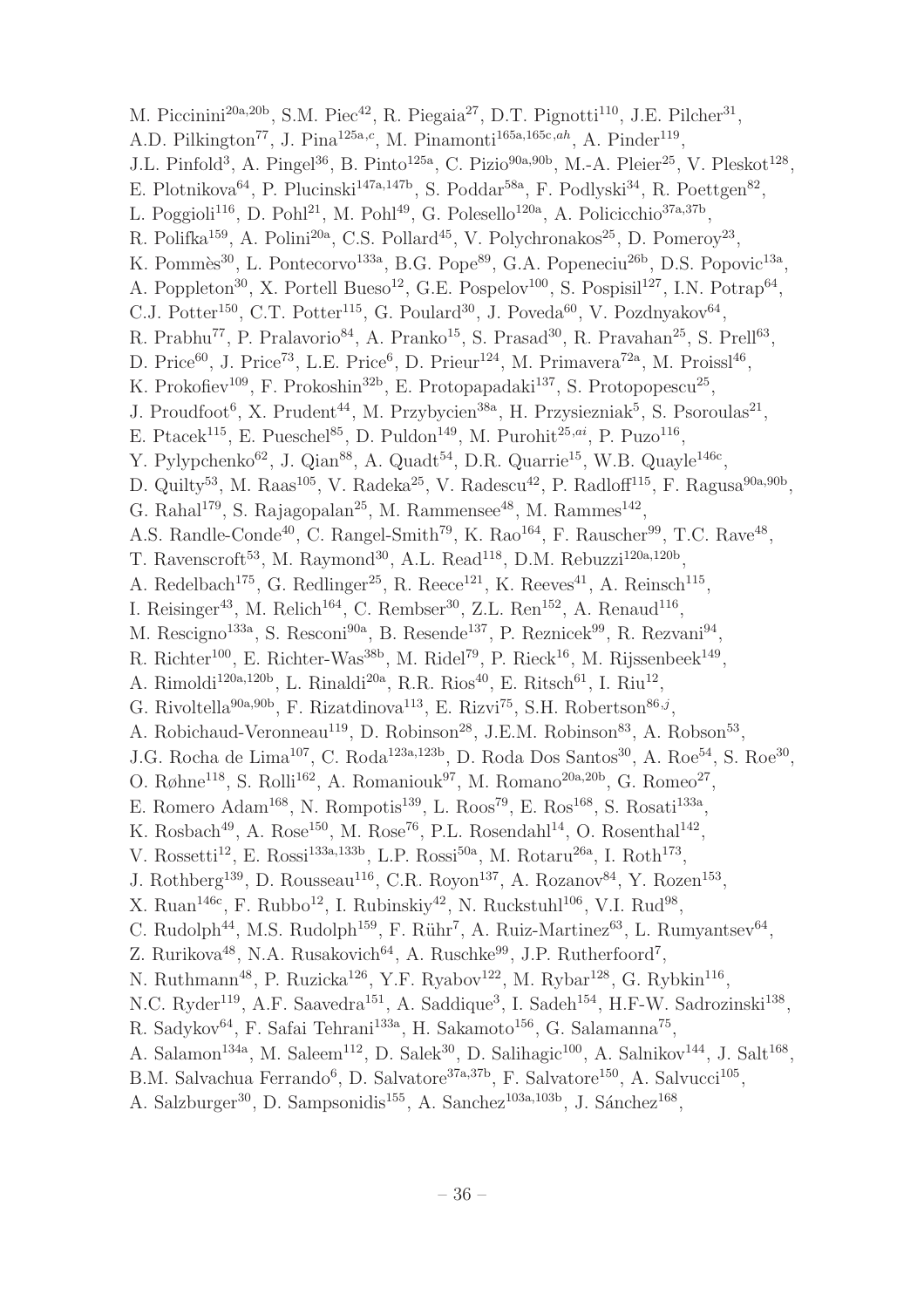V. Sanchez Martinez<sup>168</sup>, H. Sandaker<sup>14</sup>, H.G. Sander<sup>82</sup>, M.P. Sanders<sup>99</sup>, M. Sandhoff<sup>176</sup>, T. Sandoval<sup>28</sup>, C. Sandoval<sup>163</sup>, R. Sandstroem<sup>100</sup>, D.P.C. Sankey<sup>130</sup>, A. Sansoni<sup>47</sup>, C. Santoni<sup>34</sup>, R. Santonico<sup>134a,134b</sup>, H. Santos<sup>125a</sup>, I. Santoyo Castillo<sup>150</sup>, K. Sapp<sup>124</sup>, A. Sapronov<sup>64</sup>, J.G. Saraiva<sup>125a</sup>, T. Sarangi<sup>174</sup>, E. Sarkisyan-Grinbaum<sup>8</sup>, B. Sarrazin<sup>21</sup>, F. Sarri<sup>123a,123b</sup>, G. Sartisohn<sup>176</sup>, O. Sasaki<sup>65</sup>, Y. Sasaki<sup>156</sup>, N. Sasao<sup>67</sup>, I. Satsounkevitch<sup>91</sup>, G. Sauvage<sup>5,\*</sup>, E. Sauvan<sup>5</sup>, J.B. Sauvan<sup>116</sup>, P. Savard<sup>159,e</sup>, V. Savinov<sup>124</sup>, D.O. Savu<sup>30</sup>, C. Sawyer<sup>119</sup>, L. Sawyer<sup>78,*l*</sup>, D.H. Saxon<sup>53</sup>, J. Saxon<sup>121</sup>, C. Sbarra<sup>20a</sup>, A. Sbrizzi<sup>3</sup>, D.A. Scannicchio<sup>164</sup>, M. Scarcella<sup>151</sup>, J. Schaarschmidt<sup>116</sup>, P. Schacht<sup>100</sup>, D. Schaefer<sup>121</sup>, A. Schaelicke<sup>46</sup>, S. Schaepe<sup>21</sup>, S. Schaetzel<sup>58b</sup>, U. Schäfer<sup>82</sup>, A.C. Schaffer<sup>116</sup>, D. Schaile<sup>99</sup>, R.D. Schamberger<sup>149</sup>, V. Scharf<sup>58a</sup>, V.A. Schegelsky<sup>122</sup>, D. Scheirich<sup>88</sup>, M. Schernau<sup>164</sup>, M.I. Scherzer<sup>35</sup>, C. Schiavi<sup>50a,50b</sup>, J. Schieck<sup>99</sup>, C. Schillo<sup>48</sup>, M. Schioppa<sup>37a,37b</sup>, S. Schlenker<sup>30</sup>, E. Schmidt<sup>48</sup>, K. Schmieden<sup>30</sup>, C. Schmitt<sup>82</sup>, C. Schmitt<sup>99</sup>, S. Schmitt<sup>58b</sup>, B. Schneider<sup>17</sup>, Y.J. Schnellbach<sup>73</sup>, U. Schnoor<sup>44</sup>, L. Schoeffel<sup>137</sup>, A. Schoening<sup>58b</sup>, A.L.S. Schorlemmer<sup>54</sup>, M. Schott<sup>82</sup>, D. Schouten<sup>160a</sup>, J. Schovancova<sup>126</sup>, M. Schram<sup>86</sup>, C. Schroeder<sup>82</sup>, N. Schroer<sup>58c</sup>, M.J. Schultens<sup>21</sup>, H.-C. Schultz-Coulon<sup>58a</sup>, H. Schulz<sup>16</sup>, M. Schumacher<sup>48</sup>, B.A. Schumm<sup>138</sup>, Ph. Schune<sup>137</sup>, A. Schwartzman<sup>144</sup>, Ph. Schwegler<sup>100</sup>, Ph. Schwemling<sup>137</sup>, R. Schwienhorst<sup>89</sup>, J. Schwindling<sup>137</sup>, T. Schwindt<sup>21</sup>, M. Schwoerer<sup>5</sup>, F.G. Sciacca<sup>17</sup>, E. Scifo<sup>116</sup>, G. Sciolla<sup>23</sup>, W.G. Scott<sup>130</sup>, F. Scutti<sup>21</sup>, J. Searcy<sup>88</sup>, G. Sedov<sup>42</sup>, E. Sedykh<sup>122</sup>, S.C. Seidel<sup>104</sup>, A. Seiden<sup>138</sup>, F. Seifert<sup>44</sup>, J.M. Seixas<sup>24a</sup>, G. Sekhniaidze<sup>103a</sup>, S.J. Sekula<sup>40</sup>, K.E. Selbach<sup>46</sup>, D.M. Seliverstov<sup>122</sup>, G. Sellers<sup>73</sup>, M. Seman<sup>145b</sup>, N. Semprini-Cesari<sup>20a, 20b</sup>, C. Serfon<sup>30</sup>, L. Serin<sup>116</sup>, L. Serkin<sup>54</sup>, T. Serre<sup>84</sup>, R. Seuster<sup>160a</sup>, H. Severini<sup>112</sup>, A. Sfyrla<sup>30</sup>, E. Shabalina<sup>54</sup>, M. Shamim<sup>115</sup>, L.Y. Shan<sup>33a</sup>, J.T. Shank<sup>22</sup>, Q.T. Shao<sup>87</sup>, M. Shapiro<sup>15</sup>, P.B. Shatalov<sup>96</sup>, K. Shaw<sup>165a,165c</sup>, P. Sherwood<sup>77</sup>, S. Shimizu<sup>66</sup>, M. Shimojima<sup>101</sup>, T. Shin<sup>56</sup>, M. Shiyakova<sup>64</sup>, A. Shmeleva<sup>95</sup>, M.J. Shochet<sup>31</sup>, D. Short<sup>119</sup>, S. Shrestha<sup>63</sup>, E. Shulga<sup>97</sup>, M.A. Shupe<sup>7</sup>, S. Shushkevich<sup>42</sup>, P. Sicho<sup>126</sup>, A. Sidoti<sup>133a</sup>, F. Siegert<sup>48</sup>, Dj. Sijacki<sup>13a</sup>, O. Silbert<sup>173</sup>, J. Silva<sup>125a</sup>, Y. Silver<sup>154</sup>, D. Silverstein<sup>144</sup>, S.B. Silverstein<sup>147a</sup>, V. Simak<sup>127</sup>, O. Simard<sup>5</sup>, Lj. Simic<sup>13a</sup>, S. Simion<sup>116</sup>, E. Simioni<sup>82</sup>, B. Simmons<sup>77</sup>, R. Simoniello<sup>90a,90b</sup>, M. Simonyan<sup>36</sup>, P. Sinervo<sup>159</sup>, N.B. Sinev<sup>115</sup>, V. Sipica<sup>142</sup>, G. Siragusa<sup>175</sup>, A. Sircar<sup>78</sup>, A.N. Sisakyan<sup>64,\*</sup>, S.Yu. Sivoklokov<sup>98</sup>, J. Sjölin<sup>147a,147b</sup>, T.B. Sjursen<sup>14</sup>, L.A. Skinnari<sup>15</sup>, H.P. Skottowe<sup>57</sup>, K.Yu. Skovpen<sup>108</sup>, P. Skubic<sup>112</sup>, M. Slater<sup>18</sup>, T. Slavicek<sup>127</sup>, K. Sliwa<sup>162</sup>, V. Smakhtin<sup>173</sup>, B.H. Smart<sup>46</sup>, L. Smestad<sup>118</sup>, S.Yu. Smirnov<sup>97</sup>, Y. Smirnov<sup>97</sup>, L.N. Smirnova<sup>98,aj</sup>, O. Smirnova<sup>80</sup>, K.M. Smith<sup>53</sup>, M. Smizanska<sup>71</sup>, K. Smolek<sup>127</sup>, A.A. Snesarev<sup>95</sup>, G. Snidero<sup>75</sup>, J. Snow<sup>112</sup>, S. Snyder<sup>25</sup>, R. Sobie<sup>170,j</sup>, J. Sodomka<sup>127</sup>, A. Soffer<sup>154</sup>, D.A. Soh<sup>152,*v*</sup>, C.A. Solans<sup>30</sup>, M. Solar<sup>127</sup>, J. Solc<sup>127</sup>, E.Yu. Soldatov<sup>97</sup>, U. Soldevila<sup>168</sup>, E. Solfaroli Camillocci<sup>133a,133b</sup>, A.A. Solodkov<sup>129</sup>, O.V. Solovyanov<sup>129</sup>, V. Solovyev<sup>122</sup>, N. Soni<sup>1</sup>, A. Sood<sup>15</sup>, V. Sopko<sup>127</sup>, B. Sopko<sup>127</sup>,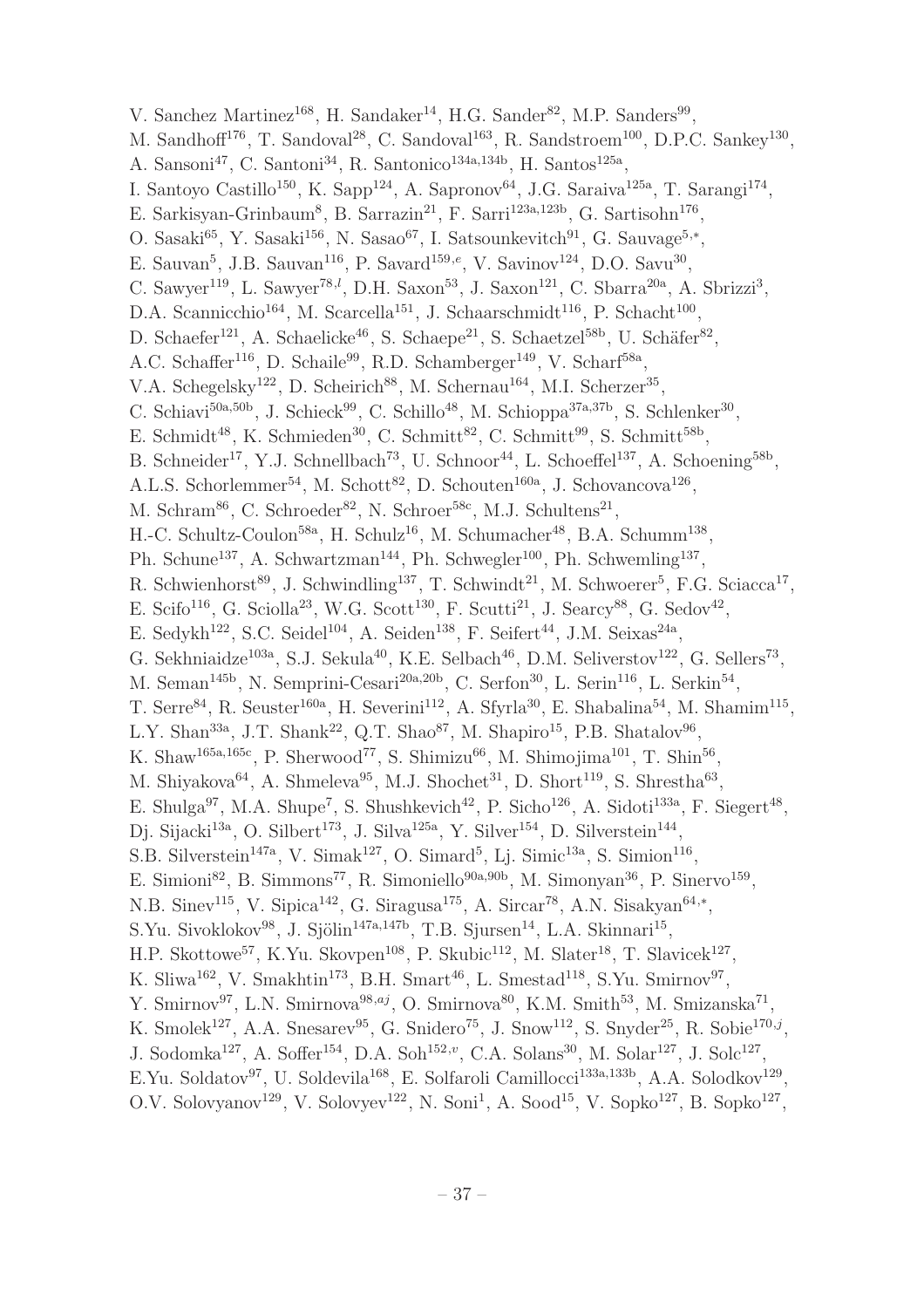M. Sosebee<sup>8</sup>, R. Soualah<sup>165a,165c</sup>, P. Soueid<sup>94</sup>, A.M. Soukharev<sup>108</sup>, D. South<sup>42</sup>, S. Spagnolo<sup>72a,72b</sup>, F. Spanò<sup>76</sup>, W.R. Spearman<sup>57</sup>, R. Spighi<sup>20a</sup>, G. Spigo<sup>30</sup>, M. Spousta<sup>128,ak</sup>, T. Spreitzer<sup>159</sup>, B. Spurlock<sup>8</sup>, R.D. St. Denis<sup>53</sup>, J. Stahlman<sup>121</sup>, R. Stamen<sup>58a</sup>, E. Stanecka<sup>39</sup>, R.W. Stanek<sup>6</sup>, C. Stanescu<sup>135a</sup>, M. Stanescu-Bellu<sup>42</sup>, M.M. Stanitzki<sup>42</sup>, S. Stapnes<sup>118</sup>, E.A. Starchenko<sup>129</sup>, J. Stark<sup>55</sup>, P. Staroba<sup>126</sup>, P. Starovoitov<sup>42</sup>, R. Staszewski<sup>39</sup>, A. Staude<sup>99</sup>, P. Stavina<sup>145a,\*</sup>, G. Steele<sup>53</sup>, P. Steinbach<sup>44</sup>, P. Steinberg<sup>25</sup>, I. Stekl<sup>127</sup>, B. Stelzer<sup>143</sup>, H.J. Stelzer<sup>89</sup>, O. Stelzer-Chilton<sup>160a</sup>, H. Stenzel<sup>52</sup>, S. Stern<sup>100</sup>, G.A. Stewart<sup>30</sup>, J.A. Stillings<sup>21</sup>, M.C. Stockton<sup>86</sup>, M. Stoebe<sup>86</sup>, K. Stoerig<sup>48</sup>, G. Stoicea<sup>26a</sup>, S. Stonjek<sup>100</sup>, A.R. Stradling<sup>8</sup>, A. Straessner<sup>44</sup>, J. Strandberg<sup>148</sup>, S. Strandberg<sup>147a,147b</sup>, A. Strandlie<sup>118</sup>, M. Strang<sup>110</sup>, E. Strauss<sup>144</sup>, M. Strauss<sup>112</sup>, P. Strizenec<sup>145b</sup>, R. Ströhmer<sup>175</sup>, D.M. Strom<sup>115</sup>, J.A. Strong<sup>76,\*</sup>, R. Stroynowski<sup>40</sup>, B. Stugu<sup>14</sup>, I. Stumer<sup>25,\*</sup>, J. Stupak<sup>149</sup>, P. Sturm<sup>176</sup>, N.A. Styles<sup>42</sup>, D. Su<sup>144</sup>, HS. Subramania<sup>3</sup>, R. Subramaniam<sup>78</sup>, A. Succurro<sup>12</sup>, Y. Sugaya<sup>117</sup>, C. Suhr<sup>107</sup>, M. Suk<sup>127</sup>, V.V. Sulin<sup>95</sup>, S. Sultansoy<sup>4c</sup>, T. Sumida<sup>67</sup>, X. Sun<sup>55</sup>, J.E. Sundermann<sup>48</sup>, K. Suruliz<sup>140</sup>, G. Susinno<sup>37a,37b</sup>, M.R. Sutton<sup>150</sup>, Y. Suzuki<sup>65</sup>, M. Svatos<sup>126</sup>, S. Swedish<sup>169</sup>, M. Swiatlowski<sup>144</sup>, I. Sykora<sup>145a</sup>, T. Sykora<sup>128</sup>, D. Ta<sup>106</sup>, K. Tackmann<sup>42</sup>, A. Taffard<sup>164</sup>, R. Tafirout<sup>160a</sup>, N. Taiblum<sup>154</sup>, Y. Takahashi<sup>102</sup>, H. Takai<sup>25</sup>, R. Takashima<sup>68</sup>, H. Takeda<sup>66</sup>, T. Takeshita<sup>141</sup>, Y. Takubo<sup>65</sup>, M. Talby<sup>84</sup>, A.A. Talyshev<sup>108, g</sup>, J.Y.C. Tam<sup>175</sup>, M.C. Tamsett<sup>78, al</sup>, K.G. Tan<sup>87</sup>, J. Tanaka<sup>156</sup>, R. Tanaka<sup>116</sup>, S. Tanaka<sup>132</sup>, S. Tanaka<sup>65</sup>, A.J. Tanasijczuk<sup>143</sup>, K. Tani<sup>66</sup>, N. Tannoury<sup>84</sup>, S. Tapprogge<sup>82</sup>, S. Tarem<sup>153</sup>, F. Tarrade<sup>29</sup>, G.F. Tartarelli<sup>90a</sup>, P. Tas<sup>128</sup>, M. Tasevsky<sup>126</sup>, T. Tashiro<sup>67</sup>, E. Tassi<sup>37a,37b</sup>, A. Tavares Delgado<sup>125a</sup>, Y. Tayalati<sup>136d</sup>, C. Taylor<sup>77</sup>, F.E. Taylor<sup>93</sup>, G.N. Taylor<sup>87</sup>, W. Taylor<sup>160b</sup>, M. Teinturier<sup>116</sup>, F.A. Teischinger<sup>30</sup>, M. Teixeira Dias Castanheira<sup>75</sup>, P. Teixeira-Dias<sup>76</sup>, K.K. Temming<sup>48</sup>, H. Ten Kate<sup>30</sup>, P.K. Teng<sup>152</sup>, S. Terada<sup>65</sup>, K. Terashi<sup>156</sup>, J. Terron<sup>81</sup>, M. Testa<sup>47</sup>, R.J. Teuscher<sup>159,j</sup>, J. Therhaag<sup>21</sup>, T. Theveneaux-Pelzer<sup>34</sup>, S. Thoma<sup>48</sup>, J.P. Thomas<sup>18</sup>, E.N. Thompson<sup>35</sup>, P.D. Thompson<sup>18</sup>, P.D. Thompson<sup>159</sup>, A.S. Thompson<sup>53</sup>, L.A. Thomsen<sup>36</sup>, E. Thomson<sup>121</sup>, M. Thomson<sup>28</sup>, W.M. Thong<sup>87</sup>, R.P. Thun<sup>88,\*</sup>, F. Tian<sup>35</sup>, M.J. Tibbetts<sup>15</sup>, T. Tic<sup>126</sup>, V.O. Tikhomirov<sup>95</sup>, Yu.A. Tikhonov<sup>108,9</sup>, S. Timoshenko<sup>97</sup>, E. Tiouchichine<sup>84</sup>, P. Tipton<sup>177</sup>, S. Tisserant<sup>84</sup>, T. Todorov<sup>5</sup>, S. Todorova-Nova $^{128}$ , B. Toggerson $^{164}$ , J. Tojo $^{69}$ , S. Tokár $^{145a}$ , K. Tokushuku $^{65}$ , K. Tollefson<sup>89</sup>, L. Tomlinson<sup>83</sup>, M. Tomoto<sup>102</sup>, L. Tompkins<sup>31</sup>, K. Toms<sup>104</sup>, A. Tonoyan<sup>14</sup>, C. Topfel<sup>17</sup>, N.D. Topilin<sup>64</sup>, E. Torrence<sup>115</sup>, H. Torres<sup>79</sup>, E. Torró Pastor<sup>168</sup>, J. Toth<sup>84,af</sup>, F. Touchard<sup>84</sup>, D.R. Tovey<sup>140</sup>, H.L. Tran<sup>116</sup>, T. Trefzger<sup>175</sup>, L. Tremblet<sup>30</sup>, A. Tricoli<sup>30</sup>, I.M. Trigger<sup>160a</sup>, S. Trincaz-Duvoid<sup>79</sup>, M.F. Tripiana<sup>70</sup>, N. Triplett<sup>25</sup>, W. Trischuk<sup>159</sup>, B. Trocmé<sup>55</sup>, C. Troncon<sup>90a</sup>, M. Trottier-McDonald<sup>143</sup>, M. Trovatelli<sup>135a,135b</sup>, P. True<sup>89</sup>, M. Trzebinski<sup>39</sup>, A. Trzupek<sup>39</sup>, C. Tsarouchas<sup>30</sup>, J.C-L. Tseng<sup>119</sup>, M. Tsiakiris<sup>106</sup>, P.V. Tsiareshka<sup>91</sup>, D. Tsionou<sup>137</sup>, G. Tsipolitis<sup>10</sup>, S. Tsiskaridze<sup>12</sup>, V. Tsiskaridze<sup>48</sup>,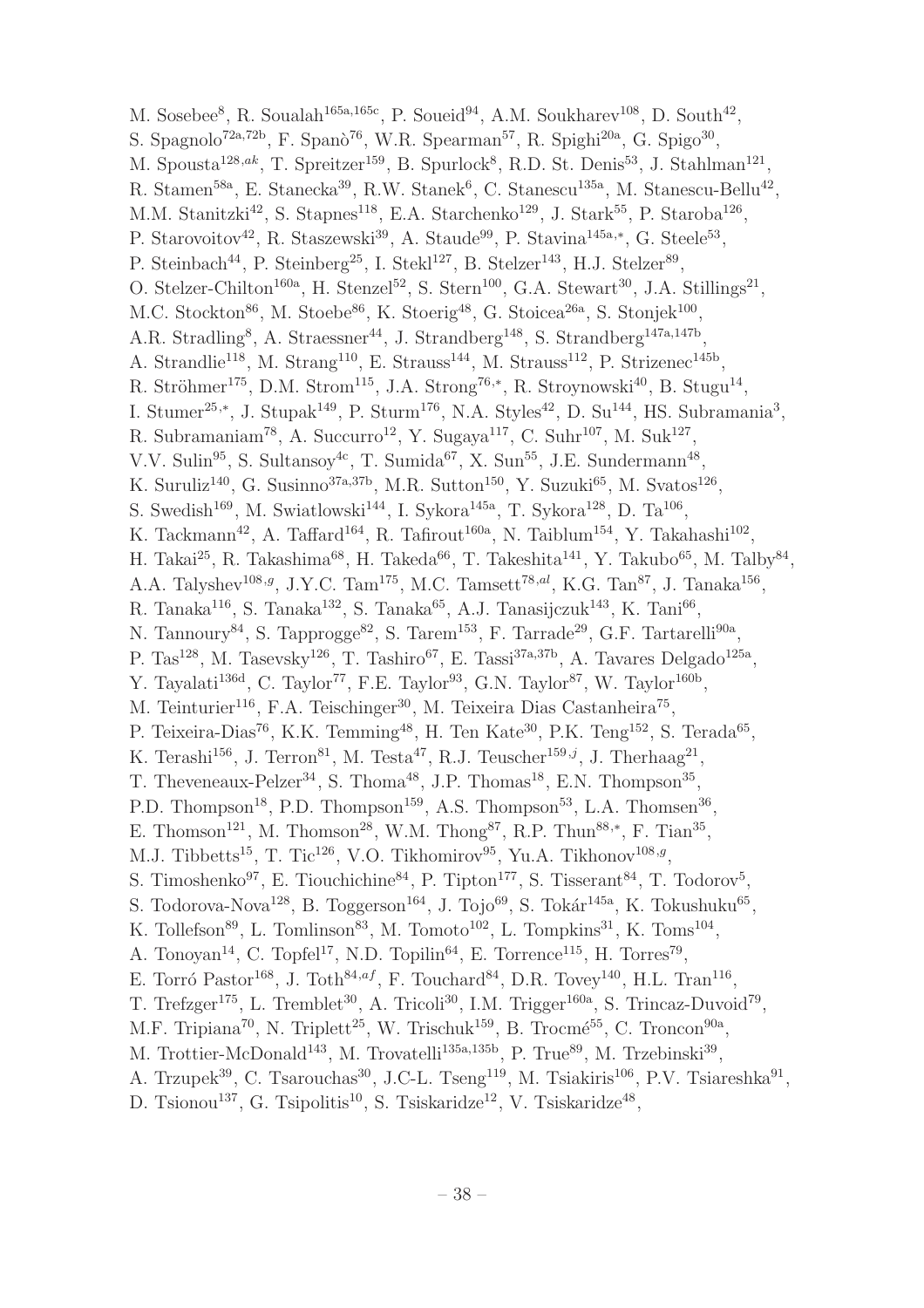E.G. Tskhadadze<sup>51a</sup>, I.I. Tsukerman<sup>96</sup>, V. Tsulaia<sup>15</sup>, J.-W. Tsung<sup>21</sup>, S. Tsuno<sup>65</sup>, D. Tsybychev<sup>149</sup>, A. Tua<sup>140</sup>, A. Tudorache<sup>26a</sup>, V. Tudorache<sup>26a</sup>, J.M. Tuggle<sup>31</sup>, A.N. Tuna<sup>121</sup>, S. Turchikhin<sup>98,aj</sup>, D. Turecek<sup>127</sup>, I. Turk Cakir<sup>4d</sup>, R. Turra<sup>90a,90b</sup>, P.M. Tuts<sup>35</sup>, A. Tykhonov<sup>74</sup>, M. Tylmad<sup>147a,147b</sup>, M. Tyndel<sup>130</sup>, K. Uchida<sup>21</sup>, I. Ueda<sup>156</sup>, R. Ueno<sup>29</sup>, M. Ughetto<sup>84</sup>, M. Ugland<sup>14</sup>, M. Uhlenbrock<sup>21</sup>, F. Ukegawa<sup>161</sup>, G. Unal<sup>30</sup>, A. Undrus<sup>25</sup>, G. Unel<sup>164</sup>, F.C. Ungaro<sup>48</sup>, Y. Unno<sup>65</sup>, D. Urbaniec<sup>35</sup>, P. Urquijo<sup>21</sup>, G. Usai<sup>8</sup>, A. Usanova<sup>61</sup>, L. Vacavant<sup>84</sup>, V. Vacek<sup>127</sup>, B. Vachon<sup>86</sup>, S. Vahsen<sup>15</sup>, N. Valencic<sup>106</sup>, S. Valentinetti<sup>20a,20b</sup>, A. Valero<sup>168</sup>, L. Valery<sup>34</sup>, S. Valkar<sup>128</sup>, E. Valladolid Gallego<sup>168</sup>, S. Vallecorsa<sup>153</sup>, J.A. Valls Ferrer<sup>168</sup>, R. Van Berg<sup>121</sup>, P.C. Van Der Deijl<sup>106</sup>, R. van der Geer<sup>106</sup>, H. van der Graaf<sup>106</sup>, R. Van Der Leeuw<sup>106</sup>, D. van der Ster<sup>30</sup>, N. van Eldik<sup>30</sup>, P. van Gemmeren<sup>6</sup>, J. Van Nieuwkoop<sup>143</sup>, I. van Vulpen<sup>106</sup>, M. Vanadia<sup>100</sup>, W. Vandelli<sup>30</sup>, A. Vaniachine<sup>6</sup>, P. Vankov<sup>42</sup>, F. Vannucci<sup>79</sup>, R. Vari<sup>133a</sup>, E.W. Varnes<sup>7</sup>, T. Varol<sup>85</sup>, D. Varouchas<sup>15</sup>, A. Vartapetian<sup>8</sup>, K.E. Varvell<sup>151</sup>, V.I. Vassilakopoulos<sup>56</sup>, F. Vazeille<sup>34</sup>, T. Vazquez Schroeder<sup>54</sup>, J. Veatch<sup>7</sup>, F. Veloso<sup>125a</sup>, S. Veneziano<sup>133a</sup>, A. Ventura<sup>72a,72b</sup>, D. Ventura<sup>85</sup>, M. Venturi<sup>48</sup>, N. Venturi<sup>159</sup>, V. Vercesi<sup>120a</sup>, M. Verducci<sup>139</sup>, W. Verkerke<sup>106</sup>, J.C. Vermeulen<sup>106</sup>, A. Vest<sup>44</sup>, M.C. Vetterli<sup>143,e</sup>, I. Vichou<sup>166</sup>, T. Vickey<sup>146c,am</sup>, O.E. Vickey Boeriu<sup>146c</sup>, G.H.A. Viehhauser<sup>119</sup>, S. Viel<sup>169</sup>, R. Vigne<sup>30</sup>, M. Villa<sup>20a,20b</sup>, M. Villaplana Perez<sup>168</sup>, E. Vilucchi<sup>47</sup>, M.G. Vincter<sup>29</sup>, V.B. Vinogradov<sup>64</sup>, J. Virzi<sup>15</sup>, O. Vitells<sup>173</sup>, M. Viti<sup>42</sup>, I. Vivarelli<sup>48</sup>, F. Vives Vaque<sup>3</sup>, S. Vlachos<sup>10</sup>, D. Vladoiu<sup>99</sup>, M. Vlasak<sup>127</sup>, A. Vogel<sup>21</sup>, P. Vokac<sup>127</sup>, G. Volpi<sup>47</sup>, M. Volpi<sup>87</sup>, G. Volpini<sup>90a</sup>, H. von der Schmitt<sup>100</sup>, H. von Radziewski<sup>48</sup>, E. von Toerne<sup>21</sup>, V. Vorobel<sup>128</sup>, M. Vos<sup>168</sup>, R. Voss<sup>30</sup>, J.H. Vossebeld<sup>73</sup>, N. Vranjes<sup>137</sup>, M. Vranjes Milosavljevic<sup>106</sup>, V. Vrba<sup>126</sup>, M. Vreeswijk<sup>106</sup>, T. Vu Anh<sup>48</sup>, R. Vuillermet<sup>30</sup>, I. Vukotic<sup>31</sup>, Z. Vykydal<sup>127</sup>, W. Wagner<sup>176</sup>, P. Wagner<sup>21</sup>, S. Wahrmund<sup>44</sup>, J. Wakabayashi<sup>102</sup>, S. Walch<sup>88</sup>, J. Walder<sup>71</sup>, R. Walker<sup>99</sup>, W. Walkowiak<sup>142</sup>, R. Wall<sup>177</sup>, P. Waller<sup>73</sup>, B. Walsh<sup>177</sup>, C. Wang<sup>45</sup>, H. Wang<sup>174</sup>, H. Wang<sup>40</sup>, J. Wang<sup>152</sup>, J. Wang<sup>33a</sup>, K. Wang<sup>86</sup>, R. Wang<sup>104</sup>, S.M. Wang<sup>152</sup>, T. Wang<sup>21</sup>, X. Wang<sup>177</sup>, A. Warburton<sup>86</sup>, C.P. Ward<sup>28</sup>, D.R. Wardrope<sup>77</sup>, M. Warsinsky<sup>48</sup>, A. Washbrook<sup>46</sup>, C. Wasicki<sup>42</sup>, I. Watanabe<sup>66</sup>, P.M. Watkins<sup>18</sup>, A.T. Watson<sup>18</sup>, I.J. Watson<sup>151</sup>, M.F. Watson<sup>18</sup>, G. Watts<sup>139</sup>, S. Watts<sup>83</sup>, A.T. Waugh<sup>151</sup>, B.M. Waugh<sup>77</sup>, M.S. Weber<sup>17</sup>, J.S. Webster<sup>31</sup>, A.R. Weidberg<sup>119</sup>, P. Weigell<sup>100</sup>, J. Weingarten<sup>54</sup>, C. Weiser<sup>48</sup>, H. Weits<sup>106</sup>, P.S. Wells<sup>30</sup>, T. Wenaus<sup>25</sup>, D. Wendland<sup>16</sup>, Z. Weng<sup>152,*v*</sup>, T. Wengler<sup>30</sup>, S. Wenig<sup>30</sup>, N. Wermes<sup>21</sup>, M. Werner<sup>48</sup>, P. Werner<sup>30</sup>, M. Werth<sup>164</sup>, M. Wessels<sup>58a</sup>, J. Wetter<sup>162</sup>, K. Whalen<sup>29</sup>, A. White<sup>8</sup>, M.J. White<sup>87</sup>, R. White<sup>32b</sup>, S. White<sup>123a,123b</sup>, D. Whiteson<sup>164</sup>, D. Whittington<sup>60</sup>, D. Wicke<sup>176</sup>, F.J. Wickens<sup>130</sup>, W. Wiedenmann<sup>174</sup>, M. Wielers<sup>80,d</sup>, P. Wienemann<sup>21</sup>, C. Wiglesworth<sup>36</sup>, L.A.M. Wiik-Fuchs<sup>21</sup>, P.A. Wijeratne<sup>77</sup>, A. Wildauer<sup>100</sup>, M.A. Wildt<sup>42,s</sup>, I. Wilhelm<sup>128</sup>, H.G. Wilkens<sup>30</sup>, J.Z. Will<sup>99</sup>, E. Williams<sup>35</sup>, H.H. Williams<sup>121</sup>, S. Williams<sup>28</sup>, W. Willis<sup>35,\*</sup>, S. Willocq<sup>85</sup>, J.A. Wilson<sup>18</sup>, A. Wilson<sup>88</sup>,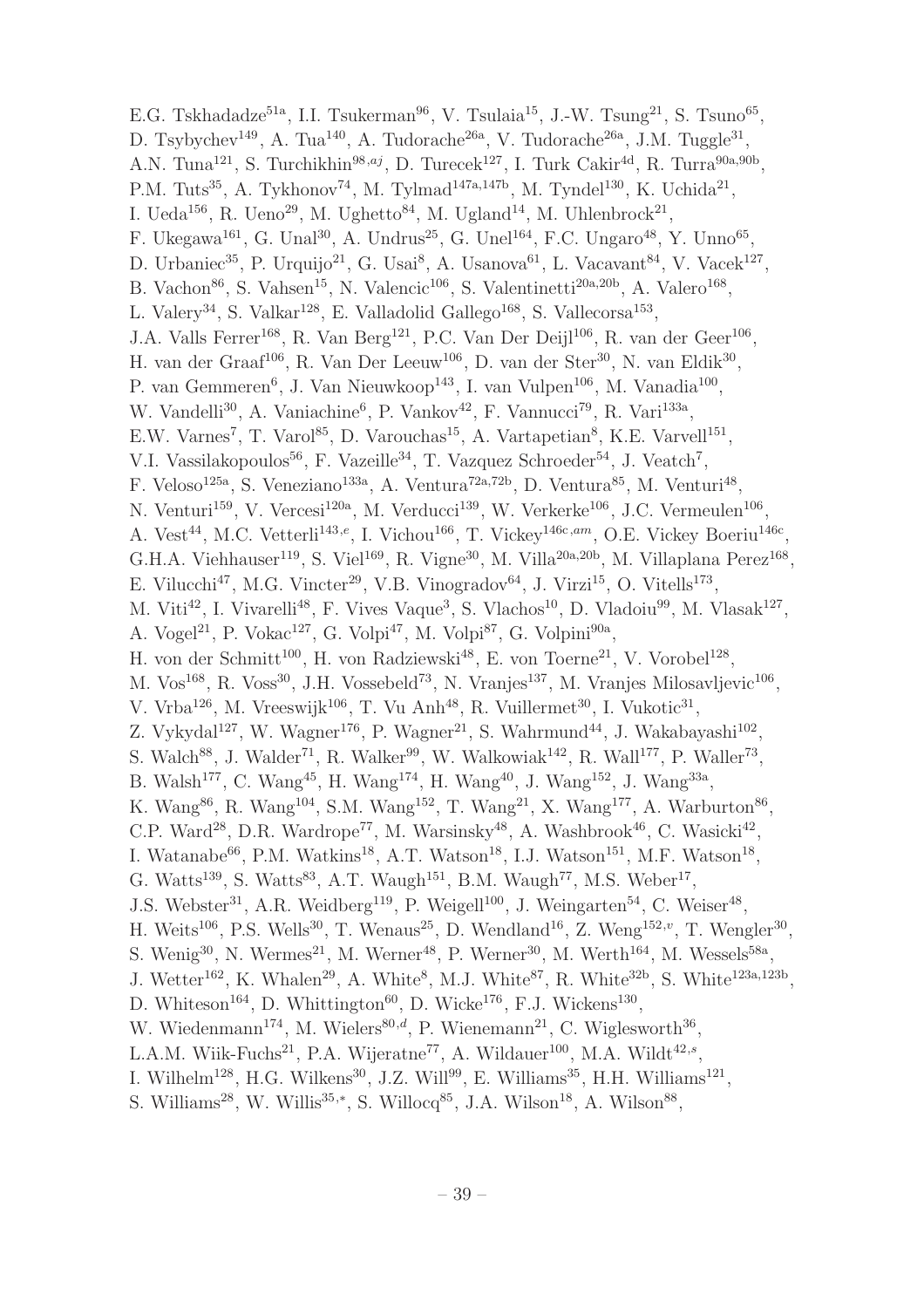I. Wingerter-Seez<sup>5</sup>, S. Winkelmann<sup>48</sup>, F. Winklmeier<sup>30</sup>, M. Wittgen<sup>144</sup>, T. Wittig<sup>43</sup>, J. Wittkowski<sup>99</sup>, S.J. Wollstadt<sup>82</sup>, M.W. Wolter<sup>39</sup>, H. Wolters<sup>125a,h</sup>, W.C. Wong<sup>41</sup>, G. Wooden<sup>88</sup>, B.K. Wosiek<sup>39</sup>, J. Wotschack<sup>30</sup>, M.J. Woudstra<sup>83</sup>, K.W. Wozniak<sup>39</sup>, K. Wraight<sup>53</sup>, M. Wright<sup>53</sup>, B. Wrona<sup>73</sup>, S.L. Wu<sup>174</sup>, X. Wu<sup>49</sup>, Y. Wu<sup>88</sup>, E. Wulf<sup>35</sup>, B.M. Wynne<sup>46</sup>, S. Xella<sup>36</sup>, M. Xiao<sup>137</sup>, C. Xu<sup>33b,aa</sup>, D. Xu<sup>33a</sup>, L. Xu<sup>33b,an</sup>, B. Yabsley<sup>151</sup>, S. Yacoob<sup>146b,ao</sup>, M. Yamada<sup>65</sup>, H. Yamaguchi<sup>156</sup>, Y. Yamaguchi<sup>156</sup>, A. Yamamoto<sup>65</sup>, K. Yamamoto<sup>63</sup>, S. Yamamoto<sup>156</sup>, T. Yamamura<sup>156</sup>, T. Yamanaka<sup>156</sup>, K. Yamauchi<sup>102</sup>, Y. Yamazaki<sup>66</sup>, Z. Yan<sup>22</sup>, H. Yang<sup>33e</sup>, H. Yang<sup>174</sup>, U.K. Yang<sup>83</sup>, Y. Yang<sup>110</sup>, Z. Yang<sup>147a,147b</sup>, S. Yanush<sup>92</sup>, L. Yao<sup>33a</sup>, Y. Yasu<sup>65</sup>, E. Yatsenko<sup>42</sup>, K.H. Yau Wong<sup>21</sup>, J. Ye<sup>40</sup>, S. Ye<sup>25</sup>, A.L. Yen<sup>57</sup>, E. Yildirim<sup>42</sup>, M. Yilmaz<sup>4b</sup>, R. Yoosoofmiya<sup>124</sup>, K. Yorita<sup>172</sup>, R. Yoshida<sup>6</sup>, K. Yoshihara<sup>156</sup>, C. Young<sup>144</sup>, C.J.S. Young<sup>119</sup>, S. Youssef<sup>22</sup>, D.R. Yu<sup>15</sup>, J. Yu<sup>8</sup>, J. Yu<sup>113</sup>, L. Yuan<sup>66</sup>, A. Yurkewicz<sup>107</sup>, B. Zabinski<sup>39</sup>, R. Zaidan<sup>62</sup>, A.M. Zaitsev<sup>129,ab</sup>, S. Zambito<sup>23</sup>, L. Zanello<sup>133a,133b</sup>, D. Zanzi<sup>100</sup>, A. Zaytsev<sup>25</sup>, C. Zeitnitz<sup>176</sup>, M. Zeman<sup>127</sup>, A. Zemla $^{39}$ , O. Zenin $^{129}$ , T. Ženiš $^{145a}$ , D. Zerwas $^{116}$ , G. Zevi della Porta $^{57}$ , D. Zhang<sup>88</sup>, H. Zhang<sup>89</sup>, J. Zhang<sup>6</sup>, L. Zhang<sup>152</sup>, X. Zhang<sup>33d</sup>, Z. Zhang<sup>116</sup>, Z. Zhao $^{33b}$ , A. Zhemchugov $^{64}$ , J. Zhong $^{119}$ , B. Zhou $^{88}$ , N. Zhou $^{164}$ , C.G. Zhu $^{33d}$ , H. Zhu<sup>42</sup>, J. Zhu<sup>88</sup>, Y. Zhu<sup>33b</sup>, X. Zhuang<sup>33a</sup>, A. Zibell<sup>99</sup>, D. Zieminska<sup>60</sup>, N.I. Zimin<sup>64</sup>, C. Zimmermann<sup>82</sup>, R. Zimmermann<sup>21</sup>, S. Zimmermann<sup>21</sup>, S. Zimmermann<sup>48</sup>, Z. Zinonos<sup>123a,123b</sup>, M. Ziolkowski<sup>142</sup>, R. Zitoun<sup>5</sup>, L. Živković<sup>35</sup>, G. Zobernig<sup>174</sup>, A. Zoccoli<sup>20a,20b</sup>, M. zur Nedden<sup>16</sup>, G. Zurzolo<sup>103a,103b</sup>, V. Zutshi<sup>107</sup>, L. Zwalinski<sup>30</sup>.

<sup>1</sup> School of Chemistry and Physics, University of Adelaide, Adelaide, Australia

<sup>2</sup> Physics Department, SUNY Albany, Albany NY, United States of America

<sup>3</sup> Department of Physics, University of Alberta, Edmonton AB, Canada

 $4(a)$  Department of Physics, Ankara University, Ankara;  $(b)$  Department of Physics,

Gazi University, Ankara; <sup>(c)</sup> Division of Physics, TOBB University of Economics

and Technology, Ankara; (d) Turkish Atomic Energy Authority, Ankara, Turkey

<sup>5</sup> LAPP, CNRS/IN2P3 and Université de Savoie, Annecy-le-Vieux, France

<sup>6</sup> High Energy Physics Division, Argonne National Laboratory, Argonne IL, United States of America

<sup>7</sup> Department of Physics, University of Arizona, Tucson AZ, United States of America

<sup>8</sup> Department of Physics, The University of Texas at Arlington, Arlington TX, United States of America

<sup>9</sup> Physics Department, University of Athens, Athens, Greece

<sup>10</sup> Physics Department, National Technical University of Athens, Zografou, Greece

<sup>11</sup> Institute of Physics, Azerbaijan Academy of Sciences, Baku, Azerbaijan

 $12$  Institut de Física d'Altes Energies and Departament de Física de la Universitat Autònoma de Barcelona, Barcelona, Spain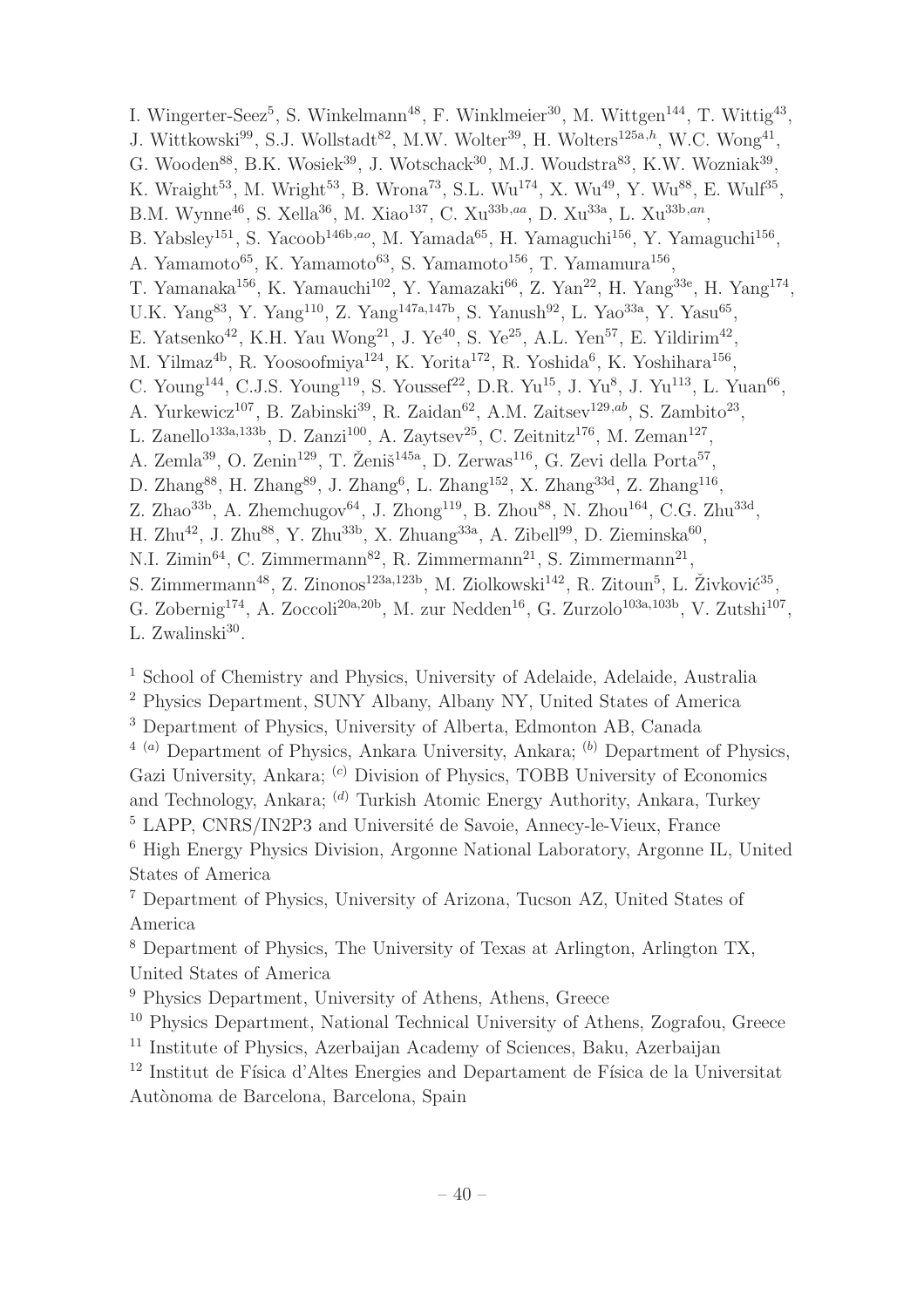<sup>13 (a)</sup> Institute of Physics, University of Belgrade, Belgrade;  $(b)$  Vinca Institute of Nuclear Sciences, University of Belgrade, Belgrade, Serbia

<sup>14</sup> Department for Physics and Technology, University of Bergen, Bergen, Norway

<sup>15</sup> Physics Division, Lawrence Berkeley National Laboratory and University of California, Berkeley CA, United States of America

<sup>16</sup> Department of Physics, Humboldt University, Berlin, Germany

<sup>17</sup> Albert Einstein Center for Fundamental Physics and Laboratory for High Energy Physics, University of Bern, Bern, Switzerland

<sup>18</sup> School of Physics and Astronomy, University of Birmingham, Birmingham, United Kingdom

<sup>19 (a)</sup> Department of Physics, Bogazici University, Istanbul; <sup>(b)</sup> Department of Physics, Dogus University, Istanbul; <sup>(c)</sup> Department of Physics Engineering,

Gaziantep University, Gaziantep, Turkey

<sup>20 (a)</sup> INFN Sezione di Bologna; <sup>(b)</sup> Dipartimento di Fisica e Astronomia, Università di Bologna, Bologna, Italy

<sup>21</sup> Physikalisches Institut, University of Bonn, Bonn, Germany

<sup>22</sup> Department of Physics, Boston University, Boston MA, United States of America

<sup>23</sup> Department of Physics, Brandeis University, Waltham MA, United States of America

<sup>24 (a)</sup> Universidade Federal do Rio De Janeiro COPPE/EE/IF, Rio de Janeiro; <sup>(b)</sup> Federal University of Juiz de Fora (UFJF), Juiz de Fora; (c) Federal University of Sao Joao del Rei (UFSJ), Sao Joao del Rei; <sup>(d)</sup> Instituto de Fisica, Universidade de Sao Paulo, Sao Paulo, Brazil

<sup>25</sup> Physics Department, Brookhaven National Laboratory, Upton NY, United States of America

<sup>26 (a)</sup> National Institute of Physics and Nuclear Engineering, Bucharest; <sup>(b)</sup> National Institute for Research and Development of Isotopic and Molecular Technologies,

Physics Department, Clui Napoca; <sup>(c)</sup> University Politehnica Bucharest, Bucharest;  $^{(d)}$  West University in Timisoara, Timisoara, Romania

<sup>27</sup> Departamento de Física, Universidad de Buenos Aires, Buenos Aires, Argentina

<sup>28</sup> Cavendish Laboratory, University of Cambridge, Cambridge, United Kingdom

<sup>29</sup> Department of Physics, Carleton University, Ottawa ON, Canada

<sup>30</sup> CERN, Geneva, Switzerland

<sup>31</sup> Enrico Fermi Institute, University of Chicago, Chicago IL, United States of America

 $32(a)$  Departamento de Física, Pontificia Universidad Católica de Chile, Santiago;

 $^{(b)}$  Departamento de Física, Universidad Técnica Federico Santa María, Valparaíso, Chile

 $33$  (a) Institute of High Energy Physics, Chinese Academy of Sciences, Beijing; (b) Department of Modern Physics, University of Science and Technology of China, Anhui; <sup>(c)</sup> Department of Physics, Nanjing University, Jiangsu; <sup>(d)</sup> School of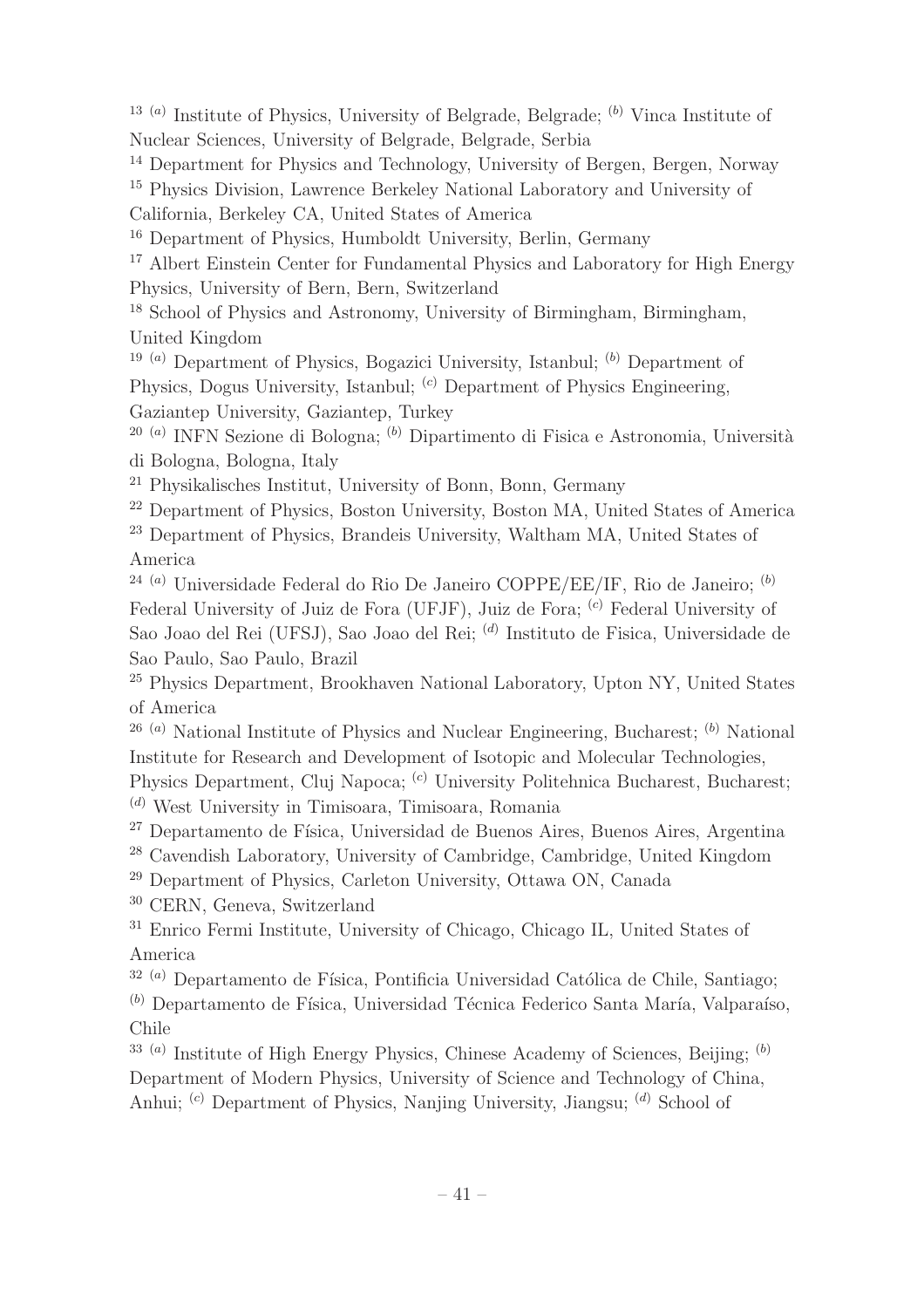Physics, Shandong University, Shandong; (e) Physics Department, Shanghai Jiao Tong University, Shanghai, China

 $34$  Laboratoire de Physique Corpusculaire, Clermont Université and Université Blaise Pascal and CNRS/IN2P3, Clermont-Ferrand, France

<sup>35</sup> Nevis Laboratory, Columbia University, Irvington NY, United States of America <sup>36</sup> Niels Bohr Institute, University of Copenhagen, Kobenhavn, Denmark

<sup>37 (a)</sup> INFN Gruppo Collegato di Cosenza; <sup>(b)</sup> Dipartimento di Fisica, Università della Calabria, Rende, Italy

38 (a) AGH University of Science and Technology, Faculty of Physics and Applied Computer Science, Krakow; <sup>(b)</sup> Marian Smoluchowski Institute of Physics, Jagiellonian University, Krakow, Poland

<sup>39</sup> The Henryk Niewodniczanski Institute of Nuclear Physics, Polish Academy of Sciences, Krakow, Poland

<sup>40</sup> Physics Department, Southern Methodist University, Dallas TX, United States of America

<sup>41</sup> Physics Department, University of Texas at Dallas, Richardson TX, United States of America

<sup>42</sup> DESY, Hamburg and Zeuthen, Germany

 $43$  Institut für Experimentelle Physik IV, Technische Universität Dortmund, Dortmund, Germany

<sup>44</sup> Institut für Kern- und Teilchenphysik, Technische Universität Dresden, Dresden, Germany

<sup>45</sup> Department of Physics, Duke University, Durham NC, United States of America <sup>46</sup> SUPA - School of Physics and Astronomy, University of Edinburgh, Edinburgh, United Kingdom

<sup>47</sup> INFN Laboratori Nazionali di Frascati, Frascati, Italy

 $48$  Fakultät für Mathematik und Physik, Albert-Ludwigs-Universität, Freiburg, Germany

 $^{49}$  Section de Physique, Université de Genève, Geneva, Switzerland

<sup>50 (a)</sup> INFN Sezione di Genova; <sup>(b)</sup> Dipartimento di Fisica, Università di Genova, Genova, Italy

 $51$ <sup>(a)</sup> E. Andronikashvili Institute of Physics, Iv. Javakhishvili Tbilisi State University, Tbilisi; <sup>(b)</sup> High Energy Physics Institute, Tbilisi State University, Tbilisi, Georgia

<sup>52</sup> II Physikalisches Institut, Justus-Liebig-Universität Giessen, Giessen, Germany <sup>53</sup> SUPA - School of Physics and Astronomy, University of Glasgow, Glasgow, United Kingdom

 $54$  II Physikalisches Institut, Georg-August-Universität, Göttingen, Germany <sup>55</sup> Laboratoire de Physique Subatomique et de Cosmologie, Université Joseph Fourier and CNRS/IN2P3 and Institut National Polytechnique de Grenoble, Grenoble, France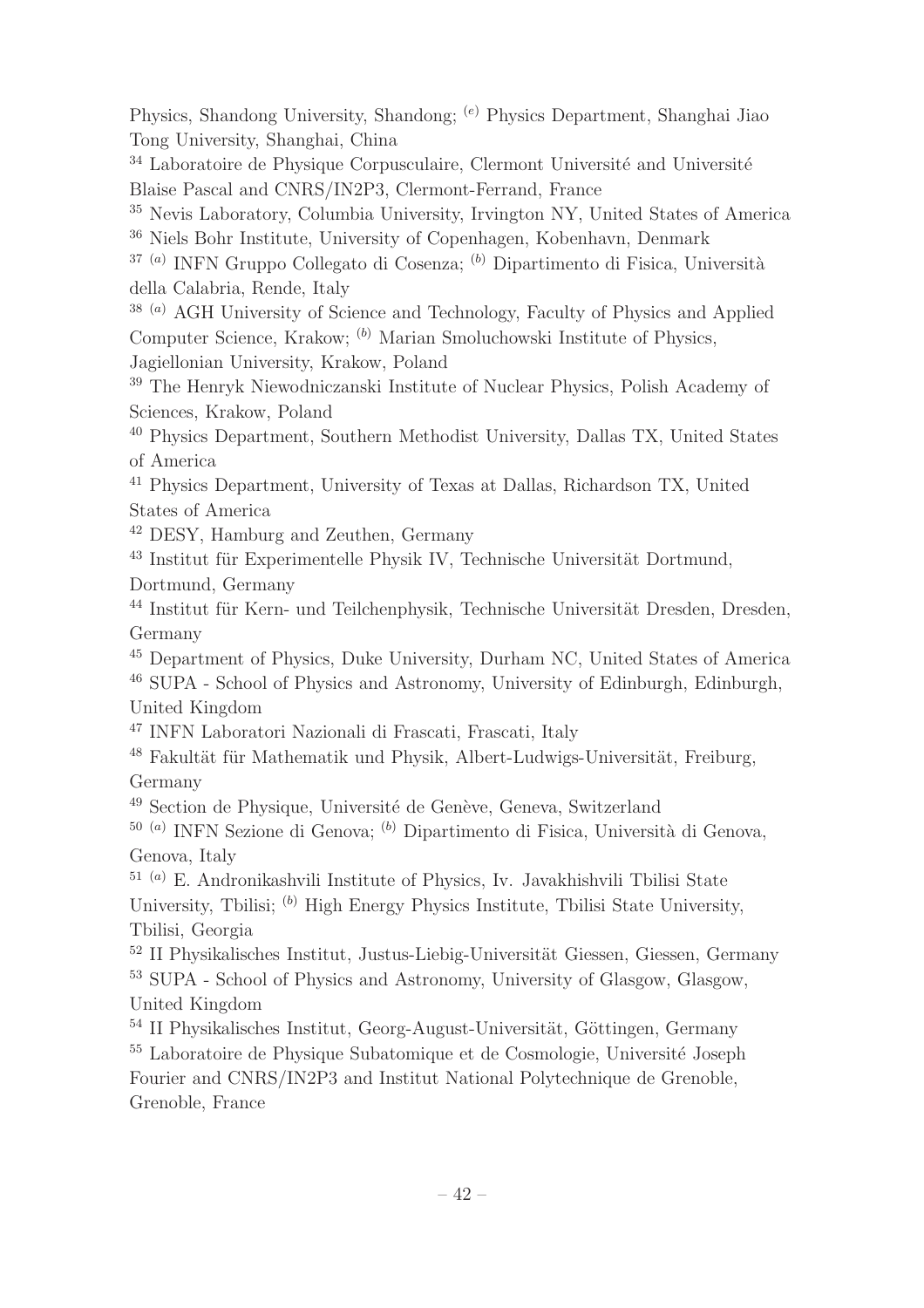<sup>56</sup> Department of Physics, Hampton University, Hampton VA, United States of America

<sup>57</sup> Laboratory for Particle Physics and Cosmology, Harvard University, Cambridge MA, United States of America

 $^{58}$  (a) Kirchhoff-Institut für Physik, Ruprecht-Karls-Universität Heidelberg, Heidelberg; (b) Physikalisches Institut, Ruprecht-Karls-Universität Heidelberg, Heidelberg; <sup>(c)</sup> ZITI Institut für technische Informatik, Ruprecht-Karls-Universität Heidelberg, Mannheim, Germany

<sup>59</sup> Faculty of Applied Information Science, Hiroshima Institute of Technology, Hiroshima, Japan

<sup>60</sup> Department of Physics, Indiana University, Bloomington IN, United States of America

 $61$  Institut für Astro- und Teilchenphysik, Leopold-Franzens-Universität, Innsbruck, Austria

<sup>62</sup> University of Iowa, Iowa City IA, United States of America

<sup>63</sup> Department of Physics and Astronomy, Iowa State University, Ames IA, United States of America

<sup>64</sup> Joint Institute for Nuclear Research, JINR Dubna, Dubna, Russia

<sup>65</sup> KEK, High Energy Accelerator Research Organization, Tsukuba, Japan

<sup>66</sup> Graduate School of Science, Kobe University, Kobe, Japan

<sup>67</sup> Faculty of Science, Kyoto University, Kyoto, Japan

<sup>68</sup> Kyoto University of Education, Kyoto, Japan

<sup>69</sup> Department of Physics, Kyushu University, Fukuoka, Japan

<sup>70</sup> Instituto de Física La Plata, Universidad Nacional de La Plata and CONICET, La Plata, Argentina

<sup>71</sup> Physics Department, Lancaster University, Lancaster, United Kingdom

<sup>72 (a)</sup> INFN Sezione di Lecce; <sup>(b)</sup> Dipartimento di Matematica e Fisica, Università del Salento, Lecce, Italy

<sup>73</sup> Oliver Lodge Laboratory, University of Liverpool, Liverpool, United Kingdom

<sup>74</sup> Department of Physics, Jožef Stefan Institute and University of Ljubliana, Ljubljana, Slovenia

<sup>75</sup> School of Physics and Astronomy, Queen Mary University of London, London, United Kingdom

<sup>76</sup> Department of Physics, Royal Holloway University of London, Surrey, United Kingdom

<sup>77</sup> Department of Physics and Astronomy, University College London, London, United Kingdom

<sup>78</sup> Louisiana Tech University, Ruston LA, United States of America

 $79$  Laboratoire de Physique Nucléaire et de Hautes Energies, UPMC and Université Paris-Diderot and CNRS/IN2P3, Paris, France

<sup>80</sup> Fysiska institutionen, Lunds universitet, Lund, Sweden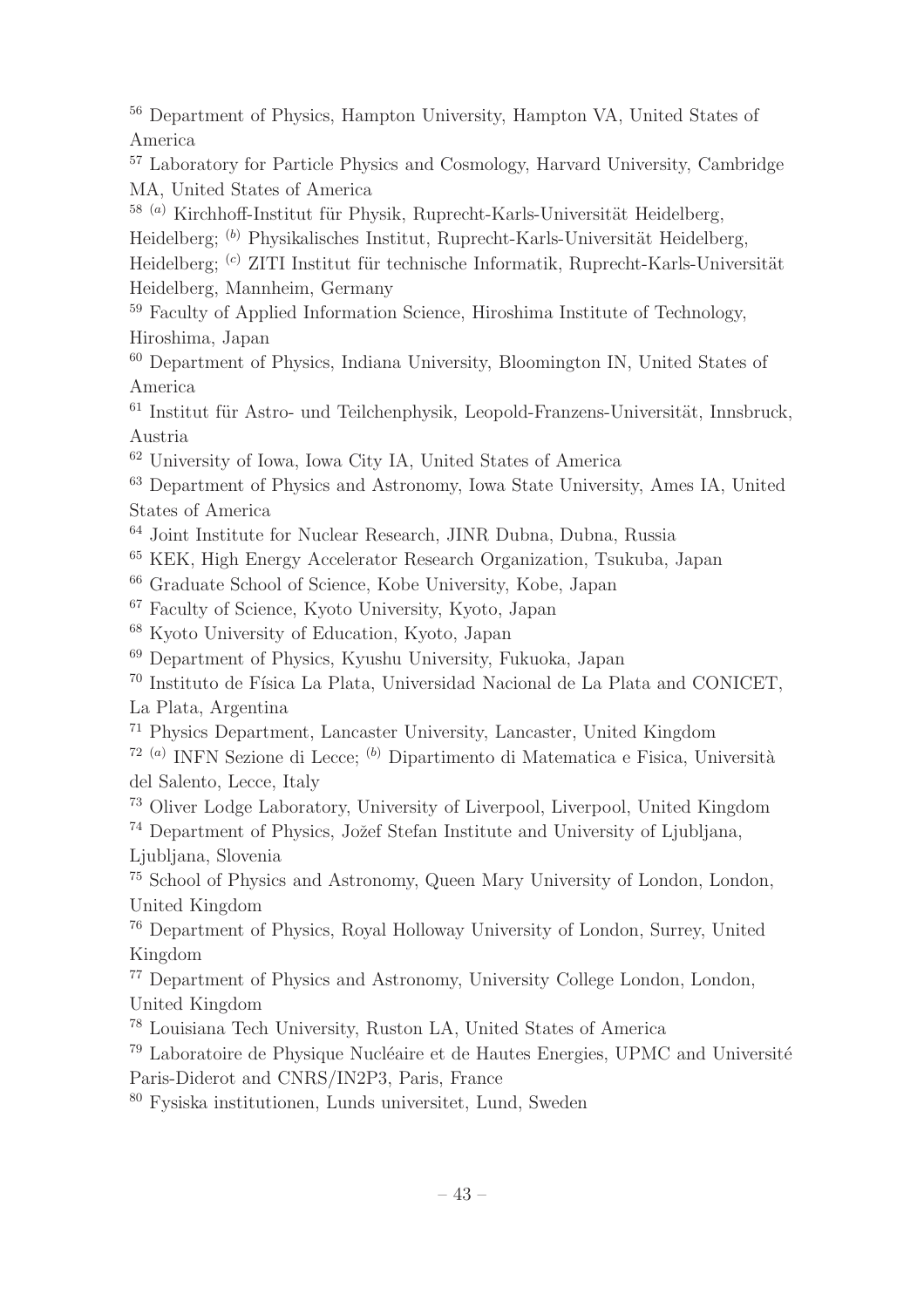<sup>81</sup> Departamento de Fisica Teorica C-15, Universidad Autonoma de Madrid,

Madrid, Spain

 $82$  Institut für Physik, Universität Mainz, Mainz, Germany

<sup>83</sup> School of Physics and Astronomy, University of Manchester, Manchester, United Kingdom

<sup>84</sup> CPPM, Aix-Marseille Université and CNRS/IN2P3, Marseille, France

<sup>85</sup> Department of Physics, University of Massachusetts, Amherst MA, United States of America

<sup>86</sup> Department of Physics, McGill University, Montreal QC, Canada

<sup>87</sup> School of Physics, University of Melbourne, Victoria, Australia

<sup>88</sup> Department of Physics, The University of Michigan, Ann Arbor MI, United States of America

<sup>89</sup> Department of Physics and Astronomy, Michigan State University, East Lansing MI, United States of America

<sup>90 (a)</sup> INFN Sezione di Milano; <sup>(b)</sup> Dipartimento di Fisica, Università di Milano, Milano, Italy

<sup>91</sup> B.I. Stepanov Institute of Physics, National Academy of Sciences of Belarus. Minsk, Republic of Belarus

<sup>92</sup> National Scientific and Educational Centre for Particle and High Energy Physics, Minsk, Republic of Belarus

<sup>93</sup> Department of Physics, Massachusetts Institute of Technology, Cambridge MA, United States of America

<sup>94</sup> Group of Particle Physics, University of Montreal, Montreal QC, Canada

- <sup>95</sup> P.N. Lebedev Institute of Physics, Academy of Sciences, Moscow, Russia
- <sup>96</sup> Institute for Theoretical and Experimental Physics (ITEP), Moscow, Russia

<sup>97</sup> Moscow Engineering and Physics Institute (MEPhI), Moscow, Russia

<sup>98</sup> D.V.Skobeltsyn Institute of Nuclear Physics, M.V.Lomonosov Moscow State University, Moscow, Russia

<sup>99</sup> Fakultät für Physik, Ludwig-Maximilians-Universität München, München, Germany

 $100$  Max-Planck-Institut für Physik (Werner-Heisenberg-Institut), München, Germany

<sup>101</sup> Nagasaki Institute of Applied Science, Nagasaki, Japan

<sup>102</sup> Graduate School of Science and Kobayashi-Maskawa Institute, Nagoya University, Nagoya, Japan

<sup>103 (a)</sup> INFN Sezione di Napoli; <sup>(b)</sup> Dipartimento di Scienze Fisiche, Università di Napoli, Napoli, Italy

<sup>104</sup> Department of Physics and Astronomy, University of New Mexico, Albuquerque NM, United States of America

<sup>105</sup> Institute for Mathematics, Astrophysics and Particle Physics, Radboud University Nijmegen/Nikhef, Nijmegen, Netherlands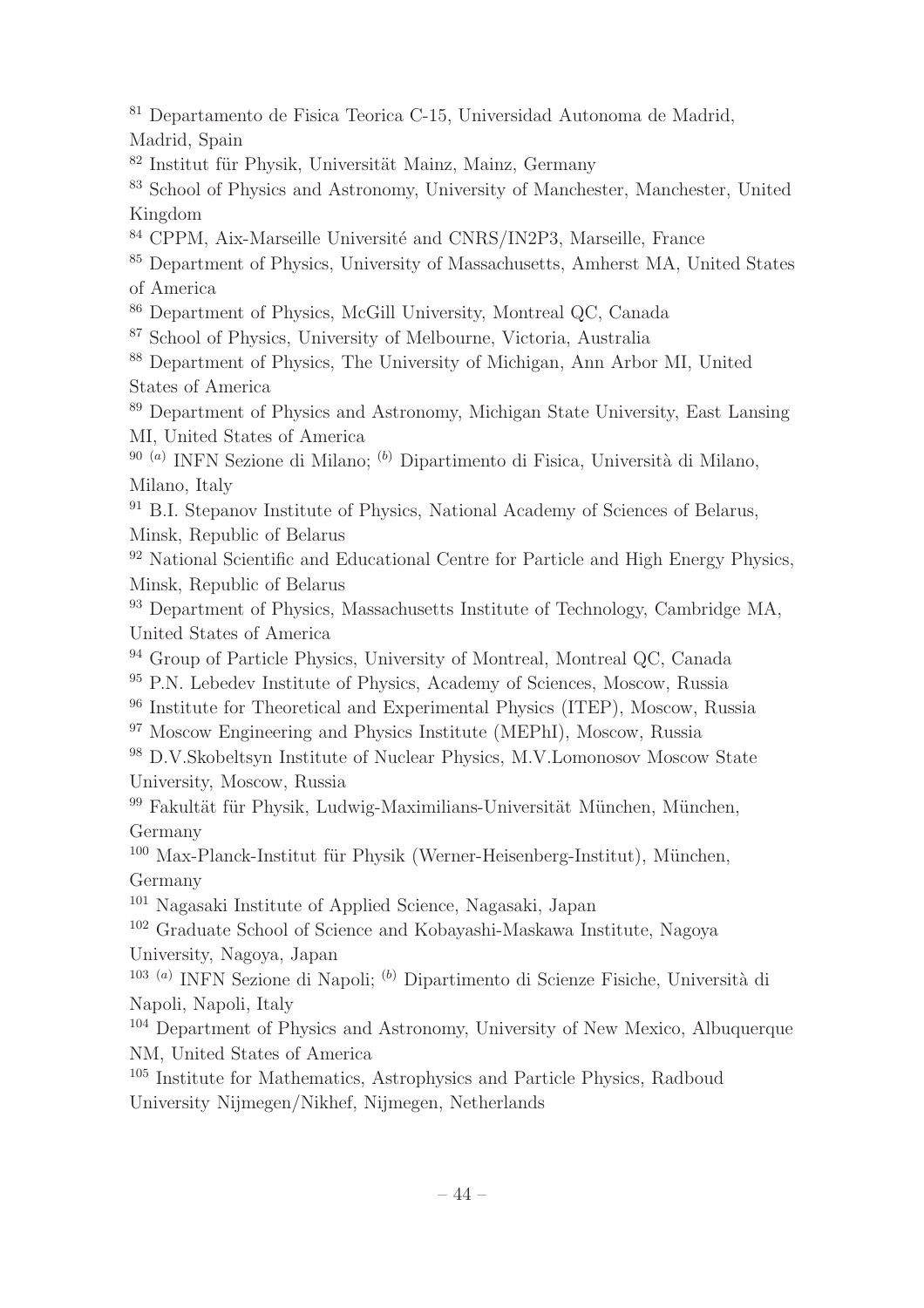<sup>106</sup> Nikhef National Institute for Subatomic Physics and University of Amsterdam, Amsterdam, Netherlands

<sup>107</sup> Department of Physics, Northern Illinois University, DeKalb IL, United States of America

<sup>108</sup> Budker Institute of Nuclear Physics, SB RAS, Novosibirsk, Russia

<sup>109</sup> Department of Physics, New York University, New York NY, United States of America

<sup>110</sup> Ohio State University, Columbus OH, United States of America

<sup>111</sup> Faculty of Science, Okayama University, Okayama, Japan

<sup>112</sup> Homer L. Dodge Department of Physics and Astronomy, University of

Oklahoma, Norman OK, United States of America

<sup>113</sup> Department of Physics, Oklahoma State University, Stillwater OK, United States of America

<sup>114</sup> Palacký University, RCPTM, Olomouc, Czech Republic

<sup>115</sup> Center for High Energy Physics, University of Oregon, Eugene OR, United States of America

<sup>116</sup> LAL, Université Paris-Sud and CNRS/IN2P3, Orsay, France

<sup>117</sup> Graduate School of Science, Osaka University, Osaka, Japan

<sup>118</sup> Department of Physics, University of Oslo, Oslo, Norway

<sup>119</sup> Department of Physics, Oxford University, Oxford, United Kingdom

<sup>120 (a)</sup> INFN Sezione di Pavia; <sup>(b)</sup> Dipartimento di Fisica, Università di Pavia, Pavia, Italy

<sup>121</sup> Department of Physics, University of Pennsylvania, Philadelphia PA, United States of America

<sup>122</sup> Petersburg Nuclear Physics Institute, Gatchina, Russia

<sup>123 (a)</sup> INFN Sezione di Pisa; <sup>(b)</sup> Dipartimento di Fisica E. Fermi, Università di Pisa, Pisa, Italy

<sup>124</sup> Department of Physics and Astronomy, University of Pittsburgh, Pittsburgh PA, United States of America

 $125$ <sup>(a)</sup> Laboratorio de Instrumentacao e Fisica Experimental de Particulas - LIP, Lisboa, Portugal; <sup>(b)</sup> Departamento de Fisica Teorica y del Cosmos and CAFPE, Universidad de Granada, Granada, Spain

<sup>126</sup> Institute of Physics, Academy of Sciences of the Czech Republic, Praha, Czech Republic

<sup>127</sup> Czech Technical University in Prague, Praha, Czech Republic

<sup>128</sup> Faculty of Mathematics and Physics, Charles University in Prague, Praha, Czech Republic

<sup>129</sup> State Research Center Institute for High Energy Physics, Protvino, Russia

<sup>130</sup> Particle Physics Department, Rutherford Appleton Laboratory, Didcot, United Kingdom

<sup>131</sup> Physics Department, University of Regina, Regina SK, Canada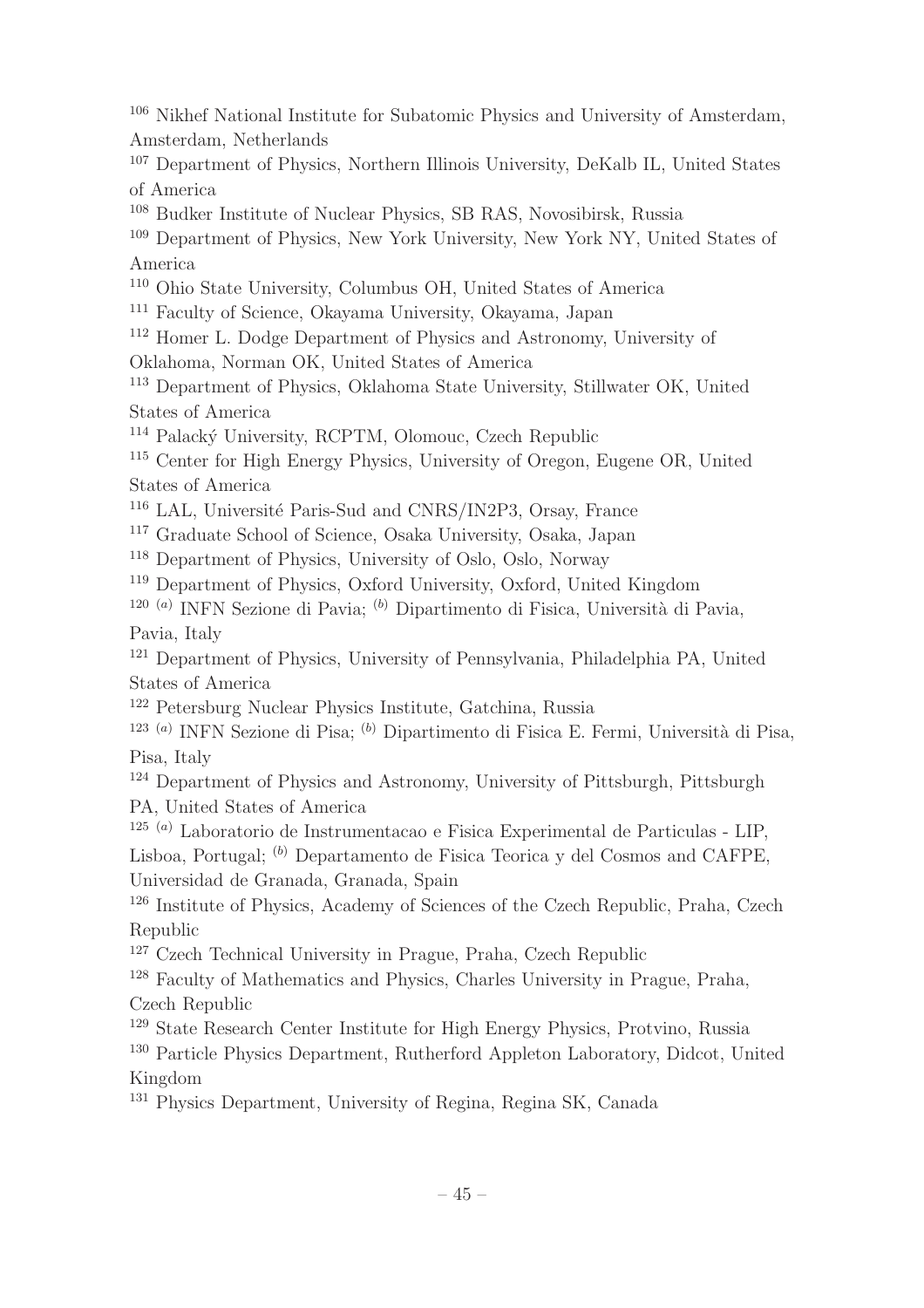<sup>132</sup> Ritsumeikan University, Kusatsu, Shiga, Japan

<sup>133 (a)</sup> INFN Sezione di Roma I; <sup>(b)</sup> Dipartimento di Fisica, Università La Sapienza, Roma, Italy

<sup>134 (a)</sup> INFN Sezione di Roma Tor Vergata; <sup>(b)</sup> Dipartimento di Fisica, Università di Roma Tor Vergata, Roma, Italy

<sup>135 (a)</sup> INFN Sezione di Roma Tre; <sup>(b)</sup> Dipartimento di Matematica e Fisica, Universit`a Roma Tre, Roma, Italy

 $^{136}$   $^{(a)}$  Faculté des Sciences Ain Chock, Réseau Universitaire de Physique des Hautes Energies - Université Hassan II, Casablanca; <sup>(b)</sup> Centre National de l'Energie des Sciences Techniques Nucleaires, Rabat; <sup>(c)</sup> Faculté des Sciences Semlalia, Université Cadi Ayyad, LPHEA-Marrakech; <sup>(d)</sup> Faculté des Sciences, Université Mohamed Premier and LPTPM, Oujda;  $(e)$  Faculté des sciences, Universit´e Mohammed V-Agdal, Rabat, Morocco

<sup>137</sup> DSM/IRFU (Institut de Recherches sur les Lois Fondamentales de l'Univers), CEA Saclay (Commissariat `a l'Energie Atomique et aux Energies Alternatives), Gif-sur-Yvette, France

<sup>138</sup> Santa Cruz Institute for Particle Physics, University of California Santa Cruz, Santa Cruz CA, United States of America

<sup>139</sup> Department of Physics, University of Washington, Seattle WA, United States of America

<sup>140</sup> Department of Physics and Astronomy, University of Sheffield, Sheffield, United Kingdom

<sup>141</sup> Department of Physics, Shinshu University, Nagano, Japan

<sup>142</sup> Fachbereich Physik, Universität Siegen, Siegen, Germany

<sup>143</sup> Department of Physics, Simon Fraser University, Burnaby BC, Canada

<sup>144</sup> SLAC National Accelerator Laboratory, Stanford CA, United States of America

<sup>145 (a)</sup> Faculty of Mathematics, Physics & Informatics, Comenius University,

Bratislava; (b) Department of Subnuclear Physics, Institute of Experimental Physics of the Slovak Academy of Sciences, Kosice, Slovak Republic

<sup>146 (a)</sup> Department of Physics, University of Cape Town, Cape Town:  $^{(b)}$ 

Department of Physics, University of Johannesburg, Johannesburg; (c) School of

Physics, University of the Witwatersrand, Johannesburg, South Africa

<sup>147 (a)</sup> Department of Physics, Stockholm University;  $(b)$  The Oskar Klein Centre, Stockholm, Sweden

<sup>148</sup> Physics Department, Royal Institute of Technology, Stockholm, Sweden

<sup>149</sup> Departments of Physics & Astronomy and Chemistry, Stony Brook University, Stony Brook NY, United States of America

<sup>150</sup> Department of Physics and Astronomy, University of Sussex, Brighton, United Kingdom

<sup>151</sup> School of Physics, University of Sydney, Sydney, Australia

<sup>152</sup> Institute of Physics, Academia Sinica, Taipei, Taiwan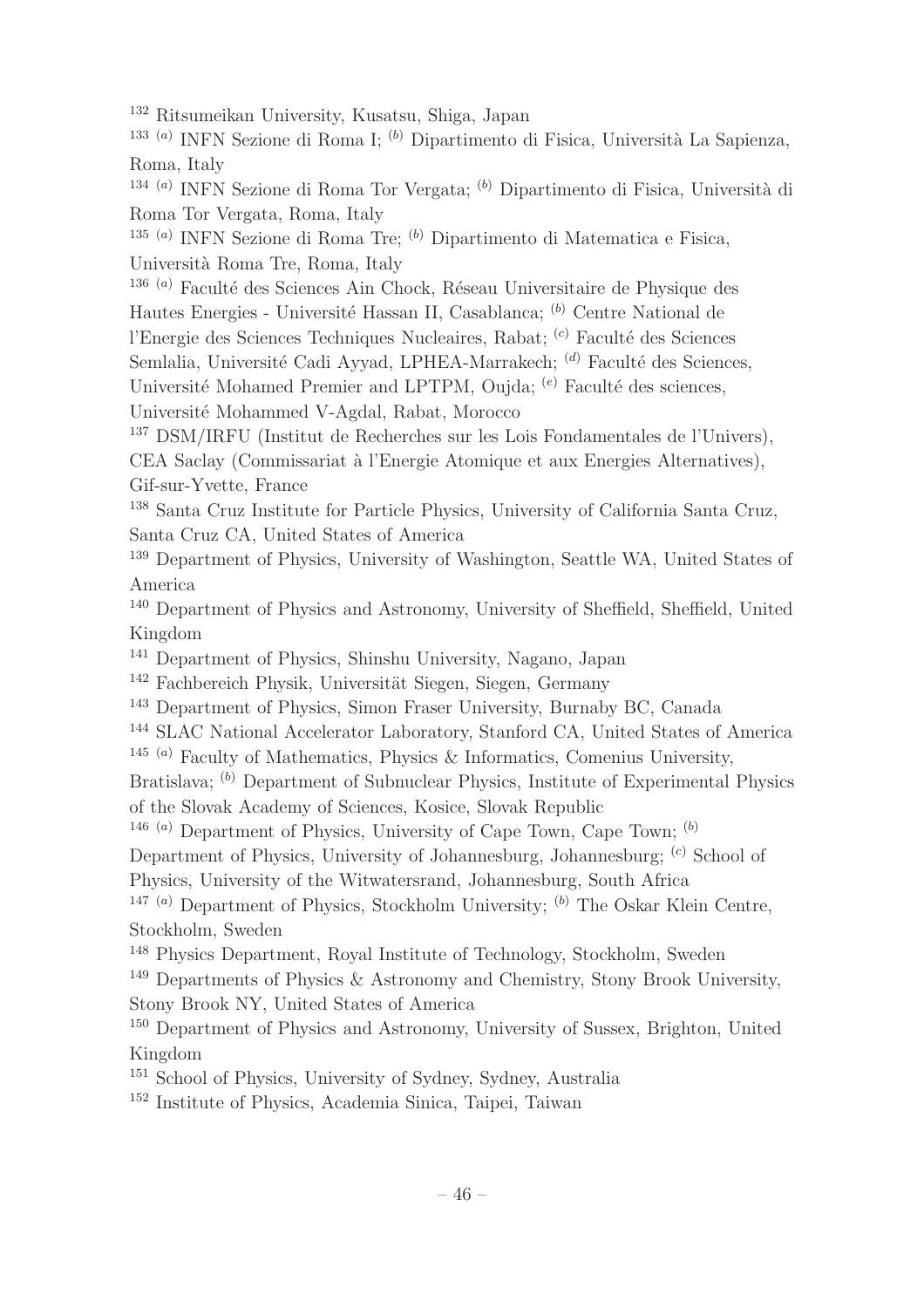<sup>153</sup> Department of Physics, Technion: Israel Institute of Technology, Haifa, Israel <sup>154</sup> Raymond and Beverly Sackler School of Physics and Astronomy, Tel Aviv University, Tel Aviv, Israel

<sup>155</sup> Department of Physics, Aristotle University of Thessaloniki, Thessaloniki, Greece

<sup>156</sup> International Center for Elementary Particle Physics and Department of Physics, The University of Tokyo, Tokyo, Japan

<sup>157</sup> Graduate School of Science and Technology, Tokyo Metropolitan University, Tokyo, Japan

<sup>158</sup> Department of Physics, Tokyo Institute of Technology, Tokyo, Japan

<sup>159</sup> Department of Physics, University of Toronto, Toronto ON, Canada

<sup>160 (a)</sup> TRIUMF, Vancouver BC; <sup>(b)</sup> Department of Physics and Astronomy, York University, Toronto ON, Canada

<sup>161</sup> Faculty of Pure and Applied Sciences, University of Tsukuba, Tsukuba, Japan <sup>162</sup> Department of Physics and Astronomy, Tufts University, Medford MA, United States of America

<sup>163</sup> Centro de Investigaciones, Universidad Antonio Narino, Bogota, Colombia

<sup>164</sup> Department of Physics and Astronomy, University of California Irvine, Irvine CA, United States of America

<sup>165 (a)</sup> INFN Gruppo Collegato di Udine; <sup>(b)</sup> ICTP, Trieste; <sup>(c)</sup> Dipartimento di Chimica, Fisica e Ambiente, Universit`a di Udine, Udine, Italy

<sup>166</sup> Department of Physics, University of Illinois, Urbana IL, United States of America

<sup>167</sup> Department of Physics and Astronomy, University of Uppsala, Uppsala, Sweden  $168$  Instituto de Física Corpuscular (IFIC) and Departamento de Física Atómica, Molecular y Nuclear and Departamento de Ingeniería Electrónica and Instituto de Microelectrónica de Barcelona (IMB-CNM), University of Valencia and CSIC, Valencia, Spain

<sup>169</sup> Department of Physics, University of British Columbia, Vancouver BC, Canada <sup>170</sup> Department of Physics and Astronomy, University of Victoria, Victoria BC, Canada

<sup>171</sup> Department of Physics, University of Warwick, Coventry, United Kingdom <sup>172</sup> Waseda University, Tokyo, Japan

<sup>173</sup> Department of Particle Physics, The Weizmann Institute of Science, Rehovot, Israel

<sup>174</sup> Department of Physics, University of Wisconsin, Madison WI, United States of America

 $175$  Fakultät für Physik und Astronomie, Julius-Maximilians-Universität. Würzburg, Germany

 $176$  Fachbereich C Physik, Bergische Universität Wuppertal, Wuppertal, Germany

<sup>177</sup> Department of Physics, Yale University, New Haven CT, United States of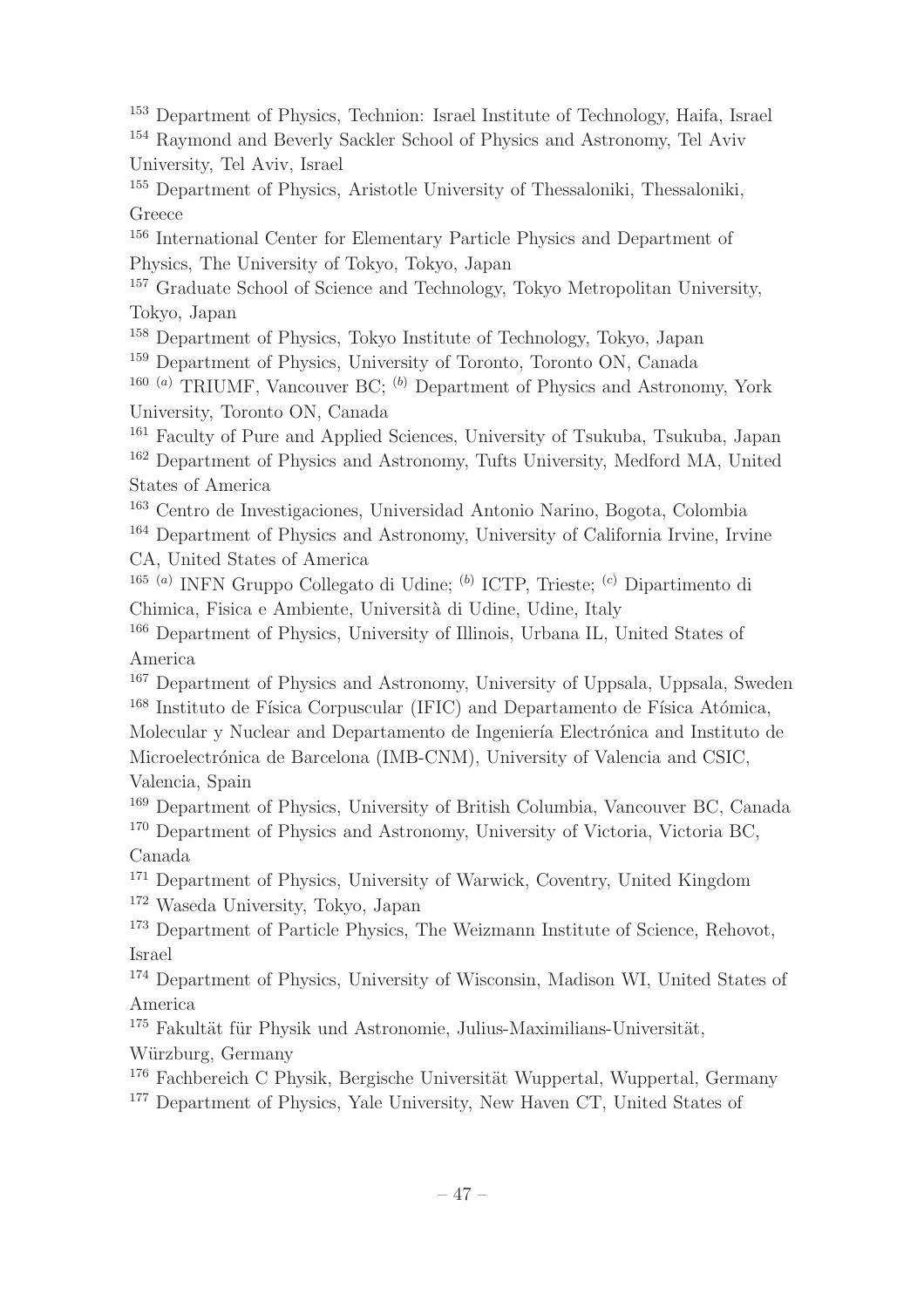America

<sup>178</sup> Yerevan Physics Institute, Yerevan, Armenia

<sup>179</sup> Centre de Calcul de l'Institut National de Physique Nucléaire et de Physique des Particules (IN2P3), Villeurbanne, France

<sup>a</sup> Also at Department of Physics, King's College London, London, United Kingdom

 $<sup>b</sup>$  Also at Laboratorio de Instrumentacao e Fisica Experimental de Particulas - LIP,</sup> Lisboa, Portugal

 $c$  Also at Faculdade de Ciencias and CFNUL, Universidade de Lisboa, Lisboa, Portugal

 $d$  Also at Particle Physics Department, Rutherford Appleton Laboratory, Didcot, United Kingdom

<sup>e</sup> Also at TRIUMF, Vancouver BC, Canada

 $f$  Also at Department of Physics, California State University, Fresno CA, United States of America

<sup>g</sup> Also at Novosibirsk State University, Novosibirsk, Russia

 $h$  Also at Department of Physics, University of Coimbra, Coimbra, Portugal

 $i$  Also at Università di Napoli Parthenope, Napoli, Italy

 $j$  Also at Institute of Particle Physics (IPP), Canada

 $k$  Also at Department of Physics, Middle East Technical University, Ankara, Turkey

 $l$  Also at Louisiana Tech University, Ruston LA, United States of America

 $<sup>m</sup>$  Also at Dep Fisica and CEFITEC of Faculdade de Ciencias e Tecnologia,</sup>

Universidade Nova de Lisboa, Caparica, Portugal

 $n$  Also at Department of Physics and Astronomy, Michigan State University, East Lansing MI, United States of America

 $\degree$  Also at Department of Financial and Management Engineering, University of the Aegean, Chios, Greece

 $p$  Also at Institucio Catalana de Recerca i Estudis Avancats, ICREA, Barcelona, Spain

<sup>q</sup> Also at Department of Physics, University of Cape Town, Cape Town, South Africa

<sup>r</sup> Also at Institute of Physics, Azerbaijan Academy of Sciences, Baku, Azerbaijan

 $s$  Also at Institut für Experimentalphysik, Universität Hamburg, Hamburg, Germany

<sup>t</sup> Also at Manhattan College, New York NY, United States of America

<sup>u</sup> Also at Institute of Physics, Academia Sinica, Taipei, Taiwan

<sup>v</sup> Also at School of Physics and Engineering, Sun Yat-sen University, Guanzhou, China

<sup>w</sup> Also at Academia Sinica Grid Computing, Institute of Physics, Academia Sinica, Taipei, Taiwan

 $^x$  Also at Laboratoire de Physique Nucléaire et de Hautes Energies, UPMC and Universit´e Paris-Diderot and CNRS/IN2P3, Paris, France